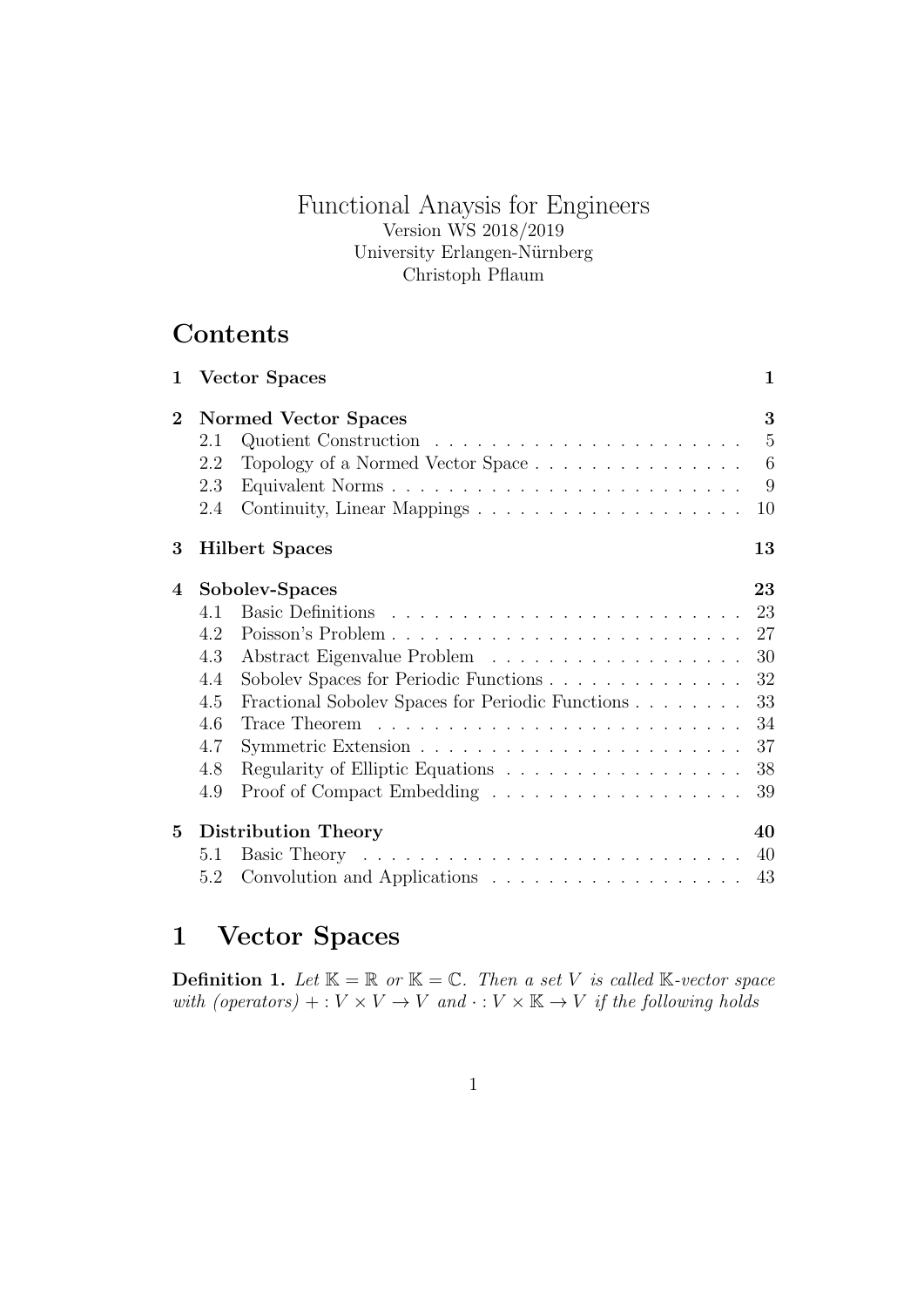a) 
$$
(V, +)
$$
 is a commutative group. E.g. this means:  $(v + 0 = v, (v + w) + g = v + (w + g), v + w = w + v, v + (-v) = 0).$ 

b) i) 
$$
(a + b) \cdot \lambda = a \cdot \lambda + b \cdot \lambda
$$
 for all  $a, b \in V$ ,  $\lambda \in \mathbb{K}$   
ii)  $a \cdot (\lambda + \rho) = a \cdot \lambda + a \cdot \rho$  for all  $a \in V$ ,  $\rho, \lambda \in \mathbb{K}$   
iii)  $a \cdot (\lambda \rho) = (a \cdot \lambda) \cdot \rho$  for all  $a \in V$ ,  $\rho, \lambda \in \mathbb{K}$   
iv)  $a \cdot 1 = a$  for all  $a \in V$ 

#### **Example 1.**

a) Example in three dimensions:  $\underline{\mathbb{K}}^3$ 

$$
\begin{pmatrix} 5 \\ 3 \\ 2 \end{pmatrix} \cdot 2 = \begin{pmatrix} 10 \\ 6 \\ 4 \end{pmatrix}
$$

$$
\begin{pmatrix} 5 \\ 3 \\ 2 \end{pmatrix} + \begin{pmatrix} 1 \\ 2 \\ 4 \end{pmatrix} = \begin{pmatrix} 6 \\ 5 \\ 6 \end{pmatrix}
$$

Example in the n-dimensional space  $\underline{\mathbb{K}}^n$ 

$$
(a_i)_{i=1,\dots,n} + (b_i)_{i=1,\dots,n} = (a_i + b_i)_{i=1,\dots,n}
$$

$$
(a_i)_{i=1,\dots,n} \lambda = (a_i \lambda)_{i=1,\dots,n}
$$

b) Let *A, B* two sets (not empty)

 $\mathcal{F}(A, B) := \{f : A \to B \mid f \text{ is a function}\}.$ 

Then  $\mathcal{F}(A,\mathbb{R})$  is a vector space with operators

$$
(f+g)(x) := f(x) + g(x),
$$
  
\n
$$
(f \cdot \lambda)(x) := f(x) \cdot \lambda
$$

for every  $f, g \in \mathcal{F}(A, \mathbb{R})$ .

- c) Let  $\Omega \subset \mathbb{R}^n$  be an open subset. Then  $\mathcal{C}_{\mathbb{R}}(\Omega) = \{f : \Omega \to \mathbb{R} \mid f \text{ is continuous}\}\$ is a subspace of vector space  $\mathcal{F}(\Omega,\mathbb{R})$ .
- d) Let  $\mathcal{R}_{\mathbb{K}}([a, b])$  be the set of Riemann integrable functions

$$
\mathcal{R}_{\mathbb{K}}([a,b]) \subset \mathcal{F}([a,b],\mathbb{K}).
$$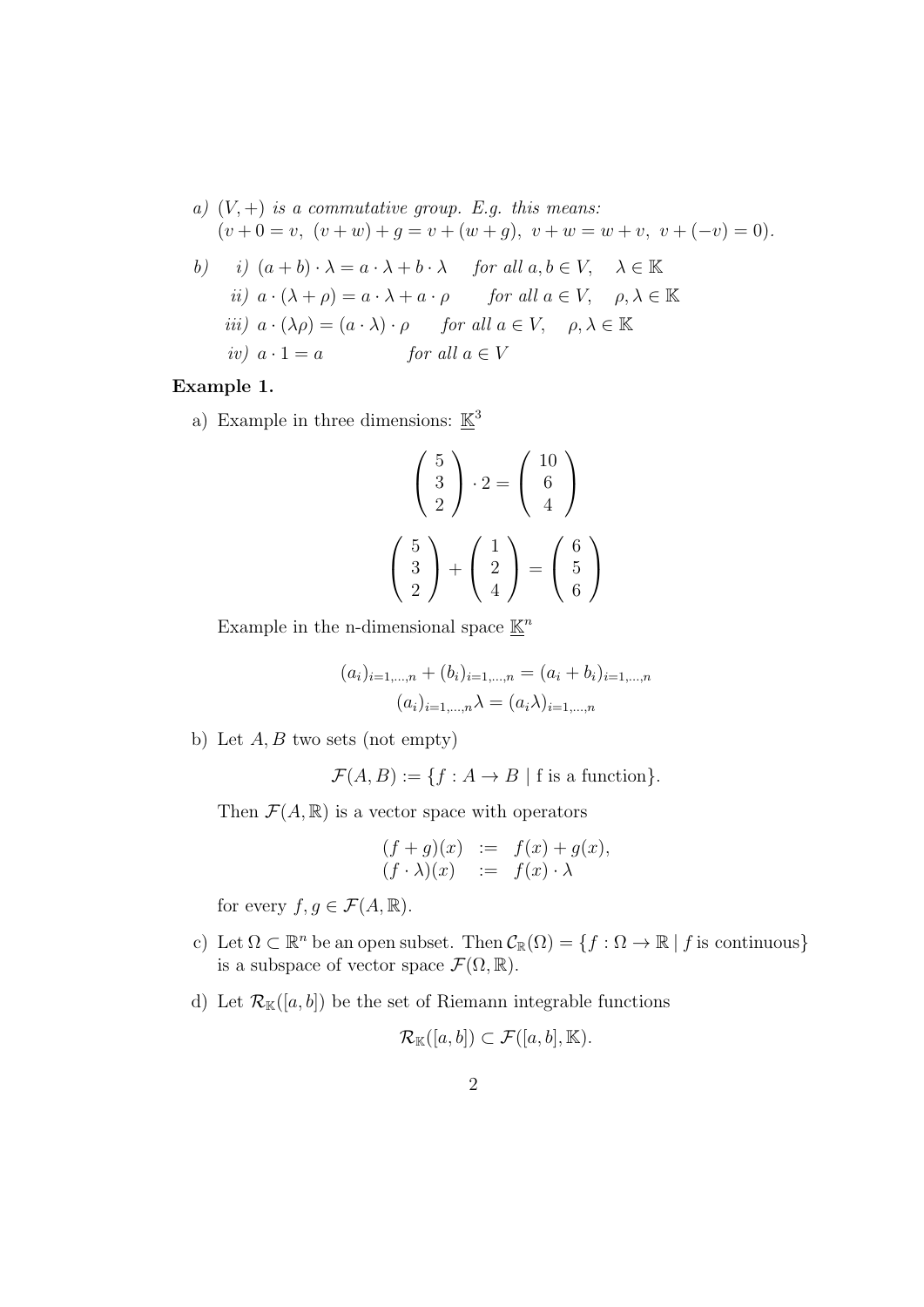# **2 Normed Vector Spaces**

**Definition 2.** Let V be a K vector space. A mapping  $p: V \to [0, \infty]$  is called *semi-norm if the following holds:*

- *a)*  $p(\lambda x) = |\lambda|p(x)$   $\forall \lambda \in \mathbb{K}, x \in V$ ,
- *b)*  $p(x + y) \leq p(x) + p(y) \quad \forall x, y \in V$  *(triangle inequality).*

*p is called norm if*  $p(x) = 0 \Rightarrow x = 0$ *.* 

*A vector space V with norm ∥ · ∥ is called normed vector space. Usually we write*

$$
\|\cdot\| \quad \textit{for norms and} \\ |\cdot| \quad \textit{for semi-norms.}
$$

#### **Example 2.**

a) The Euclidian norm on  $\mathbb{R}^n$  is defined by

$$
\|(a_i)_{i=1,\dots,n}\|_2 := \sqrt{\sum_{i=1}^n |a_i|^2}.
$$

b) Let  $\Omega \subset \mathbb{R}^n$  be a closed and bounded subset (e.g.  $\Omega = [a, b]$ ). The maximum norm on  $\mathcal{C}_{\mathbb{R}}(\Omega)$  is defined by

$$
||f||_{\infty} := \max_{x \in \Omega} |f(x)| \text{ for } f \in C_{\mathbb{R}}(\Omega).
$$

<u>Proof:</u>  $|| \cdot ||_{\infty}$  is a norm on  $C_{\mathbb{R}}(\Omega)$ . Since  $\Omega$  closed and bounded, we get  $\max_{x \in \Omega} |f(x)| \in [0, \infty)$  by elementary analysis. Furthermore, there exists a  $x_0$  such that  $\max_{x \in \Omega} |f(x)| = |f(x_0)|$ . This implies that:

$$
|\lambda| \|f\|_{\infty} = |\lambda| |f(x_0)| = |\lambda f(x_0)|
$$
  
\n
$$
\leq \max_{x \in \Omega} |\lambda f(x)| = ||\lambda f||_{\infty}.
$$

Assume that  $\lambda \neq 0$ . Then, we get

$$
\|\frac{1}{\lambda}\| \|\lambda f\|_{\infty} \leq \|\frac{1}{\lambda}\lambda f\|_{\infty} = \|f\|_{\infty}
$$
  

$$
\|\lambda f\|_{\infty} \leq \|\lambda\| \|f\|_{\infty} \leq \|\lambda f\|_{\infty}
$$
  

$$
\|\lambda f\|_{\infty} = \|\lambda\| \|f\|_{\infty}.
$$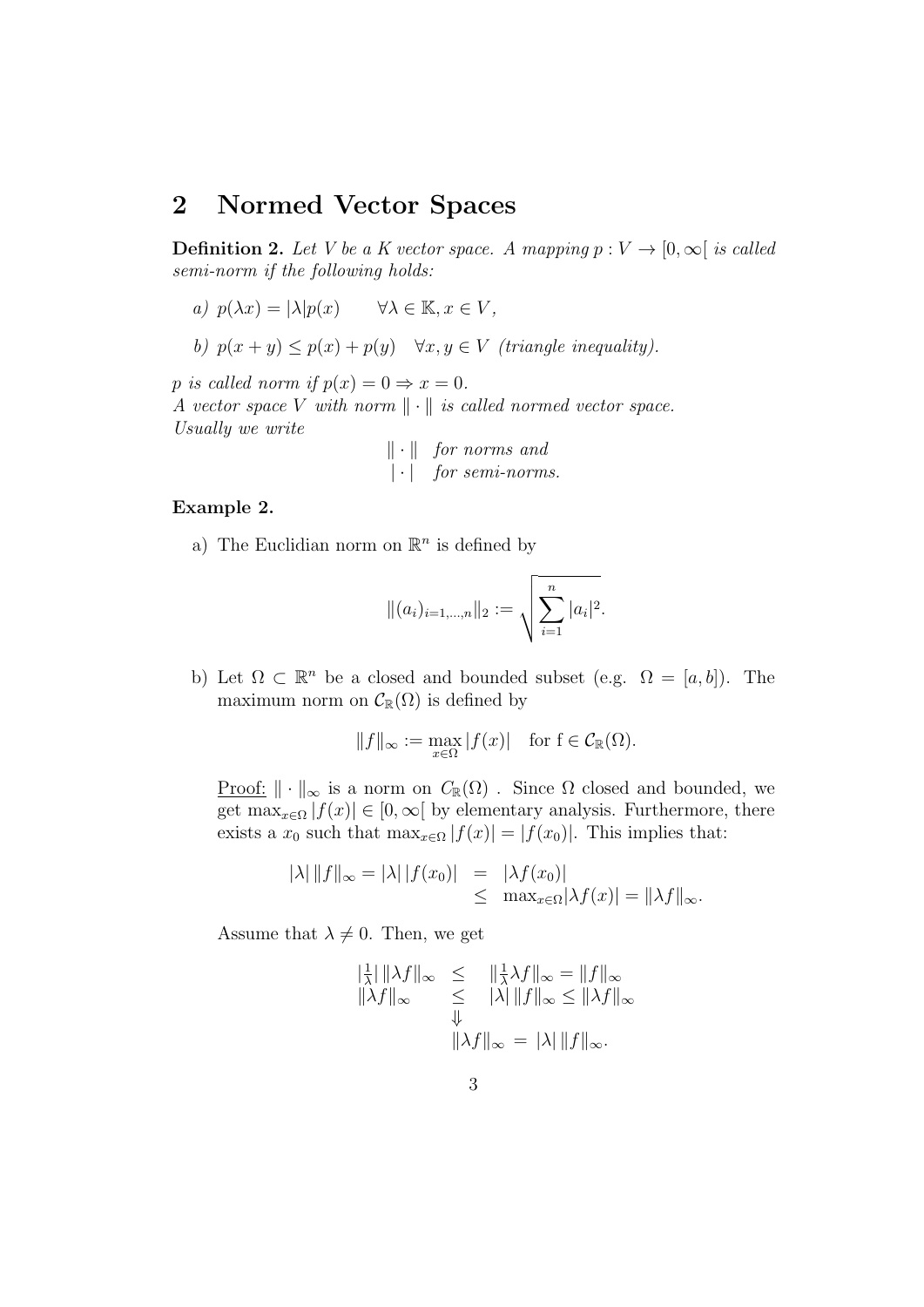The triangle inequality follows by

$$
||f + g||_{\infty} = |f(x_0) + g(x_0)| \le |f(x_0)| + |g(x_0)|
$$
  
\n
$$
\le \max_{x \in \Omega} |f(x)| + \max_{x \in \Omega} |g(x)|
$$
  
\n
$$
= ||f||_{\infty} + ||g||_{\infty}.
$$

At least, let us prove positive definiteness. Assume  $||f||_{\infty} = 0$ . Then,

$$
\max_{x \in \Omega} |f(x)| = 0 \Rightarrow |f(x)| = 0 \forall x \in \Omega
$$
  

$$
\Rightarrow f(x) = 0 \forall x \in \Omega.
$$

Therefore, *f* is the zero-element in  $C_{\mathbb{R}}(\Omega)$ .  $\square$ 

**Example 3.** Take  $\mathcal{R}([a, b])$ . If *f* is Riemann-integrable, then

$$
\int_{a}^{b} f(x) dx = \lim_{n \to \infty} \frac{b-a}{n} \sum_{i=1}^{n} f\left(a + (i - \frac{1}{2}) \frac{b-a}{n}\right)
$$

converges.



Let us define the space

$$
\mathcal{R}^2([a,b]) := \{ f : [a,b] \to \mathbb{R} \mid |f|^2 \in \mathcal{R}([a,b]) \}
$$

and the semi-norm:

$$
|f|_{L^2[a,b]} := \sqrt{\int_a^b |f(x)|^2 dx}.
$$

This semi-norm can be obtained by the limit of the Euclidian norm

$$
\|(a_i)_{i\in 1,\dots,n}\|_2 := \sqrt{\sum_{i=1}^n |a_i|^2}.
$$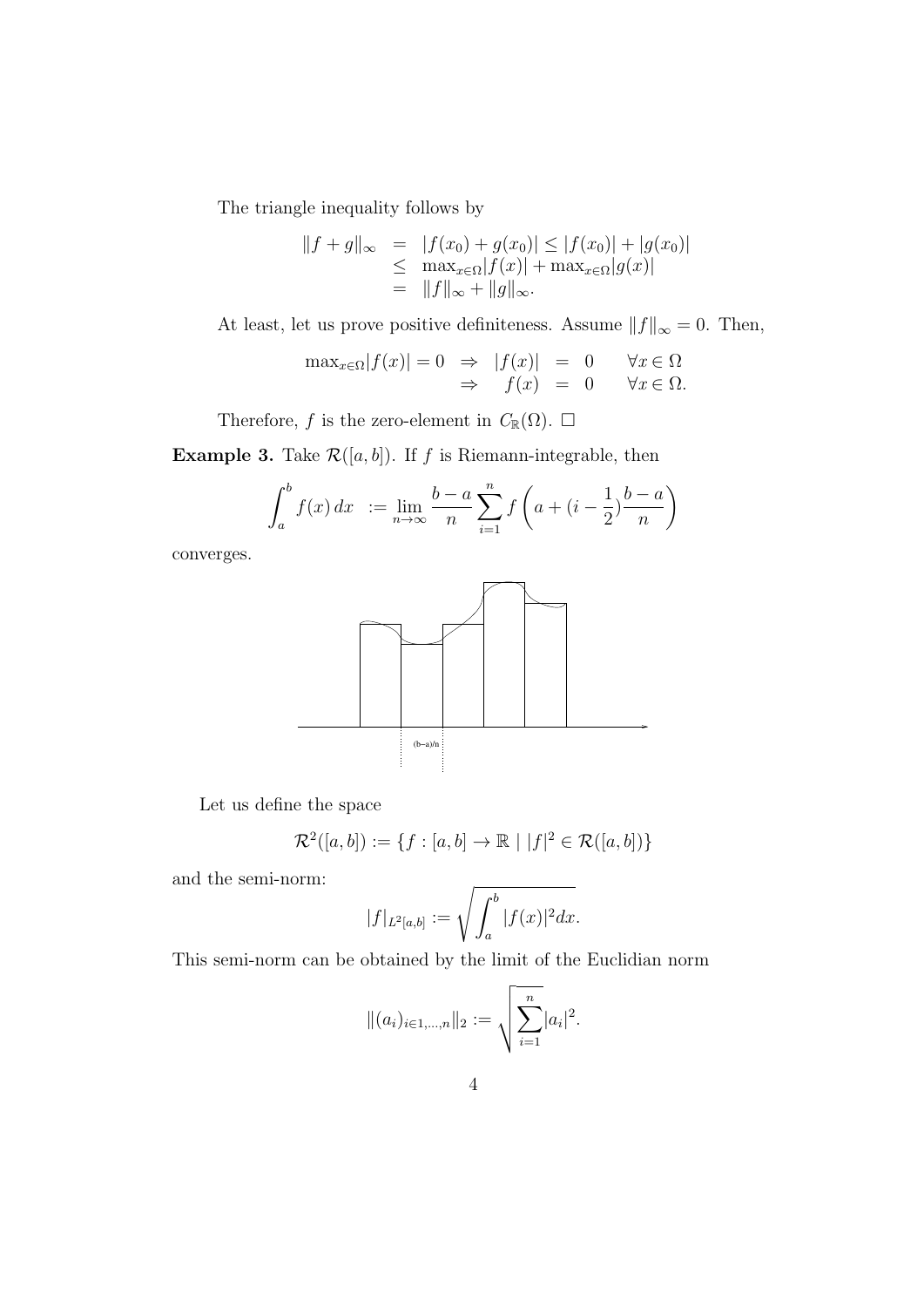Let  $f \in \mathcal{R}^2([a, b])$  be Riemann-integrable. Then, we get

$$
|f|_{L^{2}([a,b])}^{2} := \int_{a}^{b} |f(x)|^{2} dx
$$
  
= 
$$
\lim_{n \to \infty} \frac{b-a}{n} \sum_{i=1}^{n} \left| f(a + (i - \frac{1}{2}) \frac{b-a}{n}) \right|^{2}
$$
  
= 
$$
\lim_{n \to \infty} \left( \frac{b-a}{n} \left\| \left( f(a + (i - \frac{1}{2}) \frac{b-a}{n}) \right)_{i=1,\dots,n} \right\|_{\mathbb{R}^{n}}^{2} \right)
$$

But  $|f|_{L^2([a,b])}$  is semi-norm! For example, consider the function:

$$
f(x) = \begin{cases} 1 & \text{if } x = \frac{b+a}{2} \\ 0 & \text{else} \end{cases} \Rightarrow |f|_{L([a,b])} = 0.
$$

## **2.1 Quotient Construction**

On  $\mathcal{R}^2([a, b])$  we define the relation

$$
f \equiv g : \iff |f - g|_{L^2([a,b])} = 0.
$$

The equivalence classes of  $\mathcal{R}^2([a, b])$  with respect to  $\equiv$  define a new important normed vector space:

$$
R^2([a, b]) := \mathcal{R}^2([a, b]) / \equiv
$$
  
=  $\{ [f] := \{ g \in \mathcal{R}^2([a, b]) \mid g \equiv f \} \mid f \in \mathcal{R}^2([a, b]) \}.$ 

**Lemma 1.**  $R^2([a, b])$  *is a vector space with operators:* 

$$
[g] + [w] := [g+w] \quad \forall [g], [w] \in R^2([a,b]) \quad and
$$

$$
[g] \cdot \lambda := [g\lambda] \quad \forall \lambda \in \mathbb{R}, \ \forall [g] \in R^2([a,b]).
$$

 $||[g]||_{L^2} := |g|_{L^2}$  *is a norm on*  $R^2([a, b]).$ 

<u>Proof:</u> Let us show that the operation  $+$  is well defined. Assume that

$$
[g_1] = [g_2], [w_1] = [w_2].
$$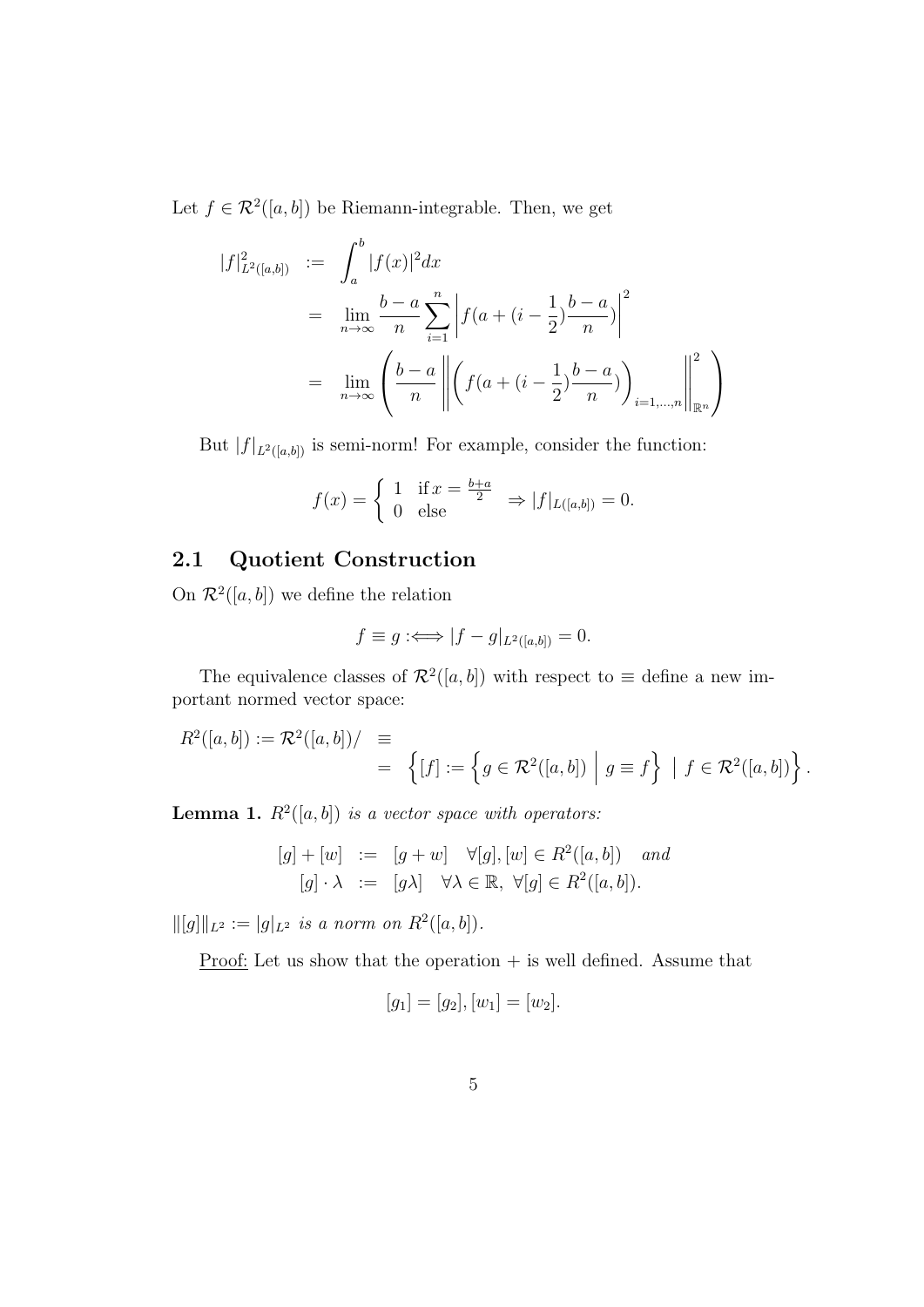Then, we get  $[g_1 + w_1] = [g_2 + w_2]$ , since

$$
[g_1 + w_1] = [g_2 + w_2] \iff |(g_1 + w_1) - (g_2 + w_2)|_{L^2} = 0
$$
  

$$
\iff |(g_1 - g_2) + (w_1 - w_2)|_{L^2} = 0
$$
  

$$
\iff |(g_1 - g_2) + (w_1 - w_2)|_{L^2} \le |g_1 - g_2|_{L^2} + |w_1 - w_2|_{L^2} = 0.
$$

Analogously, it can be proved that  $\cdot$  is well defined. To prove the axioms of a vector space and axioms of a semi-norm is left to the reader. By construction, *∥*[*g*]*∥L*<sup>2</sup> is a norm on *L* 2 ([*a, b*]).  $\Box$ 

Instead of  $[f]$ , we often just write  $f$ . Then, we can denote the space  $R^2([a, b])$  by

$$
R^2([a,b]):=\left\{f:[a,b]\to\mathbb{R} \mid \int_a^b |f(x)|^2 dx < \infty\right\}
$$

with norm

$$
||f||_{L^2} := (\int_a^b |f(x)|^2 dx)^{\frac{1}{2}}.
$$

## **2.2 Topology of a Normed Vector Space**

**Definition 3.** *"Topology". Let A be a set. A collection U of subsets of A is called topology on A, if the following conditions hold:*

- *i*)  $\emptyset$  ∈ *U*, *A* ∈ *U*
- *ii*)  $O, P ∈ U \Rightarrow O ∩ P ∈ U$
- *iii*) Let *I* be a subset of *U. Then*  $\bigcup_{O \in I} O \in U$ *.*

*The sets*  $O \in U$  *are called open sets of the topology.* 

**Example 4.** In R, we get

$$
[a, b] := \{x \in \mathbb{R} | a < x < b\} \quad \text{(open interval)}[a, b] := \{x \in \mathbb{R} | a \le x \le b\} \quad \text{(closed interval)}.
$$

*a* and *b* are the boundary points of these intervals.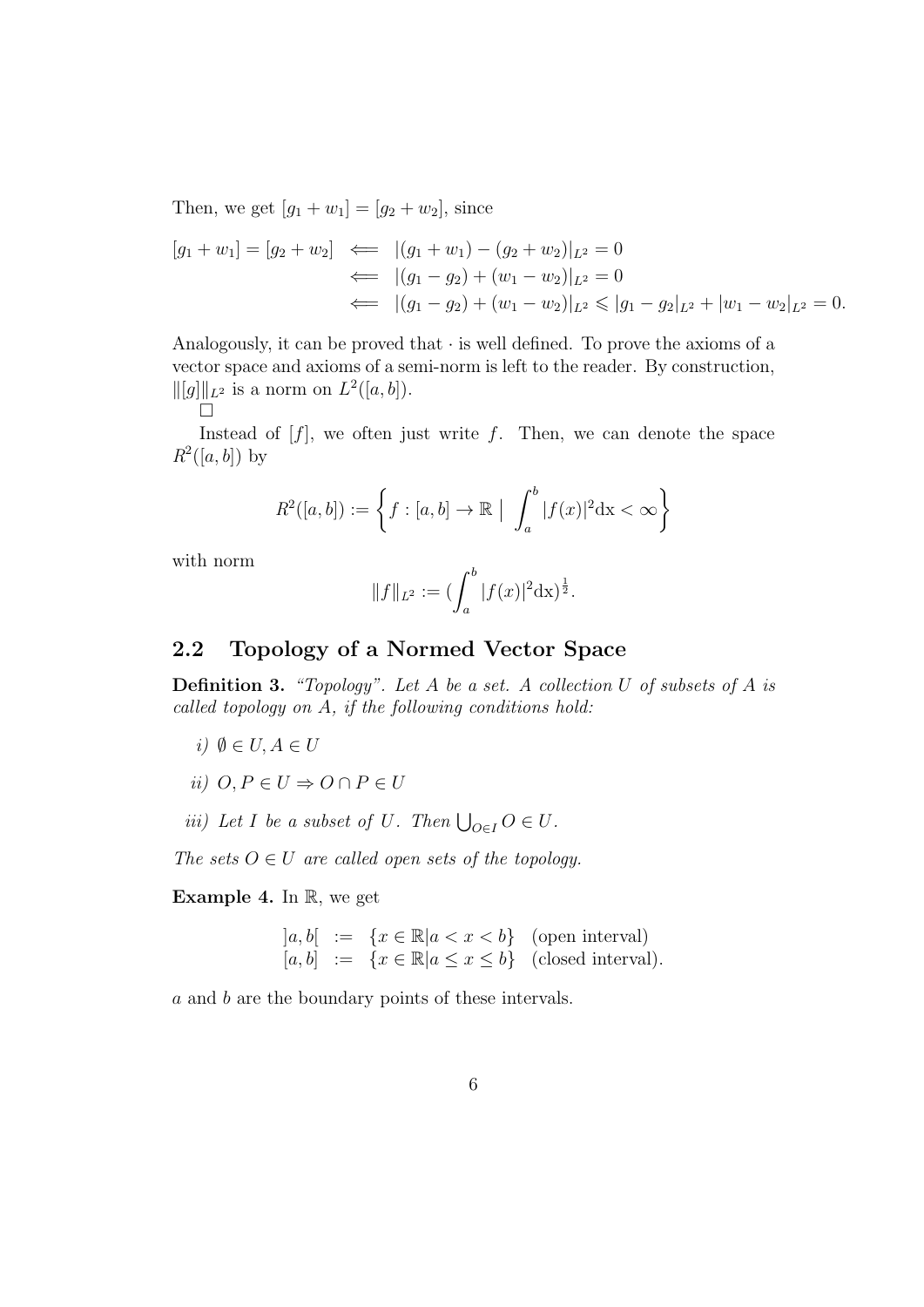**Definition 4.** *Let*  $V, \|\cdot\|$  *be a normed vector space. Then, a set*  $O \subset V$  *is called an open set, if*

$$
\forall x \in \mathcal{O} \quad \exists \varepsilon > 0 : \mathcal{U}_{\varepsilon}(x) \subset \mathcal{O}
$$

*where*

$$
\mathcal{U}_{\varepsilon}(x) := \{ y \in V \, | \, \|x - y\| < \varepsilon \}.
$$

**Example 5.**

- In  $\mathbb{R}: \mathcal{U}_{\varepsilon}(x) = |x \varepsilon, x + \varepsilon|$ .
- In  $\mathbb{R}^d$ :  $\mathcal{U}_{\varepsilon}(x)$  is a ball of radius  $\varepsilon$ , where we apply the norm

$$
\|\vec{x}\|_2 := \sqrt{x_1^2 + \ldots + x_d^2}.
$$

**Theorem 1.** *The collection of all open sets of a vector space is a topology.*

Proof: We have to prove that Definition 4 constructs a topology!

- i) trivial
- ii) Let  $\mathcal{O}, P \in U$  be two open sets. Then let  $x \in \mathcal{O} \cap P \Rightarrow x \in \mathcal{O}$  and  $x \in P$ . Then, we find  $\varepsilon_1, \varepsilon_2 > O$  such that  $U_{\varepsilon_1}(x) \subset O$  and  $U_{\varepsilon_2}(x) \subset P$ . Now, we get

$$
\varepsilon := \min(\varepsilon_1, \varepsilon_2) \Rightarrow U_{\varepsilon}(x) \subset \mathcal{O} \text{ and } U_{\varepsilon}(x) \subset P
$$
  

$$
\Rightarrow U_{\varepsilon}(x) \subset \mathcal{O} \cap P.
$$

This shows  $O \cap P \in U$ .

iii) Proof is left to the reader.

$$
\Box.
$$

**Definition 5.** Let  $U$  be a topology on the normed vector space  $V$ . A set *B*  $\subset$  *V is called closed set if and only if*  $V \ B \in U$ *. Let B*  $\subset$  *V be a subset of a normed vector space V . Then,*

$$
\dot{B} = \{x \in B | \exists \varepsilon > 0 : U_{\varepsilon}(x) \subset B \} \t\t is called interior of B\n
$$
\overline{B} = \{x \in V | \forall \varepsilon > 0 : U_{\varepsilon}(x) \cap B \neq \emptyset \} \t\t is called closure of B\n
$$
\partial B = \{x \in V | \forall \varepsilon > 0 : U_{\varepsilon}(x) \cap B \neq \emptyset \land U_{\varepsilon}(x) \cap B^c \neq \emptyset \} \t\t is called boundary of B
$$
$$
$$

*Here we abbreviate*  $B^c = V \ B$ .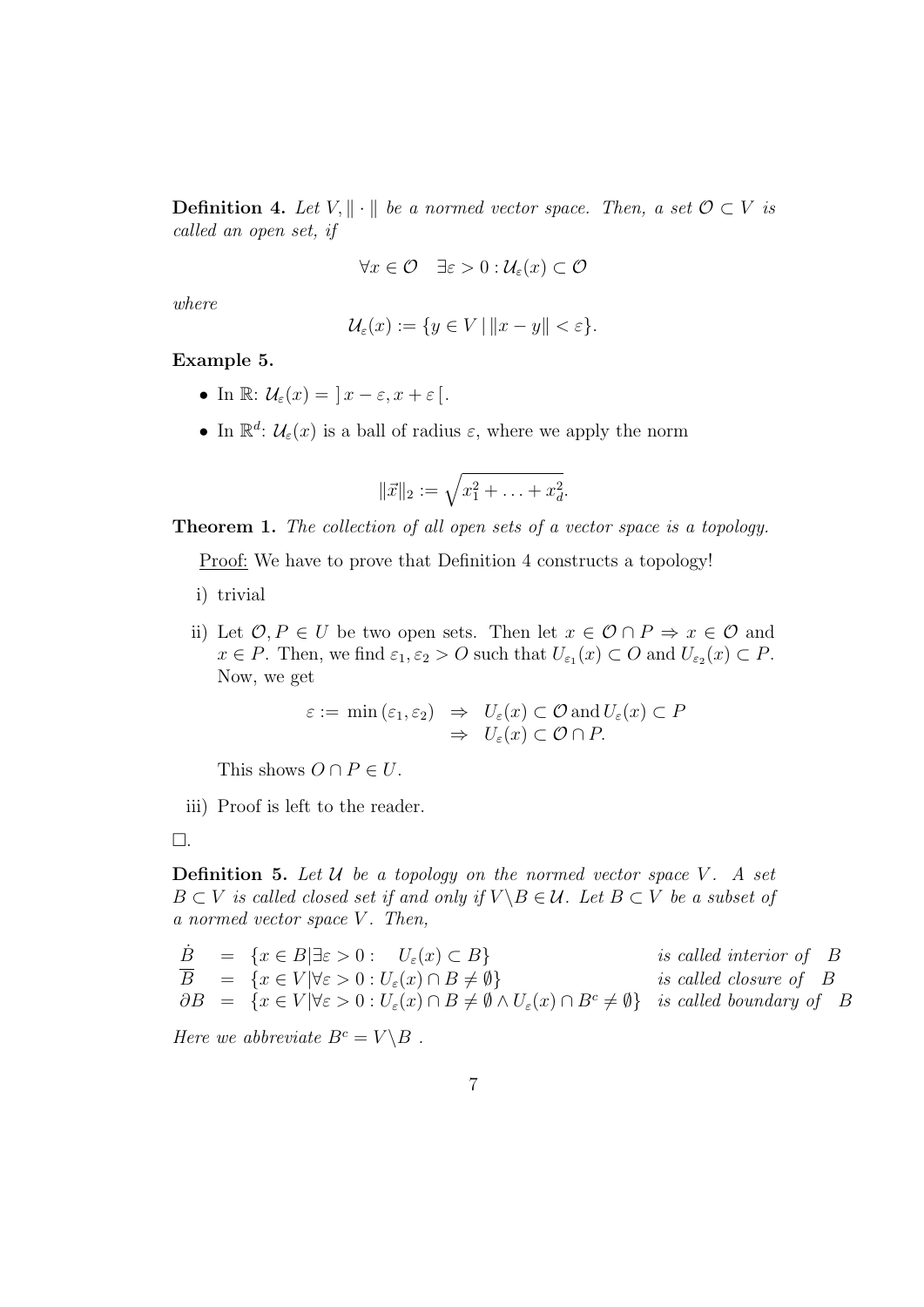**Example 6.** [*a, b*] is closed since  $\mathbb{R}\setminus [a, b] = ]-\infty, a[ \cup [b, \infty[$ . Interior of  $[a, b]$  is  $[a, b]$ . Interior of  $[a, b]$  is  $[a, b]$ Interior of  $[a, b]$  is  $[a, b]$ 

$$
\bigcup_{n \in \mathbb{N}} [-1, \frac{1}{n}] = [-1, 1]
$$
\n
$$
\bigcap_{n \in \mathbb{N}} [\frac{1}{n}, 2] = [1, 2] \text{ closed}
$$
\n
$$
\bigcup_{n \in \mathbb{N}} [\frac{1}{n}, 2] = [0, 2] \leftarrow \text{not open}
$$
\nnot closed

**Definition 6.** Let *V* be a normed vector space. A sequence  $(x_n)_{n \in \mathbb{N}}$  is called Cauchy sequence, if  $\forall \varepsilon > 0 \ \exists k \in \mathbb{N} \ such \ that \  $||x_n - x_m|| < \varepsilon \ \ \forall n, m \geq k$ .$ 

*The sequence*  $(x_m)_{m \in \mathbb{N}}$  *converges to*  $x \in V$  *if*  $\lim_{n \to \infty} ||x_n - x|| = 0$ . *V is called a Banach space, if every Cauchy sequence in V converges.*

 $\mathbb{R}^n$  is a Banach space for every norm on  $\mathbb{R}^n$ .

$$
||(x_i)_{i=1,\dots,n}||_{\infty} = \max_{i=1}^{n} |x_i|
$$

$$
||(x_i)_{i=1,\dots,n}||_2 = (\sum_{i=1}^{n} |x_i|^2)^{\frac{1}{2}}
$$

 $\mathcal{C}([a, b])$  with norm  $\|\cdot\|_{\mathcal{L}^2}$  is not a Banach space.

**Theorem 2.** *"Completeness": Let V be a normed vector space, with norm |∥ · ∥|. Then there exists a Banach space B with norm ∥ · ∥ such that*

- *a) V ⊂ B is a subvector space and*
- *b*)  $||v|| = |||v||$   $∀v ∈ V$ .

Proof (Idea): Define an equivalence relation on the set of Cauchy sequences.  $\square$ 

**Example 7** (Lebesque space). The completeness of  $R^2([a, b])$  leads to the Banach space  $L^2([a, b])$ . This space can be described as the set of Lebesque integrable functions. We integrate, add and multiply functions in this space according to functions in  $R^2([a, b])$ , but  $L^2([a, b])$  just contains some "more" functions.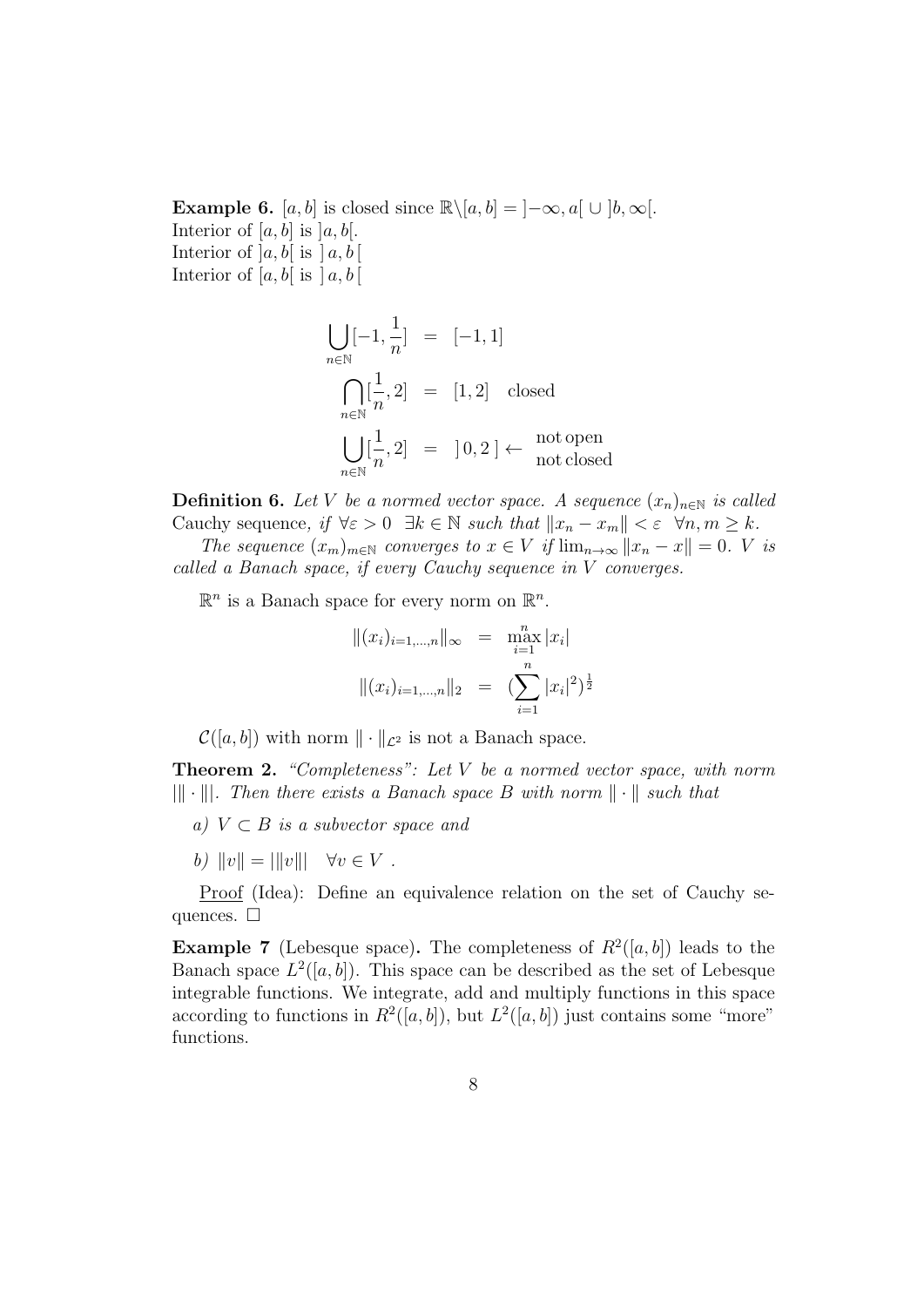## **2.3 Equivalent Norms**

**Definition 7.** Let  $\|\cdot\|$ ,  $\|\cdot\|$  be norms of a vector space V. These norms *are called equivalent, if there exist constants*  $k, c > 0$  *such that:* 

$$
c||v|| \le |||v||| \le k||v|| \quad \forall v \in V.
$$

**Example 8.**  $\tilde{l}_p$  norms on  $\mathbb{R}^n$ .

$$
||(x_i)_{i=1,\dots,n}||_{\tilde{l}^p} = \left(\frac{1}{n} \sum_{i=1}^n |x_i|^p\right)^{\frac{1}{p}} \text{ for } 1 \le p < \infty
$$
  

$$
||(x_i)_{i=1,\dots,n}||_{\infty} = \max_{i=1}^n |x_i|
$$

**Formula 1.** *Assume*  $p \geq 1$ *.* 

- $a)$   $\|\vec{x}\|_{\tilde{l}^p} \leq \|\vec{x}\|_{\infty}$ .
- *b*)  $\|\vec{x}\|_{\infty} \le \|\vec{x}\|_{\tilde{l}^p} n^{\frac{1}{p}}$ .

Proof: a)

$$
\|\vec{x}\|_{\tilde{l}^{p}} = \left(\frac{1}{n}\sum_{i=1}^{n}|x_{i}|^{p}\right)^{\frac{1}{p}} \leq \left(\frac{1}{n}\sum_{i=1}^{n}\|\vec{x}\|_{\infty}^{p}\right)^{\frac{1}{p}} \leq n^{\frac{1}{-p}}n^{\frac{1}{p}}\|\vec{x}\|_{\infty} = \|\vec{x}\|_{\infty}.
$$

b)

$$
\|\vec{x}\|_{\infty} \le \left(\sum_{i=1}^{n} |x_i|^p\right)^{\frac{1}{p}} \le \|\vec{x}\|_{\tilde{l}^p} n^{\frac{1}{p}}.
$$

□

In Numerics: Use normalized norms  $||(1)_{i=1,\dots,n}|| = 1$  on  $\mathbb{R}^n$ .

**Example 9** (Finite difference discretization of Poisson's equation)**.** Let *u<sup>n</sup>* be the finite difference discretization of Poisson's equations with mesh size  $h=\frac{1}{\sqrt{2}}$  $\frac{1}{n}$ .

- Assume we prove (measure)  $||u_n u||_{\infty} \le ch^2 = cn^{-1}$ . Then we get  $||u_n - u||_{\tilde{p}} \le cn^{-1}$ .
- Assume we prove  $||u_n u||_{\tilde{l}^2} \le cn^{-1}$ . Then we get  $||u_n - u||_{\infty} \le cn^{-1} \cdot n^{\frac{1}{2}} = c \cdot n^{-\frac{1}{2}}$ .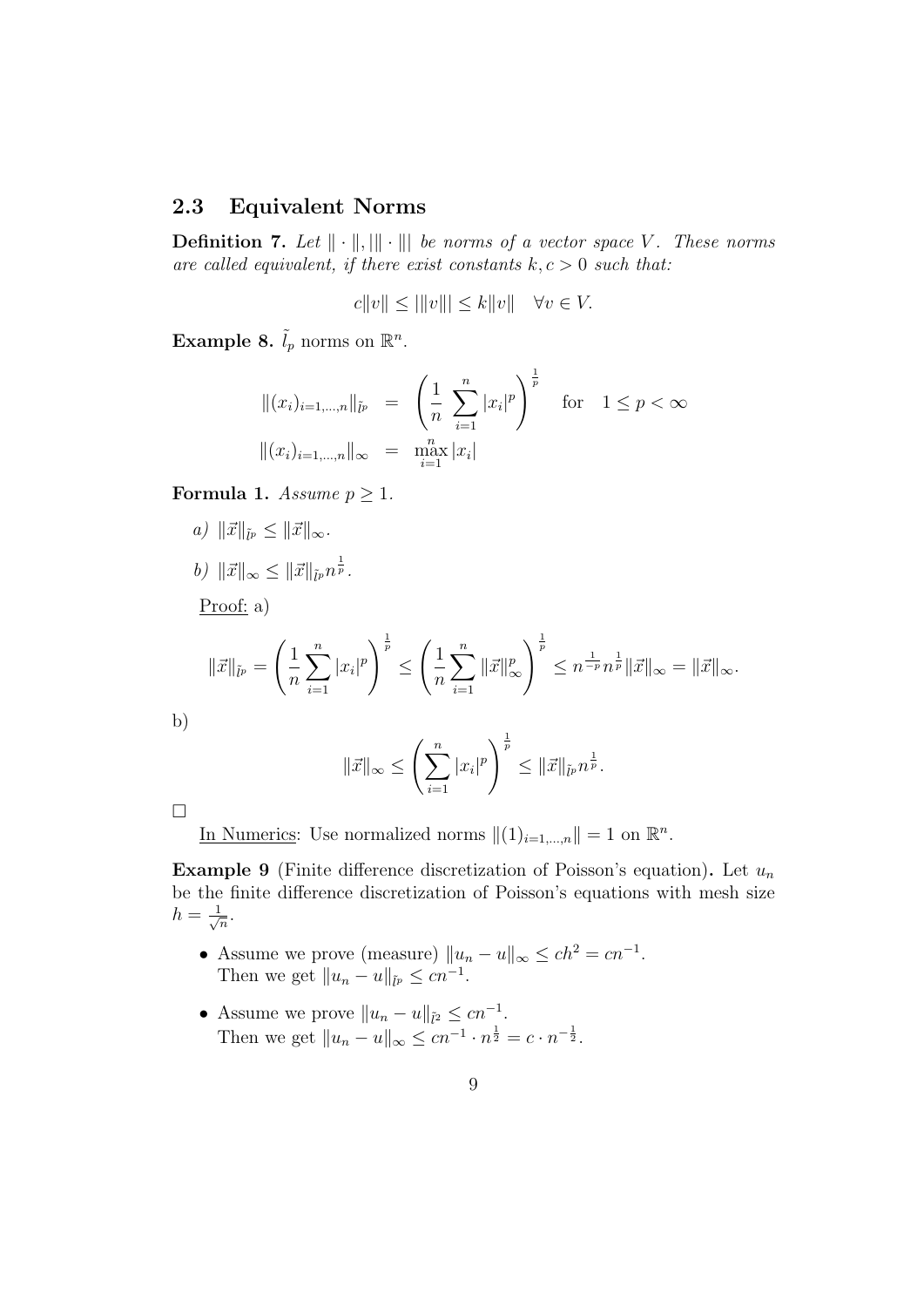**Theorem 3.** All norms in  $\mathbb{R}^n$  are equivalent.

**Example 10.**  $\mathbb{R}^{\infty} = \{(x_i)_{i \in \mathbb{N}} | x_i \in \mathbb{R} \}.$ 

$$
l_p = \{(x_i)_{i \in \mathbb{N}} | \sum_{i=1}^{\infty} |x_i|^p < \infty\}, \text{ where } ||(x_i)_{i \in \mathbb{N}}||_{l^p} := \left(\sum_{i=1}^{\infty} |x_i|^p\right)^{\frac{1}{p}} l_{\infty} = \{(x_i)_{i \in \mathbb{N}} | \sup_{i=1}^{\infty} |x_i| < \infty\}, \text{ where } ||(x_i)_{i \in \mathbb{N}}||_{l^{\infty}} := \sup_{i=1}^{\infty} |x_i|.
$$

**Formula 2.**  $l_p \subset l_q$  *if*  $p < q$ .

Observe that the sequence  $(1, 1, 1, ...) \in l_\infty$  but  $(1, 1, 1, ...) \notin l_1$ . This implies  $l_1 \not\supset l_\infty$ .

 $\|\cdot\|_{l^1}$  is not equivalent to  $\|\cdot\|_{l^{\infty}}$ . This follows by the following counterexample: *⃗x*<sup>1</sup> = (1*,* 0*,* 0*,* 0 *. . .*

$$
\begin{aligned}\n\vec{x}^1 &= (1, 0, 0, 0 \dots) \\
\vec{x}^2 &= (1, 1, 0, 0 \dots) \\
\vec{x}^3 &= (1, 1, 1, 0, 0 \dots) \\
\vec{x}^s &= (x_i^s)_{i=1}^\infty \\
x_i^s &= \begin{cases}\n1 & \text{if } i \leq s \\
0 & \text{if } i > s\n\end{cases} \\
\|\vec{x}^s\|_{l^\infty} &= 1\n\end{aligned}
$$

### **2.4 Continuity, Linear Mappings**

**Definition 8.** Let  $f: X \to Y$  be a mapping, where  $X \subset V, Y \subset W$  and  $V, W$ *are normed vector spaces. f is called continuous at*  $x_0 \in X$ *, if for every*  $\varepsilon > 0$ *there exists a*  $\delta > 0$ *:* 

$$
\forall x: \|x - x_0\| < \delta \Rightarrow \|f(x) - f(x_0)\| < \varepsilon.
$$

**Lemma 2.**  $f: X \to Y$  *is continuous in*  $x \leftrightarrow \text{Let } (x_i)$  *be a sequence such that*  $\lim_{n\to\infty} x_n = x$ *, then*  $\lim_{n\to\infty} f(x_n) = f(x)$ *.* 

**Lemma 3.** *: The composition, sum and product of continuous functions is continuous.*

**Definition 9.** *A mapping between two vector spaces*  $f: V \rightarrow W$  *is called linear, if:*

*i)* 
$$
f(x + y) = f(x) + f(y)
$$
  $\forall x, y \in V$ ,  
*ii)*  $f(\lambda x) = \lambda f(x)$   $\forall x \in V, \lambda \in \mathbb{K}$ .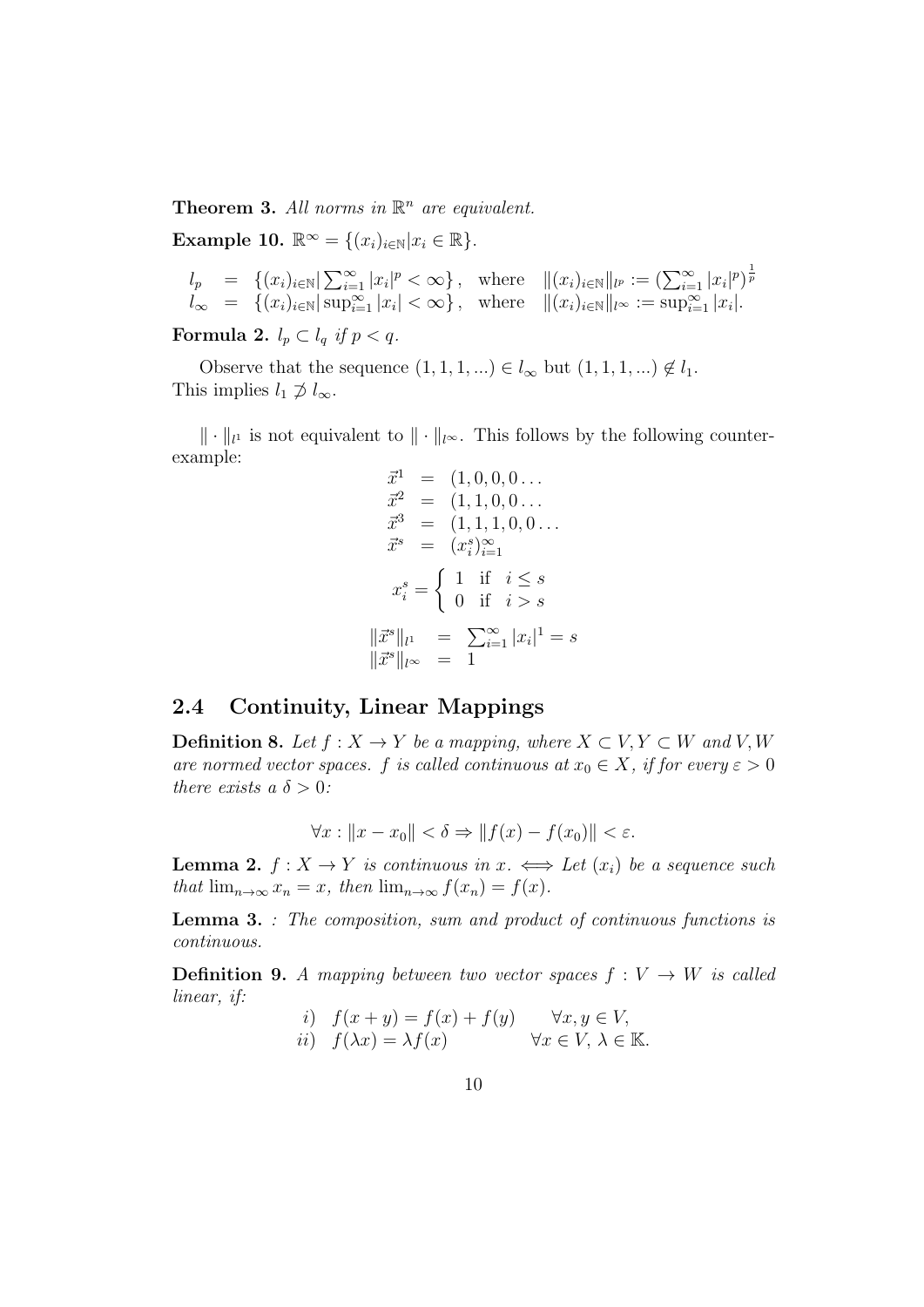**Theorem 4.** Let  $T: X \rightarrow Y$  be a linear mapping between normed vector *spaces. Then, the following statements are equivalent:*

- *a) T* is continuous at a fixed point  $x_0$ .
- *b*) *T* is continuous in  $x = 0$ .

c) 
$$
||T||_{X\to Y} := \sup_{\substack{x \in X \\ x \neq 0}} \frac{||T(x)||_Y}{||x||_X}
$$
 is bounded.

Proof

a)  $\Rightarrow$  b) trivial.

b)  $\Rightarrow$  c) For  $\varepsilon = 1$  let  $\delta > 0$  such that  $\forall \tilde{x} : ||\tilde{x} - 0||_X \leq \delta \Rightarrow$  $||T(\tilde{x}) - T(0)||_Y \leq 1$ *.* 

Now let  $x \neq 0$ . Then, define  $\tilde{x} = \frac{x}{\|x\|}$  $\frac{x}{\|x\|_X}$ δ. Observe  $\|\tilde{x}\|_X = \delta$ . Therefore, we get

$$
1 \geq ||T(\tilde{x})||_Y = \delta \frac{||T(x)||_Y}{||x||_X} \Rightarrow \frac{||T(x)||_Y}{||x||_X} \leq \frac{1}{\delta}.
$$

This implies

$$
||T||_{X\to Y}\leq \frac{1}{\delta}.
$$

c)  $\Rightarrow$  a) Let  $\varepsilon > 0$  and choose

$$
\delta = \frac{\varepsilon}{\|T\|_{X \to Y}}
$$

*.*

Assume that  $||x - x_0||_X < \delta$ . Then, we get

$$
||T(x) - T(x_0)||_Y = ||T(x - x_0)||_Y \le ||T||_{X \to Y} ||x - x_0||_X
$$
  

$$
\le ||T||_{X \to Y} \delta \le \varepsilon.
$$

□

**Lemma 4.** Let  $T: X \to Y$ ,  $S: Y \to Z$  be continuous linear mappings *between normed vector spaces. Then we get:*

a) 
$$
||T||_{X\to Y} = \sup_{\substack{x\in X \\ ||x||=1}} ||T(x)||_Y
$$
.  $(||T||$  is called operator norm.)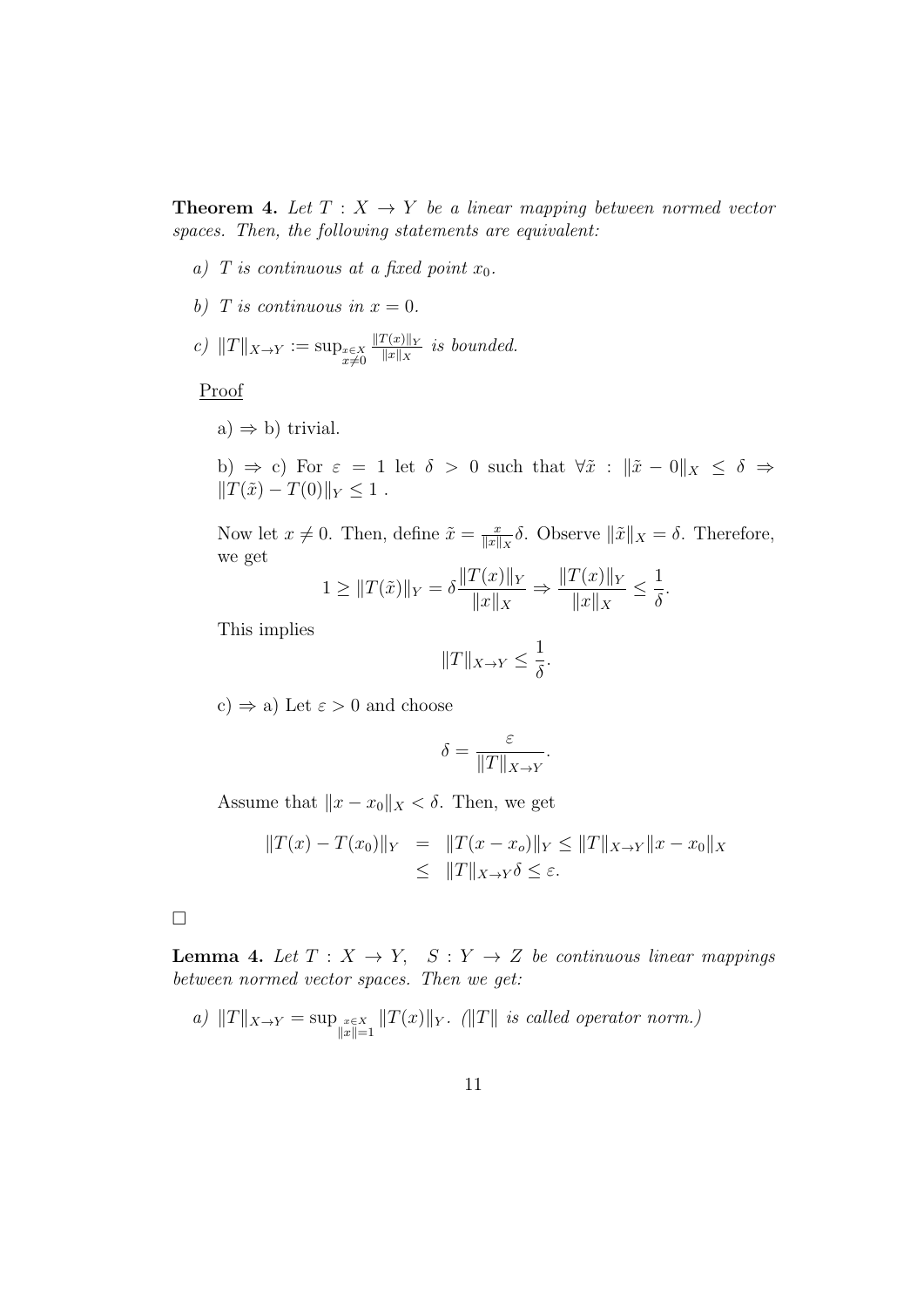- $b)$   $||ST||_{X\to Z} \leq ||S||_{Y\to Z} ||T||_{X\to Y}$ .
- *c)*  $||T(x)|| \le ||T|| ||x||$   $∀x ∈ X$ .

**Definition 10.** *Let*  $X, Y > be$  *normed vector spaces. Then, let*  $\mathcal{L}(X, Y) = \{f : X \to Y \mid f \text{ is linear and continuous}\}.$ *In case of*  $X = Y$  *we write*  $\mathcal{L}(X)$ *.* 

**Theorem 5.**  $(L(X, Y), \|\cdot\|_{X\to Y})$  *is a normed space.* If *Y is a Banach space, then,*  $\mathcal{L}(X, Y)$  *is a Banach space.* 

*Proof:*

Let us prove: If  $(T_k)$  is a Cauchy sequence in  $\mathcal{L}(X, Y)$ , then  $(T_k)$  converges in  $\mathcal{L}(X, Y)$ .

Let us define:  $T(x) = \lim_{k \to \infty} T_k(x)$ . This limit exists since, the inequality

$$
|T_k(x) - T_l(x)| = |(T_k - T_l)(x)| \le ||T_k - T_l|| ||x||
$$

shows that  $(T_k(x))_k$  is a Cauchy sequence for every *x*.

1) Let us first prove that the mapping

$$
T: X \to Y
$$
  

$$
x \mapsto y = \lim_{k \to \infty} T_k(x)
$$

is linear:

$$
T(x+z) = \lim_{k \to \infty} T_k(x+z) = \lim_{k \to \infty} T_k(x) + T_k(z)
$$
  
= 
$$
\lim_{k \to \infty} T_k(x) + \lim_{k \to \infty} T_k(z) = T(x) + T(z).
$$

2) *T* is continuous: Observe that

$$
||T(x)|| = \lim_{k \to \infty} ||T_k(x)|| \le \sup_k ||T_k|| ||x||,
$$
 (1)

since  $||T_k(x)|| \le ||T_k|| ||x|| \le \sup_k ||T_k|| \cdot ||x||$ . Since  $(T_k)$  is a Cauchy sequence, there is a  $\tilde{k}$  such that  $||T_k - T_l|| < 1 \ \forall k, l \geq \tilde{k}$ . Therefore, we get:

$$
||T_k|| \le ||T_k - T_{\tilde{k}} + T_{\tilde{k}}|| \le ||T_k - T_{\tilde{k}}|| + ||T_{\tilde{k}}|| \le 1 + ||T_{\tilde{k}}|| \quad \forall k \ge \tilde{k}.
$$

This implies:

$$
||T_k|| \le \max_{l=1}^{\tilde{k}} ||T_l|| + 1 \quad \forall k \ge 0.
$$
 (2)

Theorem 4 and Equation (1) and (2) imply that *T* is continuous.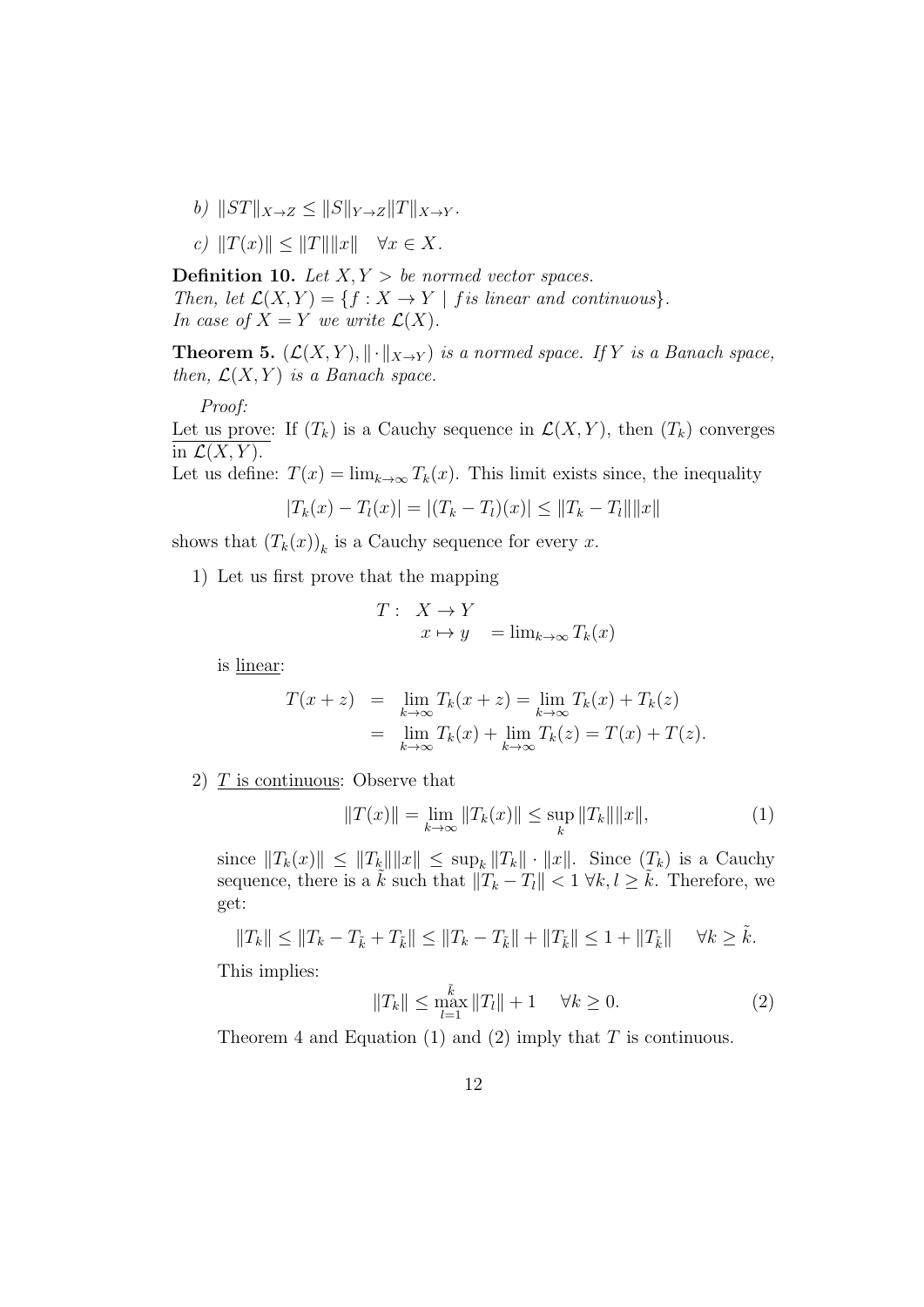Now we prove:  $\lim_{k\to\infty} ||T_k - T|| = 0$ . Let  $\varepsilon > 0$ . Since  $(T_k)$  is a Cauchy sequence there exists a  $\tilde{k}$  such that:

$$
||T_k - T_l|| \le \varepsilon \quad \forall k,l \ge \tilde{k}
$$

$$
\Rightarrow \|T_k(x) - T_l(x)\| \le \| (T_k - T_l)(x) \| \le \|T_k - T_l\| \|x\| \le \varepsilon \|x\| \|T_k(x) - T(x)\| = \lim_{l \to \infty} \|T_k(x) - T_l(x)\| \le \varepsilon \|x\| \Rightarrow \|T_k - T\| \le \varepsilon.
$$

This implies  $\lim_{k\to\infty} ||T_k - T|| = 0.$ □

**Definition 11.** Let *X* be normed space. Then  $X' = \mathcal{L}(X, \mathbb{K})$  is called the *dual space.*  $f \in X'$  *is called a linear functional.* 

# **3 Hilbert Spaces**

**Definition 12.** Let *H* be a vector space over  $K = \mathbb{C}$  on  $\mathbb{R}$ . A mapping  $\langle \cdot, \cdot \rangle : H \times H \to \mathbb{K}$  *is called scalar product, if* 

- $a)$   $\langle \alpha x + \beta y, z \rangle = \alpha \langle x, z \rangle + \beta \langle y, z \rangle$
- *b*)  $\langle x, y \rangle = \overline{\langle y, x \rangle}$ ,

c) 
$$
\langle x, x \rangle > 0
$$
 for  $x \neq 0$ .

Remark:

i) 
$$
\langle x, x \rangle \in \mathbb{R}
$$
.

ii)  $\langle , \rangle$  is a sesquilinear form  $\begin{array}{ccc} x & \to & \langle x, y \rangle & \text{linear} \\ y & \to & \langle x, y \rangle & \text{anti-linear} \end{array}$ 

$$
\frac{\text{Proof:}}{\bar{\alpha}\langle z, x \rangle + \bar{\beta}\langle z, y \rangle} = \frac{\bar{\alpha}\langle x, z \rangle + \beta\langle y, z \rangle}{\|\langle z, \alpha x + \beta y \rangle\|} = \frac{\|\bar{\alpha}\langle x, x \rangle + \beta\langle y, z \rangle}{\|\langle \alpha x + \beta y, z \rangle\|}
$$

**Theorem 6.** *: Let H be a vector space with scalar product. Then,*  $||x||_H =$  $\sqrt{\langle x, x \rangle}$  *is a norm. Furthermore, the following Cauchy-Schwarz inequality*  $\langle h \circ \mathcal{A} \times \mathcal{A} \times \mathcal{A} \times \mathcal{A} \times \mathcal{A} \times \mathcal{A} \times \mathcal{A} \times \mathcal{A} \times \mathcal{A} \times \mathcal{A} \times \mathcal{A} \times \mathcal{A} \times \mathcal{A} \times \mathcal{A} \times \mathcal{A} \times \mathcal{A} \times \mathcal{A} \times \mathcal{A} \times \mathcal{A} \times \mathcal{A} \times \mathcal{A} \times \mathcal{A} \times \mathcal{A} \times \mathcal{A} \times \mathcal{A} \times \mathcal{A} \times \mathcal{A} \$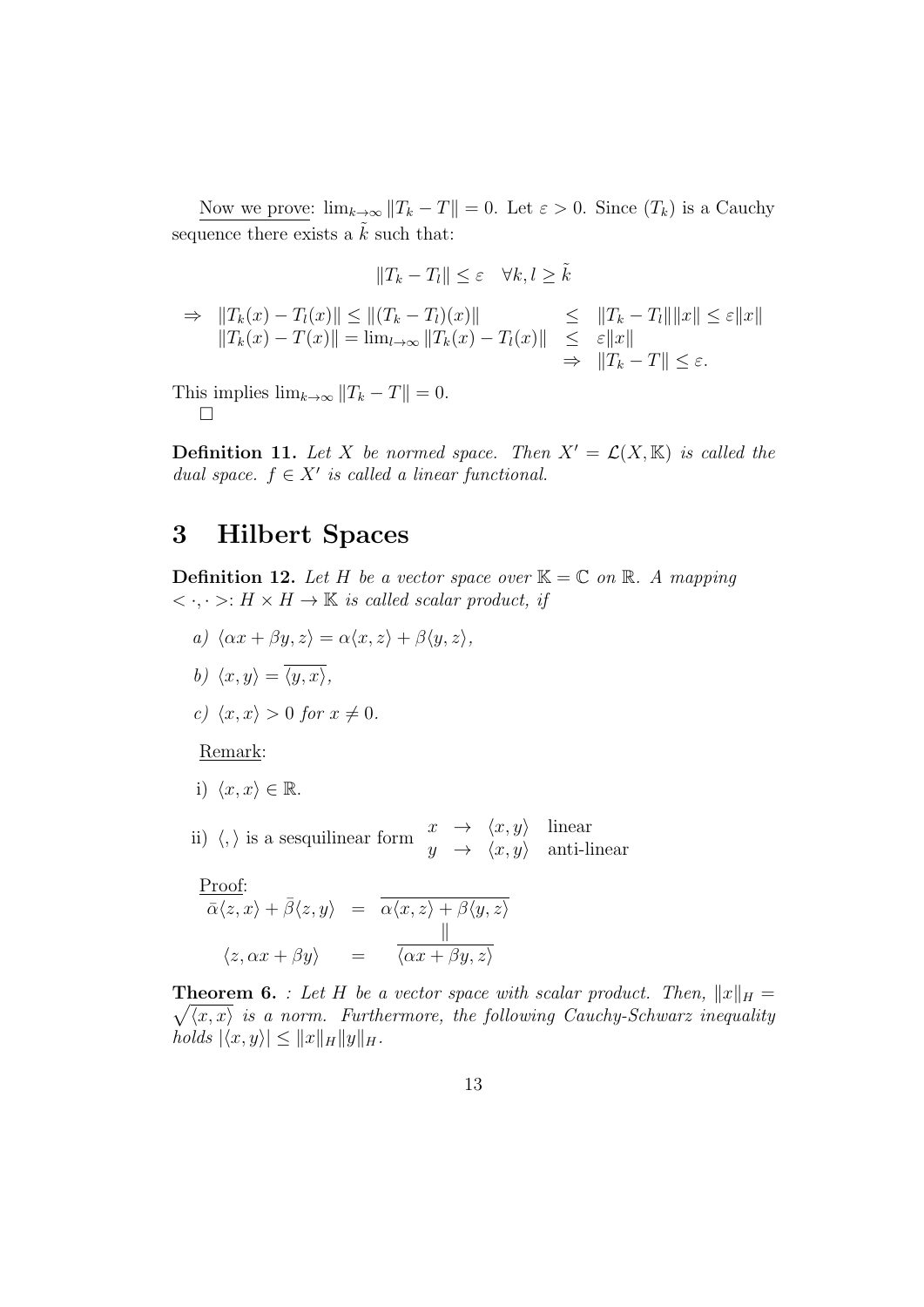Proof: Let  $x, y \in H, \alpha \in \mathbb{K}$   $x \neq 0$ :

$$
0 \le \langle \alpha x + y, \alpha x + y \rangle = |\alpha|^2 \|x\|_H^2 + 2 \operatorname{Re}(\alpha \langle x, y \rangle) + \|y\|_H^2.
$$

Choose:  $\alpha = -\overline{\langle x, y \rangle}/\|x\|_H^2$ . Then, we get:

$$
0 \le ||\alpha x + y||_H^2 = ||y||_H^2 - \frac{|\langle x, y \rangle|^2}{||x||_H^2} \Rightarrow \text{ Cauchy-Schwarz inequality}
$$

Obviously,  $\|\lambda x\|_H = |\lambda| \|x\|_H$ . To prove that  $\|\cdot\|$  is norm, it is enough to show that the triangle inequality holds:

$$
||x + y||_H^2 = \langle x + y, x + y \rangle = \langle x, x \rangle + \langle x, y \rangle + \langle y, x \rangle + \langle y, y \rangle =
$$
  
\n
$$
= ||x||_H^2 + \langle x, y \rangle + \overline{\langle x, y \rangle} + ||y||_H^2
$$
  
\n
$$
= ||x||_H^2 + 2\text{Re}\langle x, y \rangle + ||y||_H^2
$$
  
\n
$$
\le ||x||_H^2 + 2||x||_H ||y||_H + ||y||_H^2
$$
  
\n
$$
= (||x||_H + ||y||_H)^2
$$

□

Remark: By the Cauchy-Schwarz inequality, we can show the continuity  $\langle \cdot, \cdot \rangle : H \times H \to \mathbb{K}$ , where the norm  $\|(v, w)\|_{H \times H} = \max(\|v\|_H, \|w\|_H)$  is used.

**Definition 13.** *A vector space H with scalar product is called pre-Hilbert*  $\sqrt{\langle u, u \rangle}$ . *space. H is called Hilbert space, if H is Banach space with respect to*  $||u|| =$ 

#### **Example 11.**

 $\bullet \ \mathbb{C}^n$  is a Hilbert space with scalar product:

$$
\langle x, y \rangle := \sum_{i=1}^n x_i \bar{y}_i.
$$

- $L^2(]0,1[)$  is Hilbert space with scalar product  $\langle u, v \rangle = \int_0^1 u \cdot v dx$ .
- $L^2(\Omega)$  is Hilbert space with scalar product  $\langle u, v \rangle = \int_{\Omega} u \cdot v dy$ , where  $\Omega \subset \mathbb{R}^d$  is an open subset.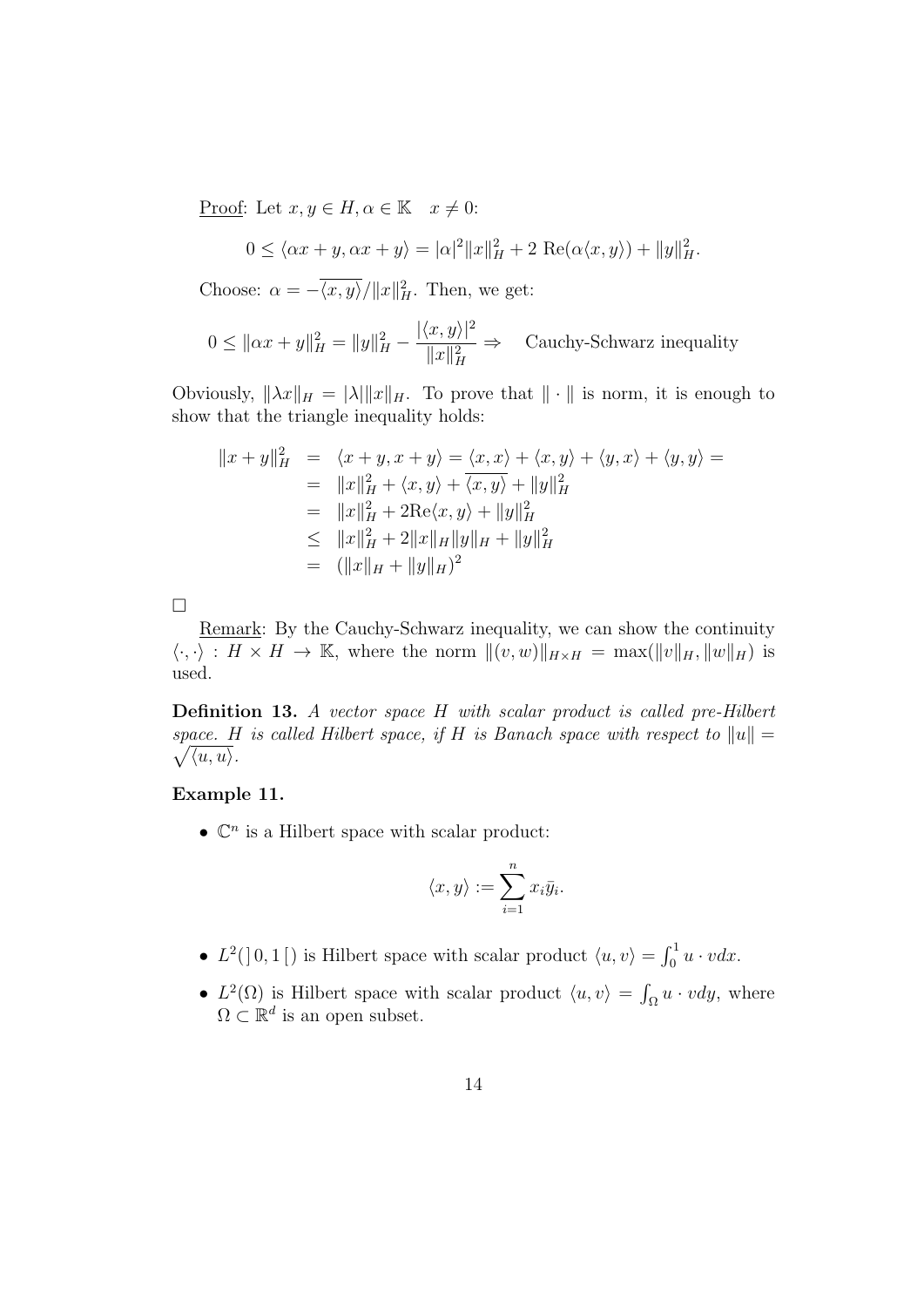•  $\mathcal{C}^1([0,1]) := \{f \in \mathcal{C}([0,1]) | f' \in \mathcal{C}([0,1])\}$  is pre-Hilbert space with scalar product  $\langle f, g \rangle_{H^1} := \int_0^1 f' \cdot g' + f \cdot g \quad dx.$ 

The completeness of this pre-Hilbert space leads to the Hilbert space  $H^1($  | 0, 1 |  $).$ 

Problem: Find  $\alpha \in \mathbb{R}$  such that

$$
x^{\alpha} \in H^1( ]0,1[ ).
$$

**Definition 14.** *Let V, W be subspaces of the real pre-Hilbert space H. Then,*

$$
\gamma = \sup_{\substack{x \in V, y \in W \\ x, y \neq 0}} \quad \frac{|\langle x, y \rangle|}{\|x\| \|y\|}
$$

*is called constant in the strengthened Cauchy-Schwarz inequality between V and W.*  $\arccos(\gamma) =: \angle(V, W)$  *is called the angle between V, W.* 

**Lemma 5.** *Let*  $K \geq 1$  *be a constant. Then the following equivalence holds:* 

$$
||v||2 + ||w||2 \le K||v + w||2 \quad \forall v \in V, w \in W
$$
  

$$
\qquad \qquad \downarrow \qquad
$$
  

$$
\gamma(V, W) \le \frac{K - 1}{K}
$$

Proof:

$$
\begin{aligned} \Uparrow: & - < v, w > \leq \frac{K-1}{K} \|v\| \|w\| \\ & 0 \leq (\|v\| - \|w\|)^2 & \Rightarrow & 2\|v\| \|w\| \leq \|v\|^2 + \|w\|^2 \\ & \Rightarrow & -2 < v, w > K \leq (K-1)(\|v\| + \|w\|)^2 \\ & \Rightarrow & \|v\|^2 + \|w\|^2 \leq K(\|v+w\|^2). \end{aligned}
$$

*Ψ* Choose  $v \in V$ ,  $w \in W$  such that  $||v|| = ||w|| = 1$ . Then, we get

$$
||v||2 + ||w||2 \le K||v + (-w)||2
$$
  

$$
\Downarrow
$$
  

$$
2 < v, w > K \le (K - 1)||v||2 + (K - 1)||w||2
$$
  

$$
\Downarrow
$$
  

$$
< v, w > K \le (K - 1)||v|| ||w||.
$$

□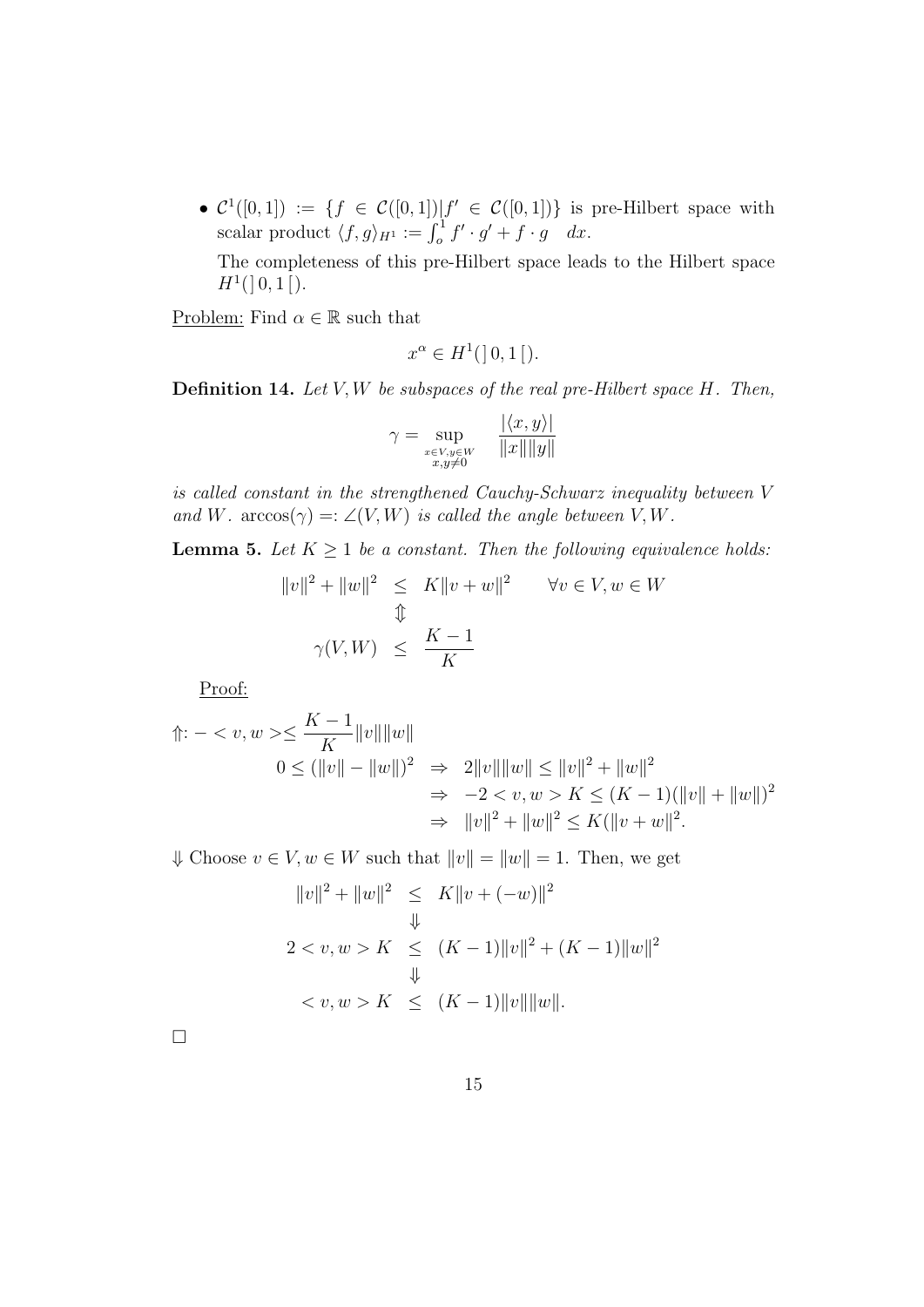

Figure 1: Hierarchical Basis.

**Example 12.** *See Figure 1.*

$$
\int_0^1 uv dx = \langle u, v \rangle_{L^2}, \quad W = \{v_M \rho | \rho \in \mathbb{R}\},
$$

$$
V = \{v_L \beta + \alpha v_R | \alpha, \beta \in \mathbb{R}\}
$$

$$
\gamma(W, V) \approx 0.8603.
$$

**Definition 15.** *Let H be a Hilbert space.*

*a)*  $d = \dim(H) < \infty$ *. Then*  $(b_n)_{n=1,\dots,d}$  *is a Hilbert space basis, if* 

$$
\langle b_n, b_m \rangle = \delta_{n,m}.
$$

*b)*  $dim(H) = \infty$ . Then  $(b_n)_{n \in \mathbb{N}}$  *is a Hilbert space basis, if* 

• *for every*  $x \in H$  *there exists a unique sequence*  $(\lambda_i)_{i \in \mathbb{N}}, \lambda_i \in \mathbb{K}$ *such that*

$$
x = \sum_{i=1}^{\infty} \lambda_i b_i
$$

*• and*

$$
\langle b_n, b_m \rangle = \delta_{n,m}.
$$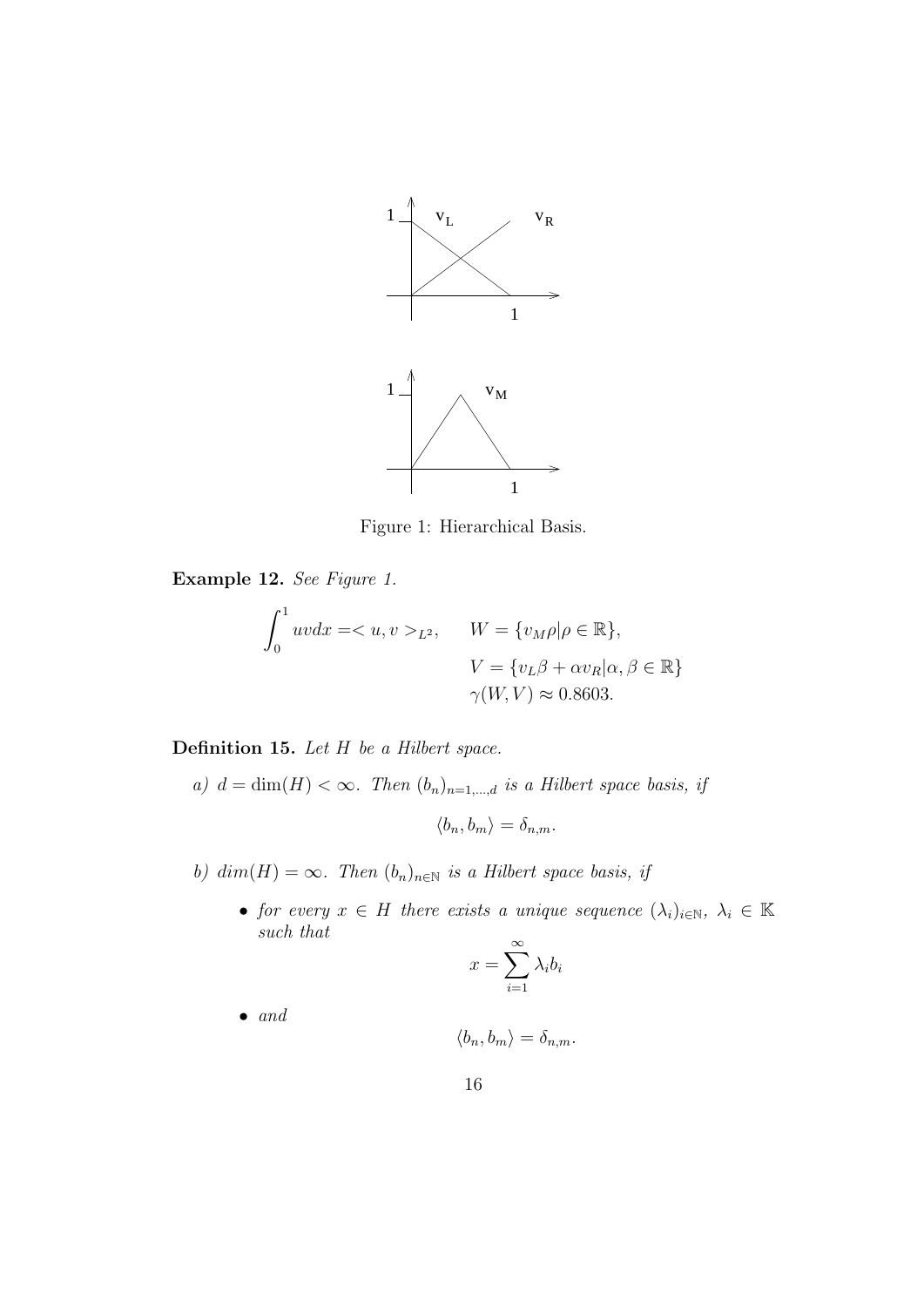<u>Problem:</u> Assume that  $(b_i)_{i \in \mathbb{N}}$  is Hilbert space basis. Then, for every  $x \in H$  exists  $(\lambda_i)_{i \in \mathbb{N}}$  such that  $x = \sum_{i=1}^{\infty} \lambda_i b_i$ . How can we compute  $\lambda_i$ ?

**Formula 3.** Let  $(b_i)_{i \in \mathbb{N}}$  be a Hilbert space basis. Let  $x = \sum_{i=1}^{\infty} \lambda_i b_i$ . Then,  $\lambda_i = \langle x, b_i \rangle$  *for every*  $i \in \mathbb{N}$ .

*Furthermore, the following formula holds:*

$$
||u|| = \sqrt{\sum_{i=1}^{\infty} |\lambda_i|^2}.
$$

Proof:

$$
\langle x, b_i \rangle = \langle \sum_{i=1}^{\infty} \lambda_j b_j, b_i \rangle = \sum_{j=1}^{\infty} \lambda_j \langle b_j, b_i \rangle = \lambda_i
$$

and

$$
||x||2 = \langle x, x \rangle
$$
  
=  $\langle \sum_{j=1}^{\infty} \lambda_j b_j, \sum_{i=1}^{\infty} \lambda_i b_i \rangle$   
=  $\sum_{j=1}^{\infty} \sum_{i=1}^{\infty} \lambda_j \lambda_i \langle b_j, b_i \rangle = \sum_{i=1}^{\infty} |\lambda_i|^2.$ 

Remark: The functions  $sin(nx)$ ,  $cos(nx)$  or  $exp(inx)$  lead to Hilbert space basis. Then, Formula 3 is the formula of Fourier transformation.

Observe that a Hilbert space basis is not a basis of *H* in the classical sense.

#### **Example 13.**

a) A Hilbert space basis in  $\mathbb{R}^n$  are the unit vectors:

$$
e_i = \begin{pmatrix} 0 \\ \vdots \\ 1 \\ \vdots \\ 0 \end{pmatrix} \leftarrow i\text{-th component in } \mathbb{R}^n
$$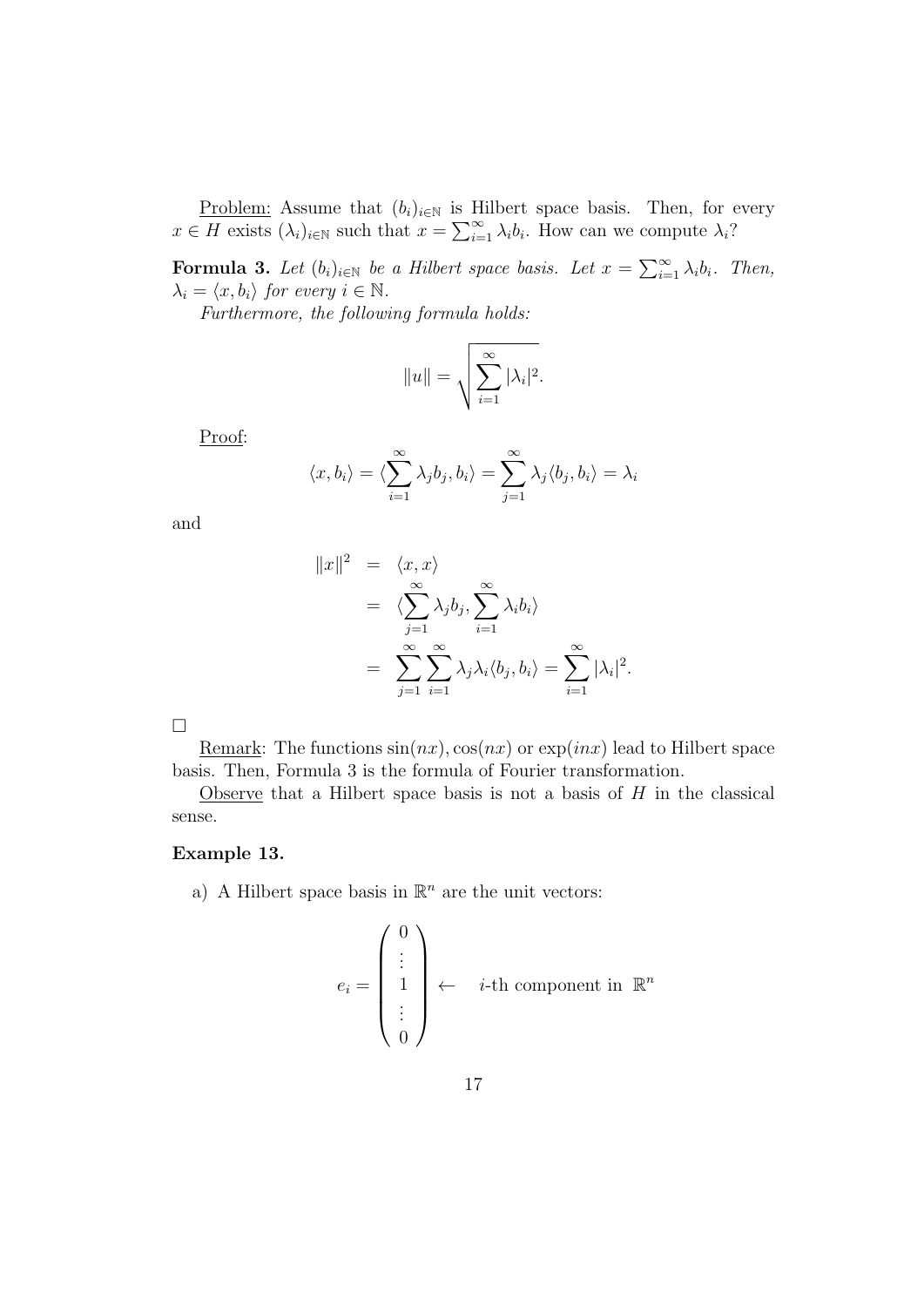b) Consider the Hilbert space  $l_2 = \{(x_i)_{i\in\mathbb{N}} | \sum_{i=1}^{\infty} |x_i|^2 < \infty \}$  with scalar product  $\langle (x_i)_{i \in \mathbb{N}}, (y_i)_{i \in \mathbb{N}} \rangle = \sum_{i=1}^{\infty} x_i y_i$ . Then

$$
e^j = (e_i^j)_{i \in \mathbb{N}}, \quad e_i^j = \begin{cases} 1 & \text{if } i = j \\ 0 & \text{else} \end{cases}
$$

is a Hilbert space basis.

<u>Proof</u>: Let  $\vec{x} = (x_i)_{i \in \mathbb{N}}$ . We want to prove:  $\vec{x} = \sum_{j=1}^{\infty} x_j e^j$ . This follows by

$$
\|\vec{x} - \sum_{j=1}^{n} x_j e^j\|_{l^2} = \left(\sum_{i=n+1}^{\infty} |x_i|^2\right)^{\frac{1}{2}} \longrightarrow 0 \quad \text{for } n \to \infty.
$$
  

$$
\left\| \begin{pmatrix} x_1 \\ x_2 \\ \vdots \\ x_n \\ x_{n+1} \\ \vdots \end{pmatrix} - \begin{pmatrix} x_1 \\ x_2 \\ \vdots \\ x_n \\ 0 \\ \vdots \end{pmatrix} \right\|_{l^2} = \left\| \begin{pmatrix} 0 \\ 0 \\ 0 \\ \vdots \\ 0 \\ x_{n+1} \\ \vdots \end{pmatrix} \right\|_{l^2}
$$

c) Consider the space (see Example 7)

$$
H=L^2_{\mathbb{R}}(]0,2\pi[)
$$

with scalar product

$$
\langle u, w \rangle_{L^2} = \int_0^{2\pi} u(x)w(x) \, dx.
$$

A Hilbert space basis of this space  $L^2_{\mathbb{R}}$  $\frac{2}{\mathbb{R}}($  | 0, 2 $\pi$  [ ) is

$$
S = \left\{ \frac{1}{\sqrt{2\pi}} \frac{1}{\pi} \right\} \cup \left\{ \frac{1}{\sqrt{\pi}} \cos(mx) \middle| m \in \mathbb{N} \right\} \cup \left\{ \frac{1}{\sqrt{\pi}} \sin(mx) \middle| m \in \mathbb{N} \right\}
$$

where

$$
\underline{\underline{1}} : ]0, 2\pi \left[ \begin{array}{ccc} \to & \mathbb{R} \\ x & \to & 1 \end{array} \right].
$$

Observe that

$$
\left\| \frac{1}{\sqrt{2\pi}} \underline{1} \right\|_{L^2} = \sqrt{\int_0^{2\pi} \left( \frac{1}{\sqrt{2\pi}} \right)^2} dx = 1.
$$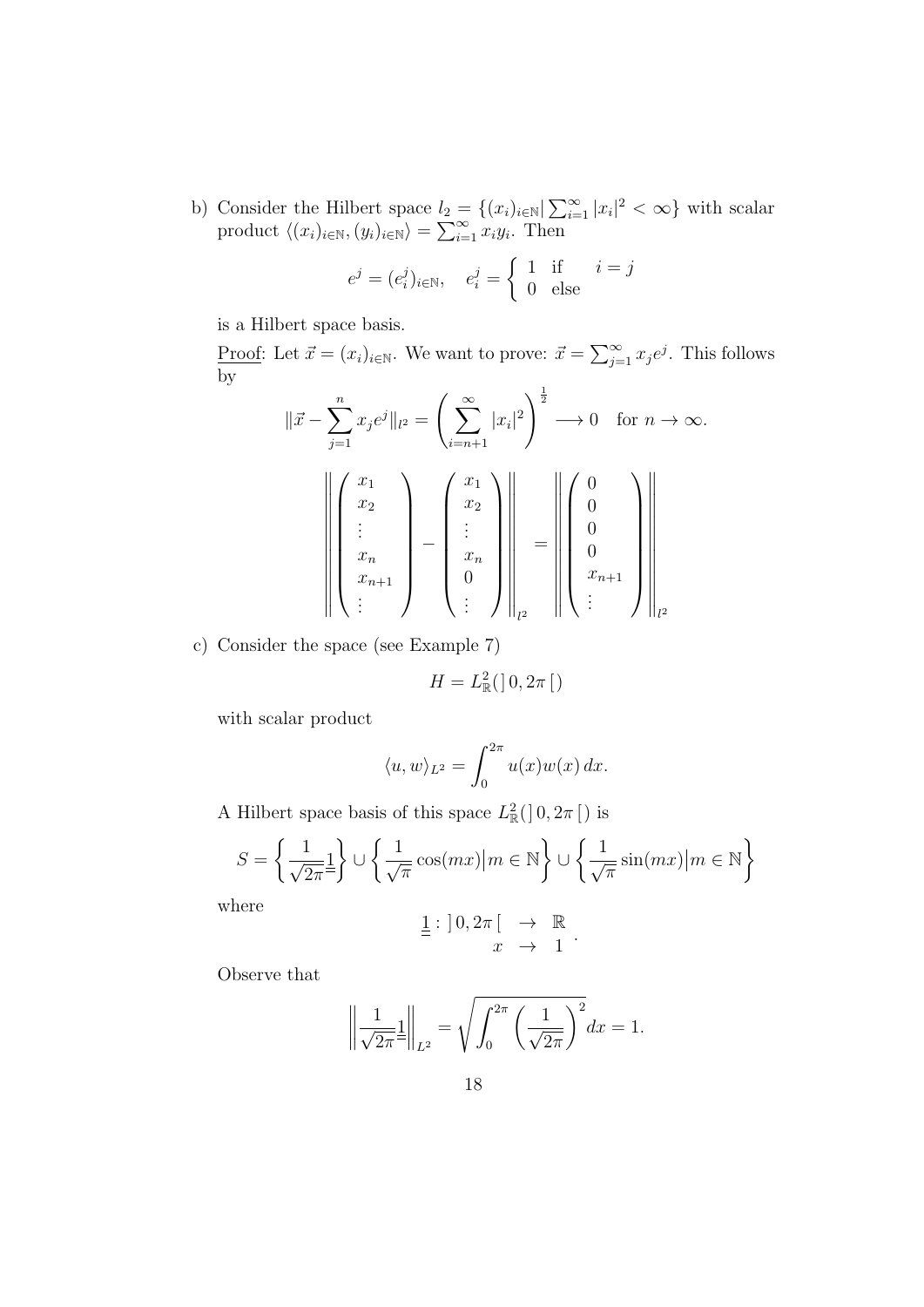This basis leads to the real Fourier series decomposition. To prove that every function can be approximated by the above Hilbert space basis, one studies the complex Fourier series decomposition.

Instead of  $H = L^2_{\mathbb{R}}$  $\frac{2}{\mathbb{R}}(|0, 2\pi|)$  one can also define the space

$$
H=L_{\mathbb{R}}^{2}(\,]-\pi,\pi\,[\,)
$$

d) The space

$$
H=L^2_{\mathbb{R}}(]0,\pi[)
$$

with scalar product

$$
\langle u, w \rangle_{L^2} = \int_0^\pi u(x) w(x) \, dx
$$

is a Hilbert space basis, too. Now, a Hilbert space basis is

$$
\left\{\frac{2}{\sqrt{\pi}}\sin(nx)\middle| n \in \mathbb{N}\right\}.
$$

Observe, that the cosinus functions are orthogonal to these functions on  $[-\pi, \pi]$ . To prove that these functions are a Hilbert space basis, apply the mapping

$$
L^2_{\mathbb{R}}([0,\pi]) \ni f \mapsto \begin{pmatrix} x \mapsto f(x) & \text{if } x > 0 \\ -f(-x) & \text{if } x \le 0 \end{pmatrix} \in L^2_{\mathbb{R}}([-\pi,\pi])
$$

The Fourier series of a function obtained by this mapping does not contain cosinus terms.

e) Consider  $H = L^2$  $\mathcal{L}^2_{\mathbb{C}}(]$  0,  $2\pi$  [) with scalar product

$$
\langle u, w \rangle_{L^2} = \int_0^{2\pi} u(x) \overline{w(x)} \, dx.
$$

Then  $\left\{\frac{1}{\sqrt{2}}\right\}$  $\frac{1}{2\pi}e^{inx}$ *n∈*Z is a Hilbert space basis. ( complex Fourier series decomposition).

Proof of orthogonality:

$$
\int_0^{2\pi} \frac{1}{\sqrt{2\pi}} e^{inx} \frac{1}{\sqrt{2\pi}} \overline{e^{imx}} dx = \int_0^{2\pi} \frac{1}{2\pi} e^{i(n-m)x} dx =
$$
\n
$$
= \begin{cases} \frac{1}{i(n-m)} \frac{1}{2\pi} e^{i(n-m)x} \Big|_0^{2\pi} = 0 & \text{else} \end{cases} \quad \text{if} \quad n = m
$$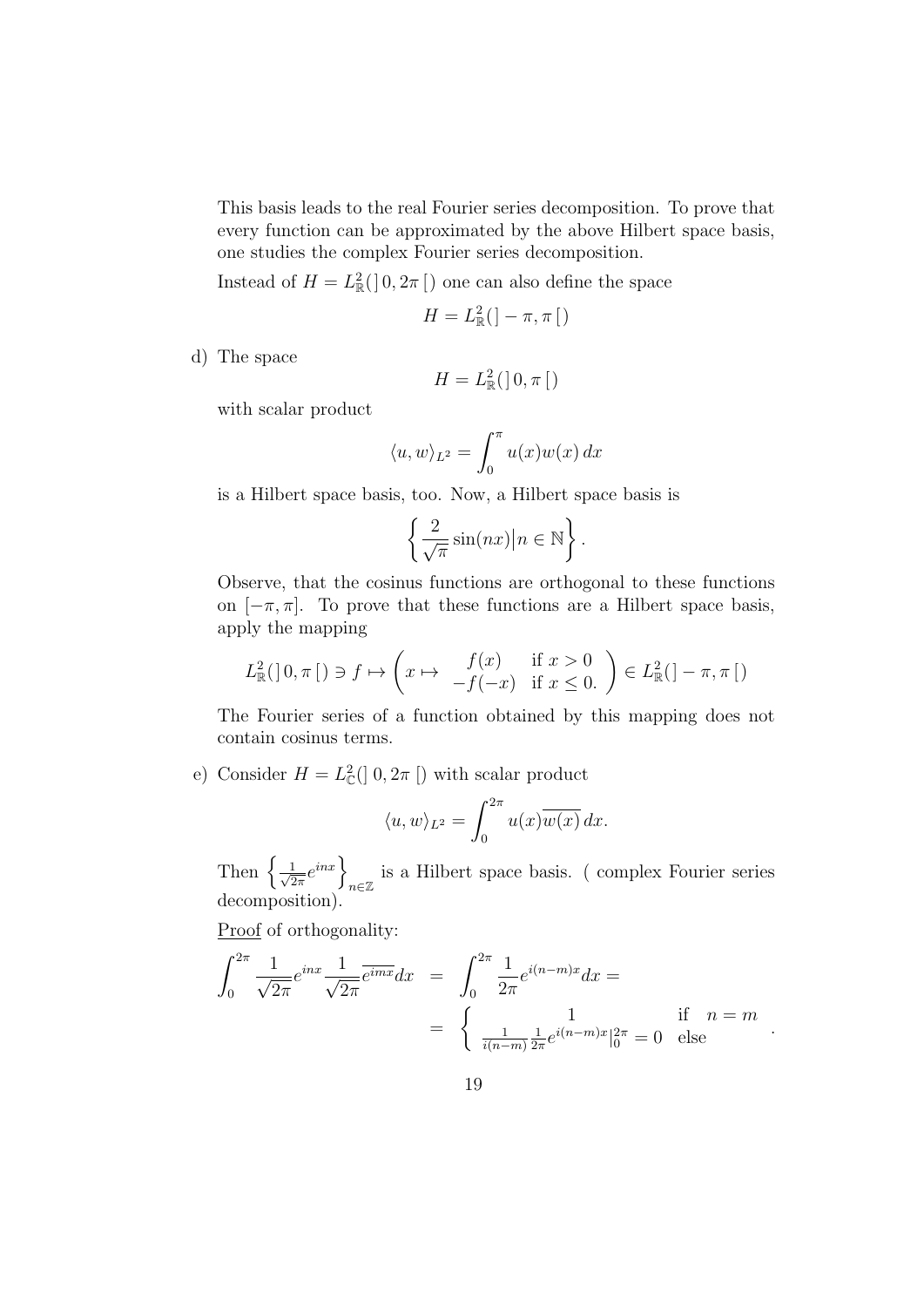The difficulty is to show that every function can be approximated by the Hilbert space basis  $\left(\frac{1}{\sqrt{6}}\right)$  $\frac{1}{2\pi}e^{inx}$ *n∈*Z . To prove this property, observe that

$$
\sum_{n\in\mathbb{Z}}e^{inx}\lambda_n=\sum_{n\in\mathbb{Z}}(e^{ix})^n\lambda_n.
$$

Then, one applies the approximation property of polynomials.

d)  $\mathbb{C}^n$  is a Hilbert space with scalar product

$$
\langle (x_j), (y_j) \rangle = \sum_{j=1}^n x_j \bar{y}_j.
$$

Then,  $(b_n)_{n=1,\ldots,n}$ , where

$$
b_p = \frac{1}{\sqrt{n}} (e^{i\frac{2\pi}{n}pj})_{j=1,\dots,n}
$$

is Hilbert space basis of  $\mathbb{C}^n$ .

**Theorem 7.** *(German: Hauptachsentransformation, English: principal axis theorem). Let A be a symmetric matrix over* R*. Then there is an orthogonal matrix B* such that  $B^TAB = \begin{pmatrix} \lambda_1 & \cdots & \lambda_n \\ 0 & \cdots & \lambda_n \end{pmatrix}$ , where  $\lambda_1, \ldots, \lambda_n$  are the eigenvalues of A. *The colums of B are the corresponding eigenvectors*  $b_1, \ldots, b_n$ . *Orthogonality of B means*  $B^T B = E$ *. This is equivalent to* 

$$
\langle b_i, b_j \rangle = \delta_{ij}.
$$

**Definition 16.** Let H be a Hilbert space and  $f : H \rightarrow H$ , continuous and *linear. f is called selfadjoint, if*

$$
\langle f(x), y \rangle = \langle x, f(y) \rangle \quad \forall x, y \in H.
$$

Using this definition, Theorem 7 can be described as follows.

**Theorem 8.** Let  $f : H \to H$  be linear and selfadjoint and  $H = \mathbb{R}^n$ . Then, *there exists an orthonormal basis of eigenvectors*  $(e^j)_{j=1,\dots,n}$  *in H. The matrix corresponding to*  $f: \mathbb{R}^n \to \mathbb{R}^n$  *with respect to*  $(e^j)_{j=1,\dots,n}$  *is an*  $n \times n$  *diagonal matrix. This means*

$$
f(e^j) = \lambda_j e^j, \qquad \lambda_j \in \mathbb{R}.
$$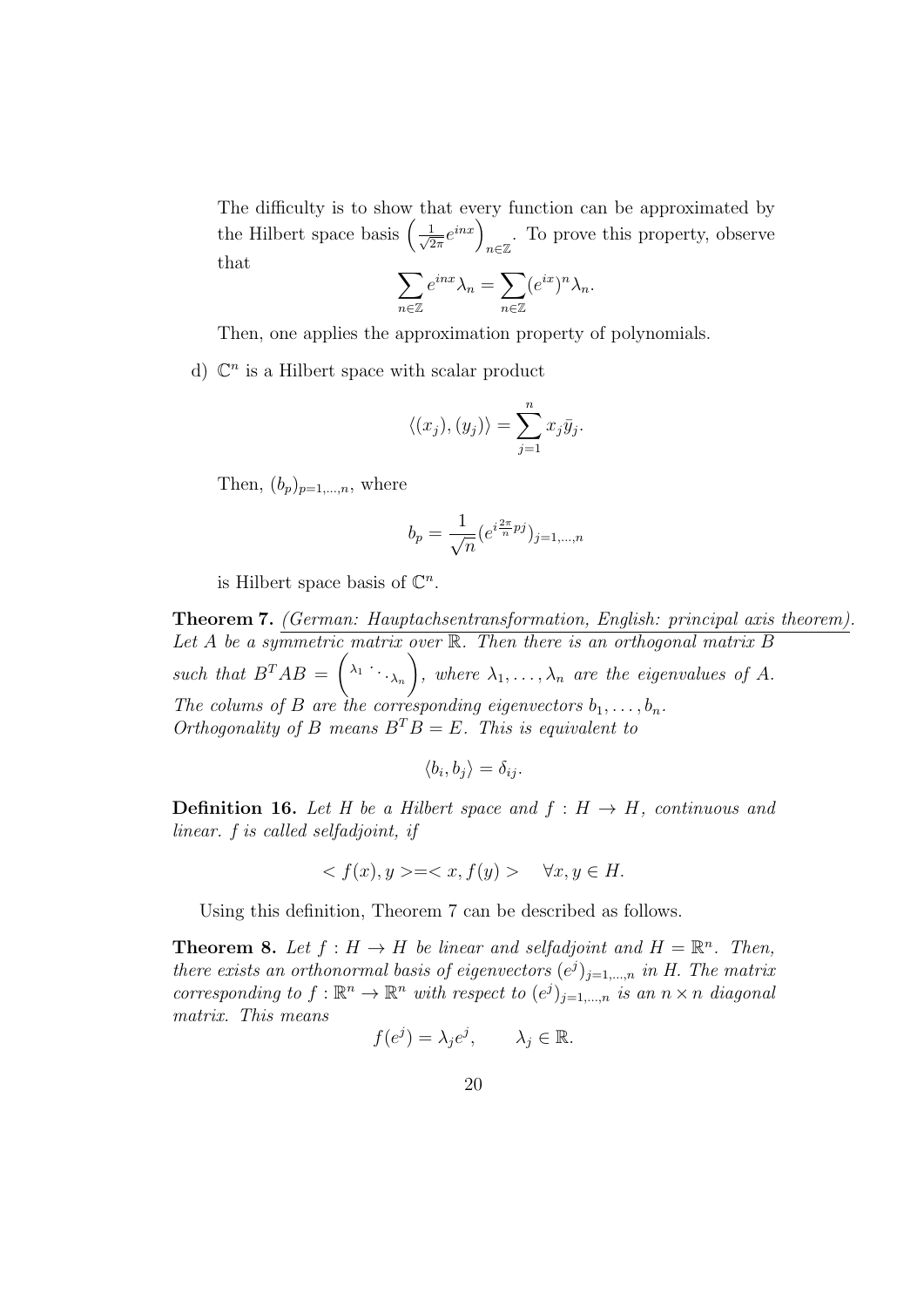**Example 14.** Let  $\Omega_h := \{ih | i = 0, ..., n-1\}, h = \frac{1}{n}$  $\frac{1}{n}$  be a discretization grid of [0, 1[. Let us extend  $\Omega_h$  periodically  $\Omega_h^{\infty} = \mathbb{Z}h$ .

The space of 1-periodic functions is defined by

$$
\mathcal{F}_{1,per}(\Omega_h^{\infty}) = \{ f : \Omega_h^{\infty} \to \mathbb{C} \mid f(p) = f(p+1) \quad \forall p \in \Omega_h^{\infty} \}.
$$

This space is isomorph (has the same structure as) to  $\mathbb{C}^n$ . An isomorphism is given by  $\sim$ 

$$
\begin{pmatrix} a_0 \\ \vdots \\ a_{n-1} \end{pmatrix} \to (ih \mapsto a_i \bmod n)
$$

Consider the finite difference operators

$$
\delta_h^1(u)(p) = \frac{u(p+h) - u(p-h)}{2h},
$$

$$
\delta_h^2(u)(p) = \frac{u(p+h) - 2u(p) + u(p-h)}{h^2},
$$

$$
\delta_h^{1,l}(u)(p) = \frac{u(p+h) - u(p)}{h}.
$$

 $\mathcal{F}_{1,per}(\Omega_h^{\infty})$  is Hilbert space with scalar product:

$$
\langle u, v \rangle = \sum_{i=0}^{n-1} u(ih) \overline{v(ih)}.
$$

 $\delta_h^2$  is selfadjoint in  $\mathcal{F}_{1,per}(\Omega_h^{\infty})$ 

$$
\langle \delta_n^2(u), v \rangle = \sum_{i=0}^{n-1} \left( \frac{u(ih+h) - 2u(ih) + u(ih-h)}{h^2} \right) \overline{v(ih)}
$$
  
= 
$$
\frac{1}{h^2} \left( \sum_{i=0}^{n-1} u((i-1)h+h)\overline{v((i-1)h)}
$$
  

$$
-2 \sum_{i=0}^{n-1} u(ih)\overline{v(ih)} + \sum_{i=0}^{n-1} u((i+1)h-h)\overline{v((i+1)h)}
$$
  
= 
$$
\sum_{i=0}^{n-1} u(ih) \left( \overline{v(ih-h) - 2v(ih) + v(ih+h)} \right) = \langle u, \delta_n^2(v) \rangle
$$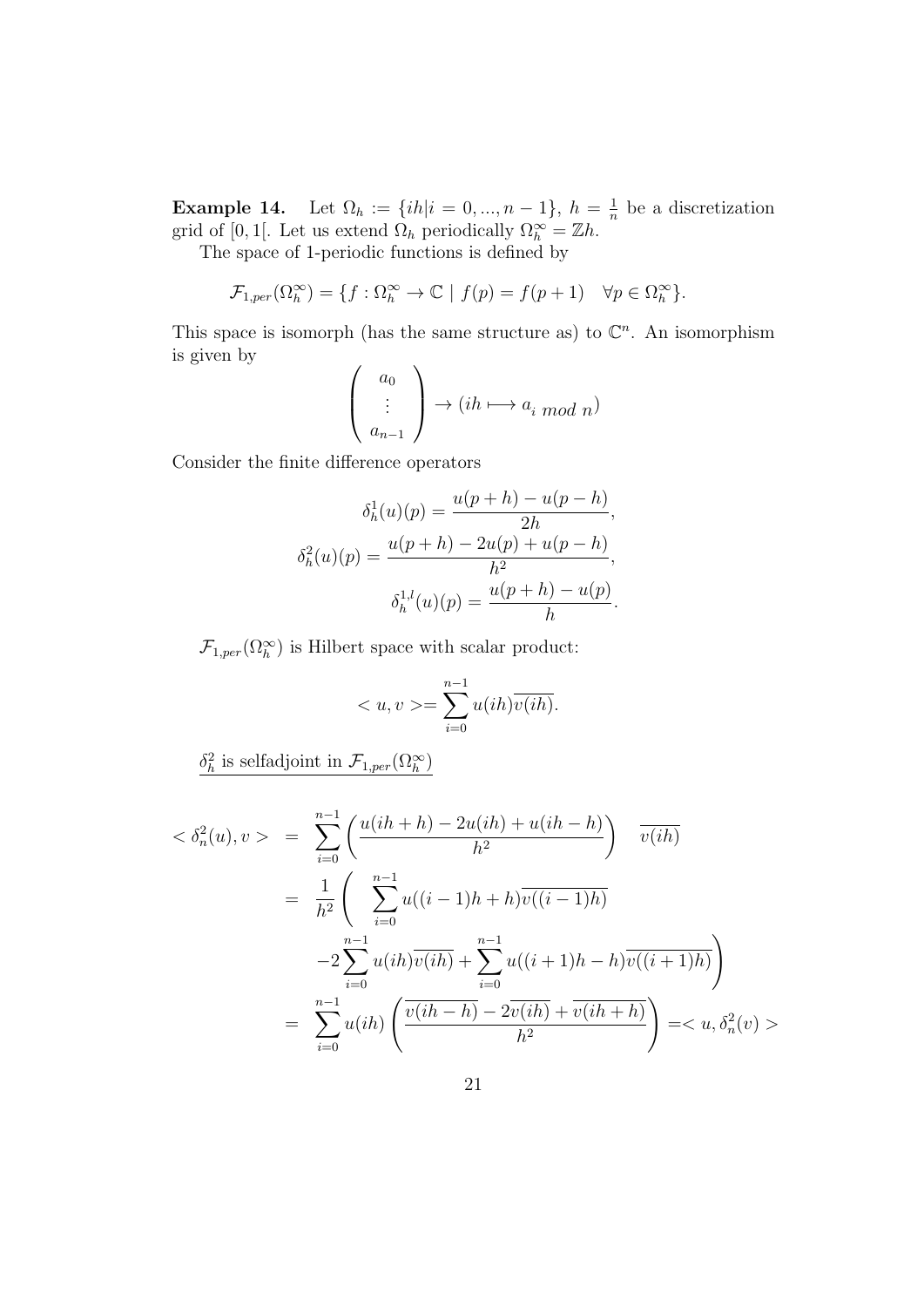The eigenvectors of  $\delta_n^2$  are:

$$
b_q := \frac{1}{\sqrt{n}} (e^{i2\pi qx})_{x \in \Omega_h^{\infty}}, q = 0, ..., n-1.
$$

The corresponding eigenvalue is:

$$
\frac{1}{h^2} (e^{i2\pi qh} + e^{-i2\pi qh} - 2) =
$$
\n
$$
= \frac{1}{h^2} (\cos(2\pi qh) + i \sin(2\pi qh) - 2 + \cos(-2\pi qh) + i \sin(-2\pi qh))
$$
\n
$$
= \frac{1}{h^2} (2 \cos(2\pi qh) - 2)
$$
\n
$$
= \frac{2}{h^2} (\cos(2\pi qh) - 1).
$$

**Theorem 9** (Riesz Representation Theorem)**.** *Let H be a Hilber space. For*  $every f \in H'$  *exists a*  $y \in H$ *, such that* 

$$
\langle x. y \rangle = f(x) \quad \forall x \in H.
$$

*Furthermore,*  $||y||_H = ||f||_{H^1}$ . *y is the unique solution of the following minimization problem*

*Find*  $x \in H$ *, such that*  $F(x) := \langle x, x \rangle - 2Ref(x)$  *minimal.* 

Idea of proof:

$$
F(y) = \langle y, y \rangle - 2\operatorname{Re} f(y) \ge ||y||_H^2 - 2||f||_{H^1} ||y||_H \ge -||f||_{H^1}^2.
$$

Therefore, there is a sequence  $(y_k)_{k \in \mathbb{N}}$  such that  $\lim_{k \to \infty} F(y_k) = \inf_{y \in H} F(y)$ .

By Parallelogram equation one can prove that  $(y_k)$  is Cauchy sequence. Let

$$
y:=\lim_{k\to\infty}(y_k).
$$

Furthermore

$$
0 = \frac{d}{dt} F(y + tx)|_{t=0} =
$$
  
= 
$$
\frac{d}{dt} (t^2 < x, x > +2tRe < x, y > + < y, y > -2tRef(x) - 2Ref(y))|_{t=0}
$$
  

$$
\Rightarrow 0 = 2Re(< x, y > -f(x))
$$
  

$$
\Rightarrow Re(< x, y >) = Re(f(x)).
$$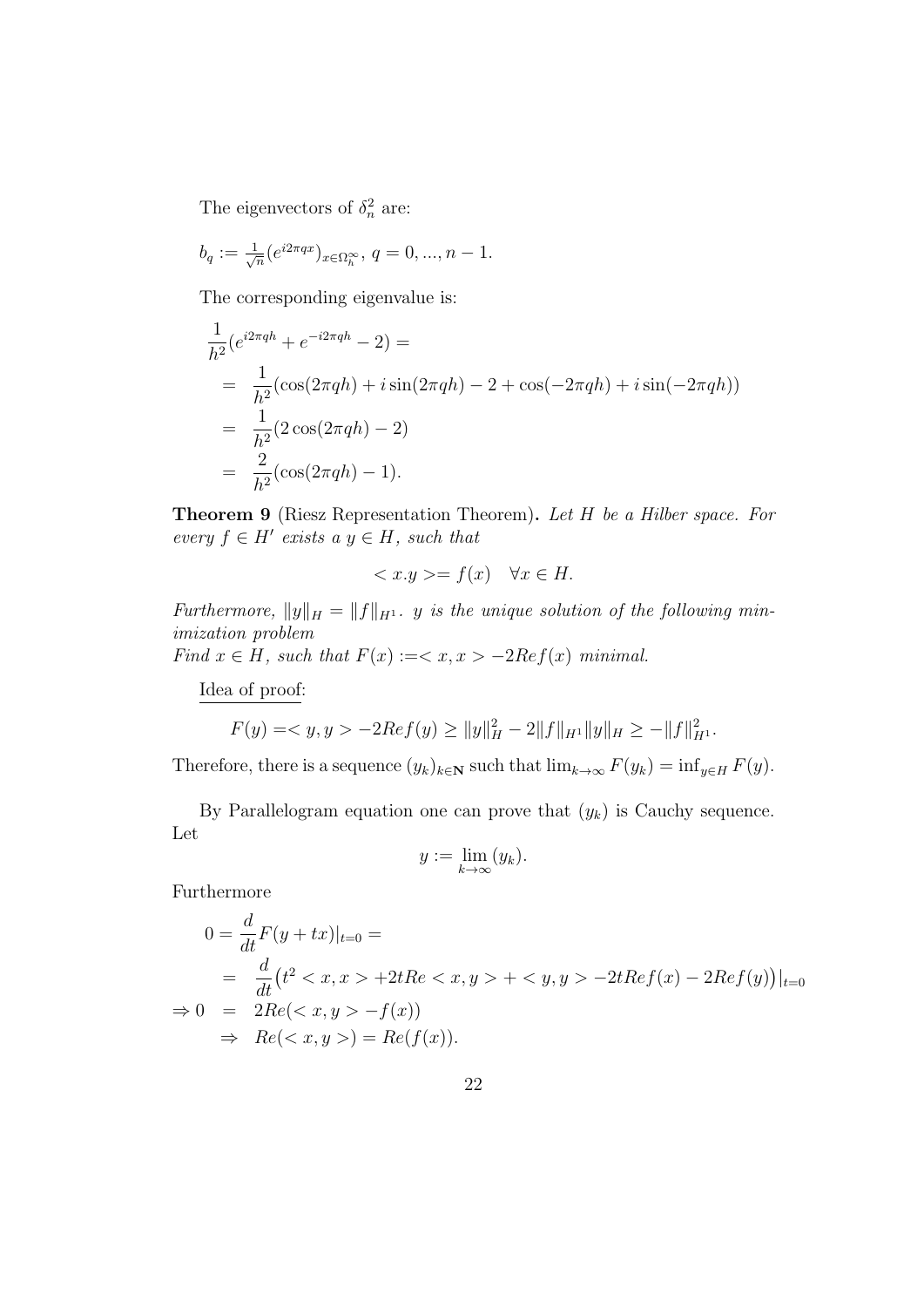Analogously, one can prove

$$
Re(i < x, y >) = Re(if(x)).
$$

This implies

$$
=f(x) \quad \forall x.
$$

Proof of isometric mapping:

$$
||f||_{H'} := \sup_{x \neq 0} \frac{|f(x)|}{||x||} = \sup_{x \neq 0} \frac{|\langle x, y \rangle|}{||x||} \le \sup_{x \neq 0} \frac{||x|| \cdot ||y||}{||x||} \le ||y||,
$$
  
\n
$$
\Rightarrow ||f||_{H'} \le ||y||_{H},
$$
  
\n
$$
\frac{|f(y)|}{||y||} = \frac{\langle y, y \rangle}{||y||} = ||y||^2,
$$
  
\n
$$
\Rightarrow ||f||_{H'} \ge ||y||.
$$
  
\nis shows  $||f||_{H'} = ||y||.$ 

This shows  $||f||_{H'} = ||y||$ . □

# **4 Sobolev-Spaces**

### **4.1 Basic Definitions**

**Definition 17.** *Let*  $K \subset \mathbb{R}^d$ . *K is called compact, if K is closed and bounded.* 

**Example 15.** *A square domain*  $[2, 4]^2$  *in*  $\mathbb{R}^2$  *is compact. A set of 12 points is compact.*

**Definition 18.** Let  $\Omega \subset \mathbb{R}^d$  be open. The support of a function  $f : \Omega \to \mathbb{R}$ *is defined by*

$$
supp(f) = \overline{\{x \in \Omega \mid f(x) \neq 0\}}
$$

*Now, let us define the vector space*

$$
\mathcal{C}_0^{\infty}(\Omega) = \{ f : \Omega \to \mathbb{K} \mid \text{supp}(f) \subset \Omega
$$
 is compact and f is arbitrary.

is compact and *f* is arbitrary often differentiable*}*

**Example 16** (Mollifier Function)**.**

$$
\mathcal{M}(x) = \begin{cases} K \exp\frac{1}{|x|^2 - 1} & \text{for} \quad |x| < 1 \\ 0 & \text{else.} \end{cases}
$$

*K is chosen such that*  $\int_{-\infty}^{\infty} \mathcal{M}(x) dx = 1$ *.*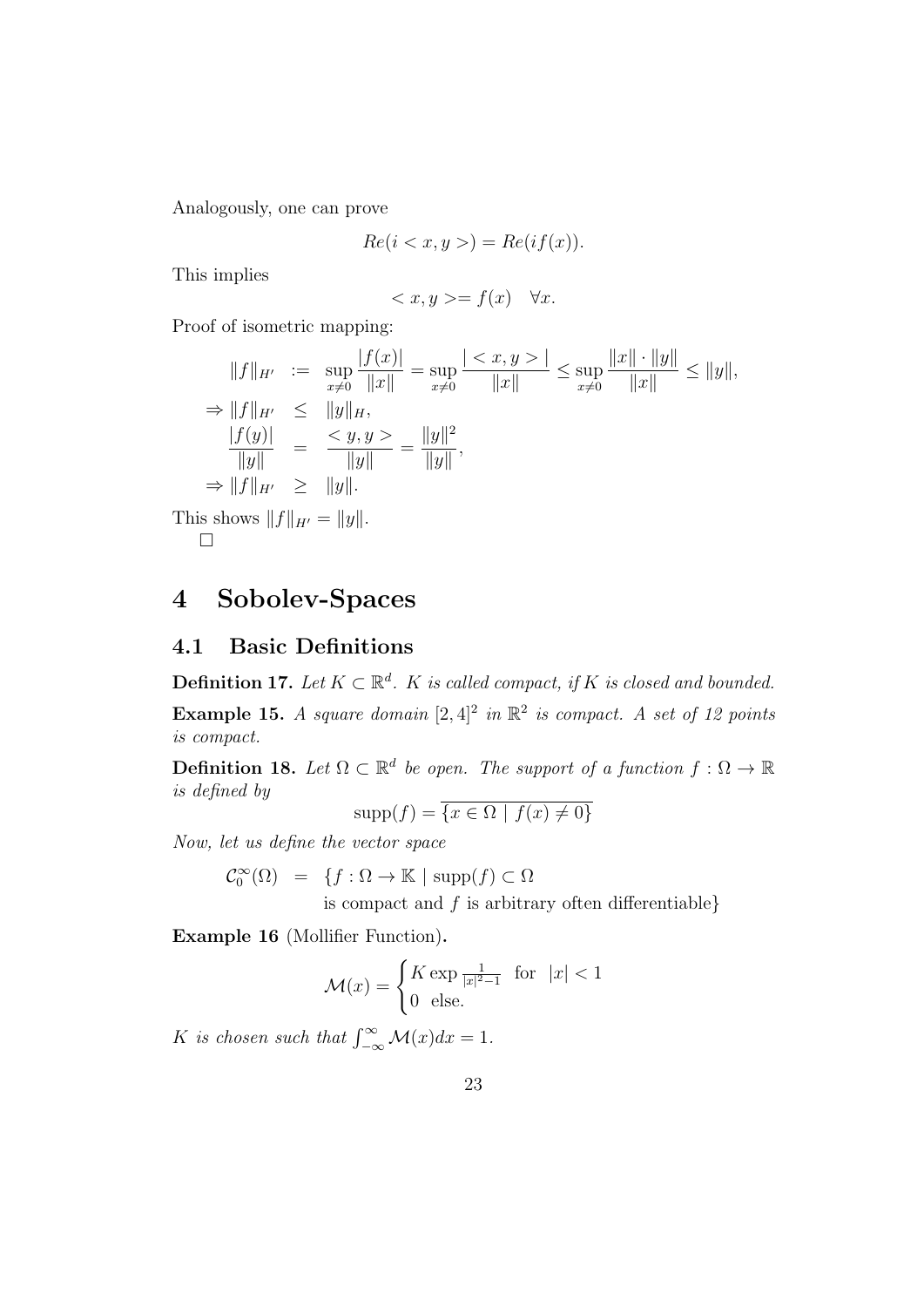**Theorem 10.**  $\mathbb{C}_0^{\infty}(\Omega)$  *is dense in*  $L^2(\Omega)$ *. This means that for every*  $u \in$  $L^2(\Omega)$  *exists a sequence*  $u_n \in C_0^{\infty}(\Omega)$  *such that*  $\lim_{n\to\infty} u_n = u$  *in*  $L^2(\Omega)$ *.* 

This theorem can be proved by the convolution of *f* and the Mollifier function. This leads to an arbitrary smooth function. Later, we will show that the Mollifier function converges to the delta distribution. The convolution with this delta distribution is the identity.

A multiindex is  $\alpha = (\alpha_1, ..., \alpha_d) \in \mathbb{N}_0^d$  $|\alpha| := \alpha_1 + ... + \alpha_d.$ 

$$
D^{\alpha}(\rho) = \frac{d^{|\alpha|}\rho}{dx_1^{\alpha_1} \cdot \ldots \cdot dx_d^{\alpha_d}}.
$$

**Example 17.**  $D^{\alpha} \rho \in C_0^{\infty}(\Omega)$  for every  $\rho \in C_0^{\infty}(\Omega)$ .

**Definition 19.** *The weak derivative of*  $u \in L^2(\Omega)$  *with respect to*  $\alpha$  *is the*  $function g \in L^2(\Omega)$ , *if the following holds:* 

$$
\int_{\Omega} u D^{\alpha} \rho = (-1)^{|\alpha|} \int_{\Omega} g \rho \quad \forall \rho \in C_0^{\infty}(\Omega).
$$

*Let us abbreviate*  $D^{\alpha}u := q$ *.* 

The classical derivative of a function coincides with the weak derivative for differentiable functions. To show this, let  $u \in C^1(\mathbb{R})$ ,  $\varphi \in C_0^{\infty}(\mathbb{R})$  and observe that

$$
\int_{-\infty}^{\infty} u \frac{d\varphi}{dx} dx = [u \cdot \varphi]_{-\infty}^{\infty} - \int_{-\infty}^{\infty} \frac{du}{dx} \varphi dx = - \int_{-\infty}^{\infty} \frac{du}{dx} \varphi dx.
$$

Let us prove that the weak derivative is unique. To this end let  $g_1, g_2 \in L^2(\Omega)$ be the weak derivative of *u*. Then, we get

$$
0 = \int_2 (g_1 - g_2)\varphi \quad \forall \varphi \in \mathbb{C}_0^{\infty}(\Omega).
$$

By Theorem 10  $C_0^{\infty}(\Omega)$  is dense in  $L^2(\Omega)$ . Thus, there is a sequence  $\varphi_n \in$  $\mathbb{C}_0^{\infty}(\Omega)$  such that  $\lim_{n\to\infty}\varphi_n=\overline{g_1-g_2}.$ 

$$
0 = \lim_{n \to \infty} \int_{\Omega} (g_1 - g_2)\varphi_n = \int_{\Omega} (g_1 - g_2)\overline{(g_1 - g_2)}
$$

$$
= \int_{\Omega} |g_1 - g_2|^2 = ||g_1 - g_2||_{L^2}^2.
$$

This implies  $g_1 = g_2$  in  $L^2(\Omega)$ . Here, observe that  $L^2(\Omega)$  is a quotient space of  $\mathcal{L}^2(\Omega)$ .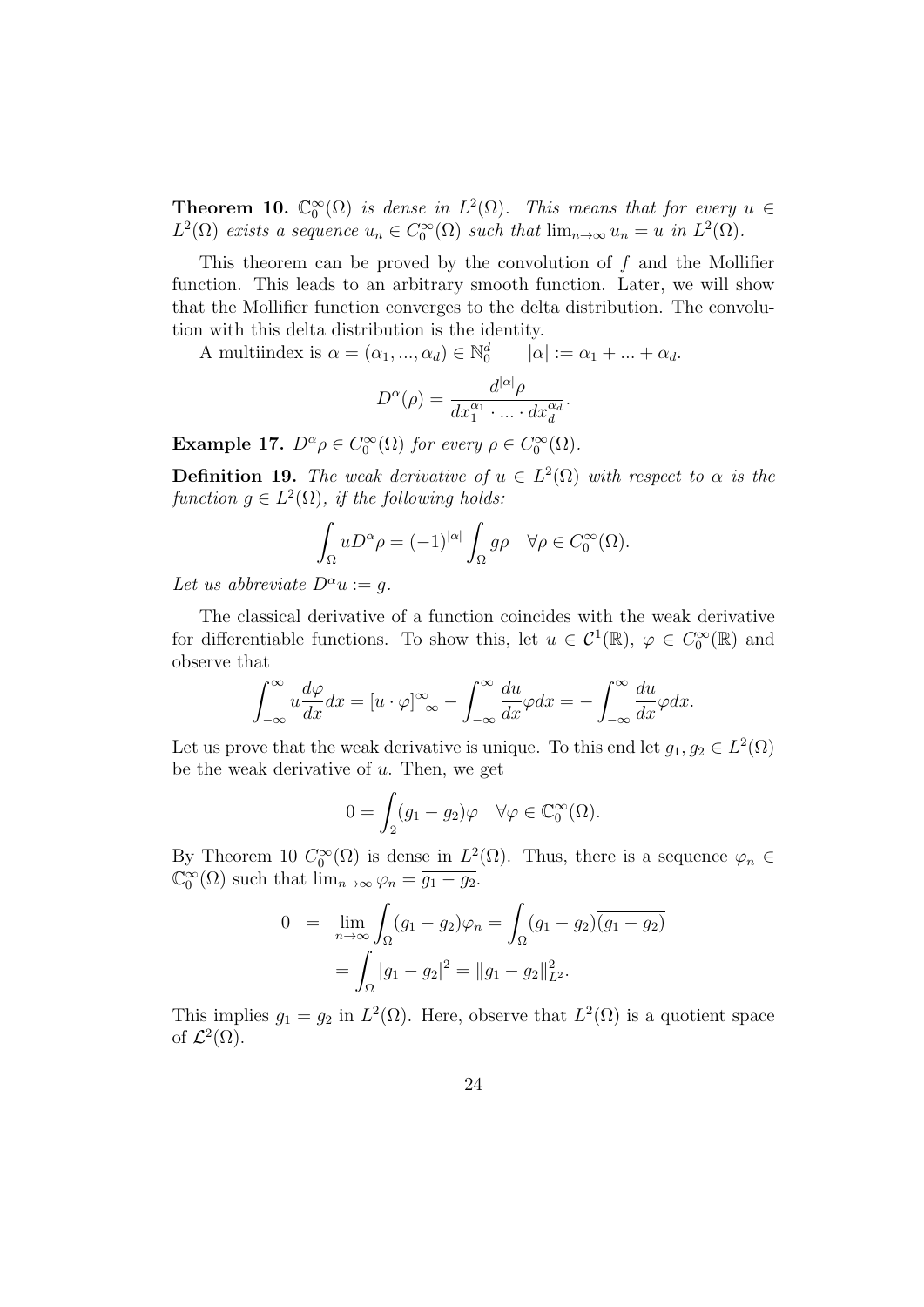**Example 18.** *Let*  $u(x) := |x|$ *. Then,*  $\frac{du}{dx} = \text{sgn}(x)$ *. Proof:*

$$
\int_{-\infty}^{\infty} u \frac{d\varphi}{dx} = \int_{-\infty}^{\infty} |x| \frac{d\varphi}{dx}
$$
  
= 
$$
-\int_{-\infty}^{0} \frac{d(-x)}{dx} \varphi dx + [(-x)\varphi]_{-\infty}^{0} - \int_{0}^{\infty} \frac{d(x)}{dx} \varphi dx + [x\varphi]_{0}^{\infty}
$$
  
= 
$$
-\int_{\infty}^{\infty} \text{sgn}(x)\varphi(x).
$$

**Example 19.** Let  $u = \text{sgn}(x)$ . The weak derivative of *u* does not exist. *Proof:*

$$
\int_{-\infty}^{\infty} u \frac{d\varphi}{dx} = \int_{-\infty}^{0} (-1) \frac{d\varphi}{dx} dx + \int_{0}^{\infty} 1 \frac{d\varphi}{dx} dx
$$

$$
= [(-1)\varphi]_{-\infty}^{0} + [1\varphi]_{0}^{\infty} = -2\varphi(0)
$$

*There is no function*  $g \in L^2(\mathbb{R})$  *such that* 

$$
\int_{-\infty}^{\infty} g\varphi \, dx = \varphi(0) \quad \forall \varphi \in \mathbb{C}_0^{\infty}(\mathbb{R}).
$$

*Therefore, the weak derivative of u does not exist.*

**Definition 20** (Sobolov Space). Let  $m \in \mathbb{N}$  and  $\Omega \subset \mathbb{R}^d$  open. The Sobolev *space of order m with respect to*  $p = 2$  *is defined by* 

$$
W^{m}(\Omega) = \{ f \in L^{2}(\Omega) \mid f \text{ is } m\text{-times weak differentiable and}
$$
  

$$
D^{\alpha} f \in L^{2}(\Omega), \forall |\alpha| \le M \}.
$$

*The norm in*  $W^m(\Omega)$  *is* 

$$
||u||_{W^m(\Omega)} := (\sum_{|\alpha| \le m} ||D^{\alpha}u||^2_{L^2(\Omega)})^{1/2}.
$$

*The Sobolev space of order m with respect to*  $p = \infty$  *is* 

$$
W^m_{p=\infty(\Omega)} := \{ f \in L^\infty(\Omega) | D^\alpha f \in L^\infty(\Omega), \ \forall |\alpha| \le m \}.
$$

*The norm in*  $W_{p=\infty}^m(\Omega)$  *is* 

$$
||u||_{W^m_{p=\infty}(\Omega)} := \max_{|\alpha| \leq m} ||D^{\alpha}u||_{L^{\infty}(\Omega)}.
$$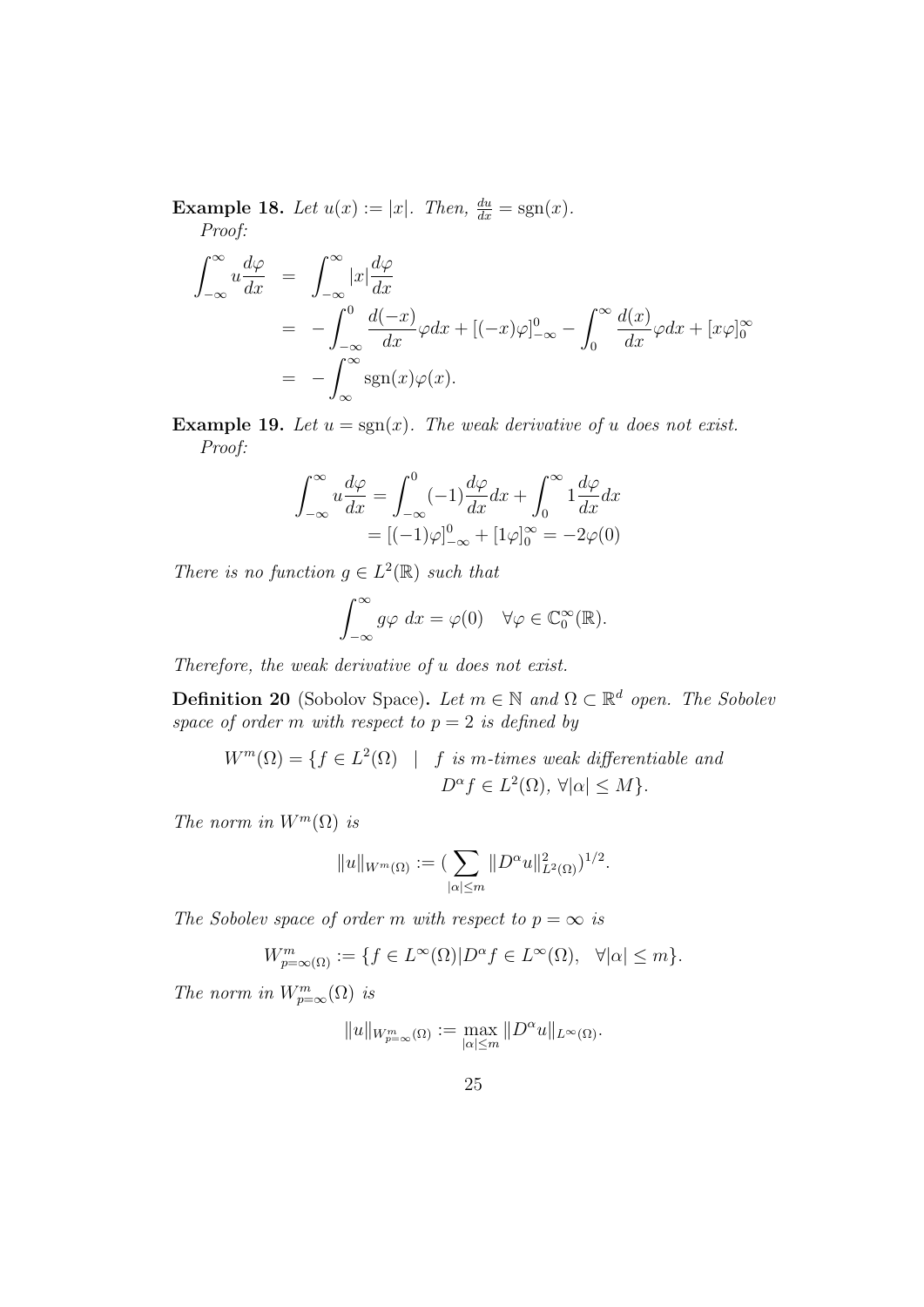**Example 20.**  $W^1(\mathbb{R}^2)$ :

$$
||u||_{W^1} = \sqrt{||u||_{L^2}^2 + ||\frac{du}{dx}||_{L^2}^2 + ||\frac{du}{dy}||_{L^2}^2}.
$$

**Definition 21.** *Let us define*

$$
\hat{W}^m(\Omega) := \overline{\mathcal{C}_0^{\infty}(\Omega)}^{W^m(\Omega)}.
$$

One can prove:

$$
W^{0}(\Omega) = L^{2}(\Omega),
$$
  

$$
\mathring{W}^{1}(\Omega) \neq W^{1}(\Omega).
$$

One can prove (see Trace Theorem) that  $\mathring{W}^1(\Omega)$  consists of functions which are 0 at the boundary.

 $W_{p=\infty}^m(\Omega)$  is a Banach space.  $W^m(\Omega)$  ist Hilbert space with scalar product

$$
(u,v) \to \sum_{|\alpha| \le m} \int_{\Omega} D^{\alpha} u \overline{D^{\alpha} v}
$$

and norm  $||u||_{W^m(\Omega)}$ .

**Theorem 11** (First Poincare's Inequality)**.** *Assume that* Ω *is bounded. Then,*

$$
|u|_{W^1} := \sqrt{\int_{\Omega} (Du)^2} = \sqrt{\sum_{|\alpha|=1} \int_{\Omega} |D^{\alpha}u|^2}
$$

 $\hat{W}^1(\Omega)$  *which is equivalent to*  $||u||_{W^1}$ .

#### Proof:

Observe that

$$
||w||_{W^{1}(\Omega)}^{2} = |w|_{W^{1}(\Omega)}^{2} + ||w||_{L^{2}(\Omega)}^{2} \geq |w|_{W^{1}(\Omega)}^{2}.
$$

This is the first inequality, which hast to be proved. The second is

$$
||w||_{W^{1}(\Omega)}^{2} \leq |w|_{W^{1}(\Omega)}^{2}.
$$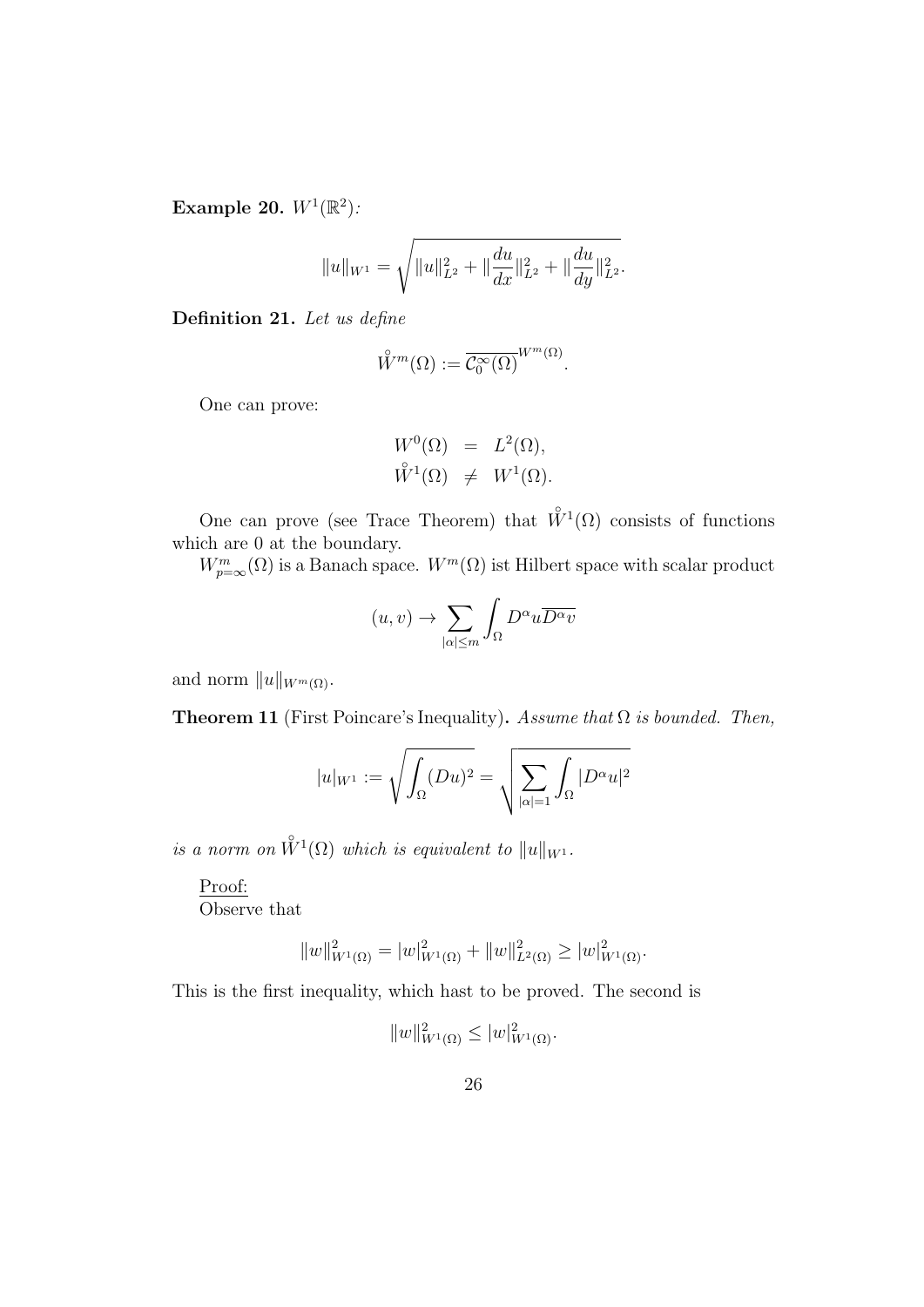Observe, that it is enough to show that there is a constant *K* such that

$$
||w||_{L^{2}(\Omega)}^{2} \le K|w|_{W^{1}(\Omega)}^{2}
$$
\n(3)

for every  $w \in \mathring{W}^1(\Omega)$ . It is enough to thow (3) for functions  $\varphi \in \mathcal{C}_0^{\infty}(\Omega)$ , since  $\mathcal{C}_0^{\infty}(\Omega)$  is dense in  $\mathring{W}^1(\Omega)$ . Here, let us prove (3) for a one dimensional interval  $\Omega =]a, b[ \subset \mathbb{R}$ . Then,

$$
\int_{-\infty}^{x} \varphi' dt = \varphi(x) \Rightarrow |\varphi(x)| \le \int_{\Omega} |\varphi'| dt.
$$

This implies

$$
\int_{\Omega} |\varphi(x)|^2 dx \leq \int_{\Omega} (\int_{\Omega} |\varphi'| dt)^2 dx = \left( \int_{\Omega} |\varphi'| dt \right)^2 \cdot vol(\Omega)
$$
  

$$
\leq \int_{\Omega} |\varphi'|^2 dt \cdot (vol(\Omega))^2.
$$

The last inequality follows by

$$
\int_{\Omega} |\varphi'| \cdot 1 dt \leq ||\varphi'||_{L^2(\Omega')} \cdot ||1||_{L^2(\Omega)}
$$

□

### **4.2 Poisson's Problem**

Poisson's problem can be described as follows:

### **Poisson's Problem with homogenuous Dirichlet Boundary Conditions**

Let  $f \in L^2(\Omega)$ . Find  $u \in \mathring{W}^1(\Omega)$  such that

$$
\int_{\Omega} \nabla u \nabla v d(x, y) = \int_{\Omega} f v d(x, y) \qquad \forall v \in \mathring{W}^1(\Omega)
$$

An important application of the theory of Sobolov is that Poisson's problem has a unique solution.

Proof: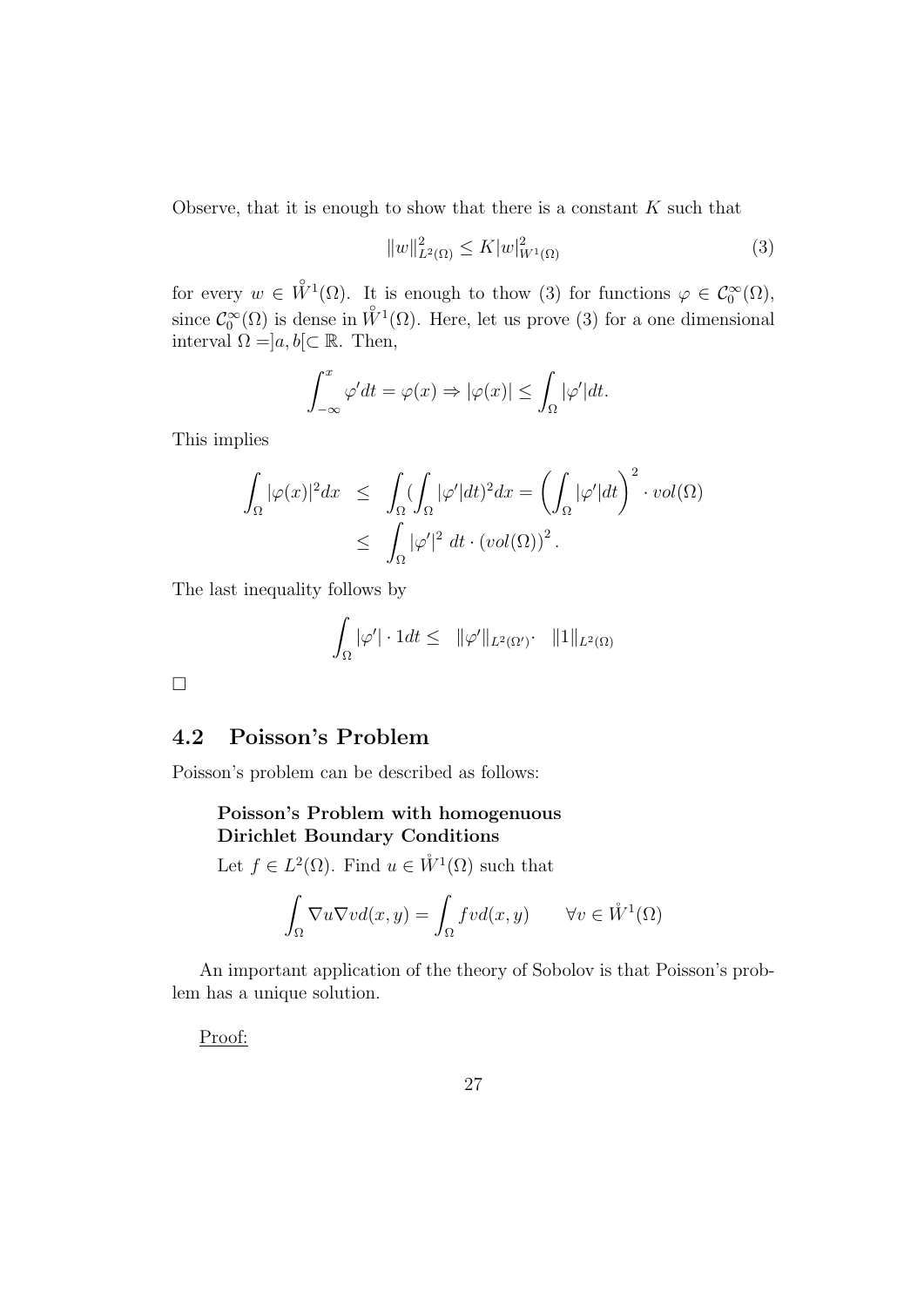• By Poincare's inequality,  $\mathring{W}^1(\Omega)$  is Hilbert space with scalar product:

$$
(u,v) \to \int_{\Omega} \nabla u \nabla v d(x,y).
$$

•  $v \to \int_{\Omega} f v d(x, y)$  is a mapping contained in  $(\mathring{W}^1(\Omega))'$  (dual space). This follows by Theorem 4 and

$$
\left| \int_{\Omega} f \cdot v d(x, y) \right| \leq \|f\|_{L^2} \cdot \|v\|_{W^1} \leq \|f\|_{L^2} \cdot C \cdot |v|_{W^1},
$$

where the constant *C* is obtained by Poincare's inequality.

*•* By Riesz Representation Theorem there is a unique solution of Poisson's equation.

This concept of proofing existence and uniquness of a partial differential equation can by extended to a large number of partial differential equations, which can be described in a weak form. This means that a funtional in the dual space and a bilinear form is given. As a second example consider the bilinear form

$$
a(u, u) = \int_{\Omega} \nabla u^T A \nabla u d(x, y),
$$

where is  $A \in (L^{\infty}(\Omega))^{2\times 2}$  and  $A(x, y)$  symmetric positiv definit. A suitable equvalence of norms follows by

$$
a(u, u) \geq \int_{\Omega} \rho \nabla u^T \nabla v = \rho |u|_{W^1}^2,
$$
  

$$
a(u, v) \leq \max_{i,j} ||a_{i,j}||_{L^{\infty}} |u|_{W^1} |v|_{W^1}.
$$

Prove this as a homework and formulate ta suitable weak form of a partial differential equation.

**Theorem 12** (Theorem of Rellich). Let  $\Omega$  be a domain with Lipschitz*continuous boundary (e.g. assume that the boundary has a finite number of corners and edges). Then,*  $W^1(\Omega) \to L^2(\Omega)$  *is an compact embedding. This means: Let*  $H > 0$  *be a fixed number and*  $(x_n)_{n \in \mathbb{N}}$  *a subset of*  $W^1(\Omega)$  $with$   $||x_n||_{W^1(\Omega)} \leq H$ . Then, there exists a convergent subsequence of  $(x_n)_{n \in \mathbb{N}}$ which converges with respect to  $L^2(\Omega)$ .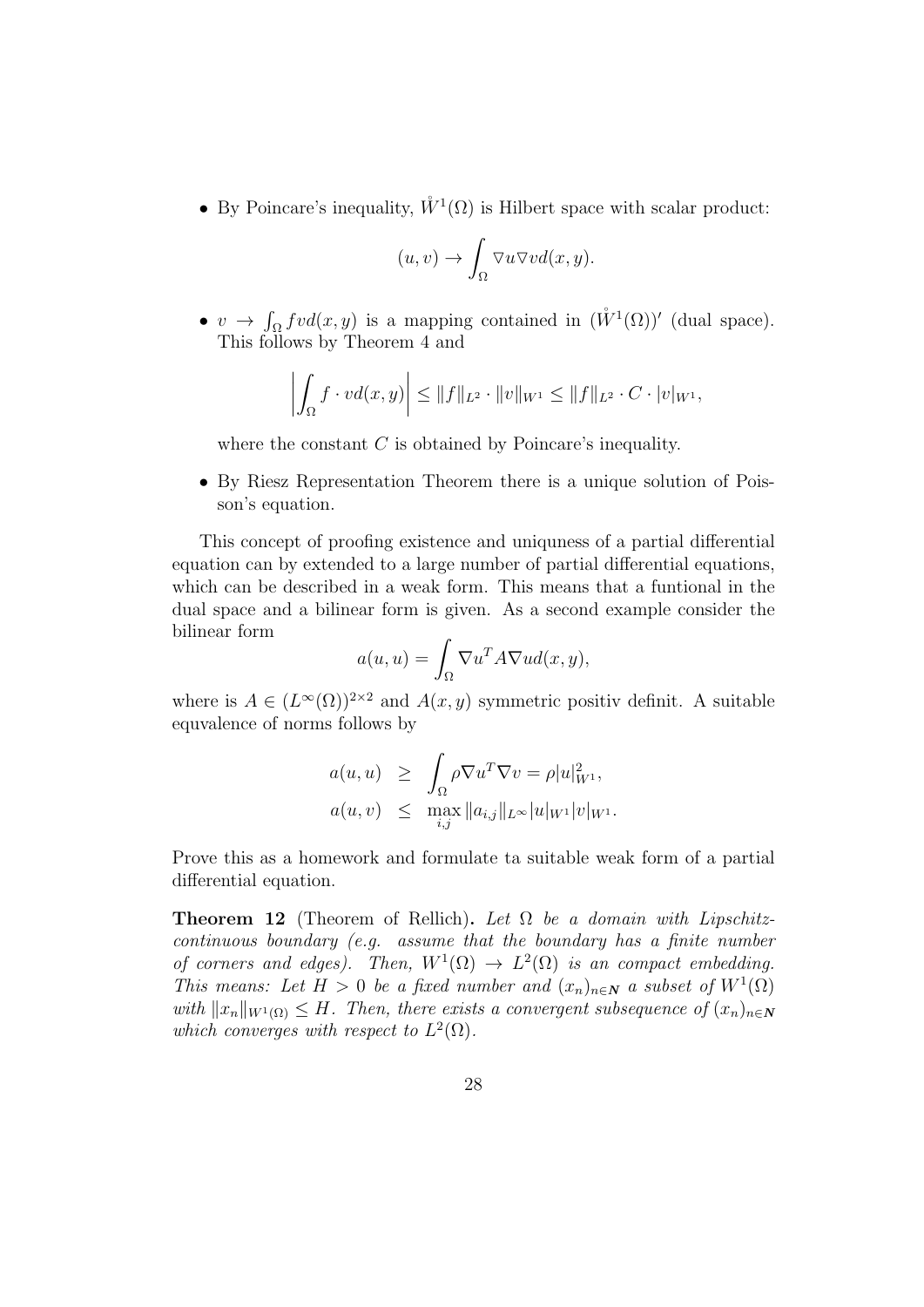A proof of this theorem for a simple domain is given in Section 4.9. This important theorem is the basis of

- 1. the second Poincare inequality,
- 2. finite element interpolation theory,
- 3. abstract eigenvalue problem in infinite dimensional spaces, which is a generalization of principal axis theorem in finite dimensional spaces.

**Theorem 13** (Second Poincare's Inequality).  $|\cdot|_{w^1}$  *and*  $||\cdot||_{w^1}$  *are equivalent norms on*  $H = \{u \in W^1(\Omega) | \int_{\Omega} u d(x, y) = 0\}.$ 

#### **Proof:**

We have to prove that there is a constant  $C > 0$ , such that

$$
||u||_{L^2} \leq C|u|_{W^1} \qquad \forall u \in H.
$$

Suppose the opposite:  $\forall n \in \mathbb{N} \exists u_n \in H$ , such that

$$
1 = ||u_n||_{L^2} > n|u_n|_{W^1}.
$$

This implies  $\left\|\frac{du_n}{dx}\right\|_{L^2} \leq |u_n|_{W^1} \leq \frac{1}{n}$  $\frac{1}{n}$ . By the Theorem of Rellich  $(u_n)$  contains a convergent subsequence in  $L^2(\Omega)$ :

$$
(u_{n_k})_{k\in\mathbf{N}}.
$$

Let

$$
u = \lim_{k \to \infty} u_{n_k} \tag{4}
$$

in  $L^2(\Omega)$ ,  $u \in L^2(\Omega)$ . Let  $\varphi \in C_0^{\infty}(\Omega)$ . Then, we get

$$
\begin{aligned}\n|\int_{\Omega} u \frac{d\varphi}{dx} d(x, y)| &= |\lim_{k \to \infty} \int_{\Omega} u_{n_k} \frac{d\varphi}{dx} d(x, y)| \\
&= |\lim_{k \to \infty} \int_{\Omega} \frac{du_{n_k}}{dx} \varphi d(x, y)| \\
&\leq \lim_{k \to \infty} \|\frac{du_{n_k}}{dx}\|_{L^2(\Omega)} \|\varphi\|_{L^2(\Omega)} \\
&\leq \lim_{k \to \infty} \frac{1}{n_k} \|\varphi\|_{L^2(\Omega)}.\n\end{aligned}
$$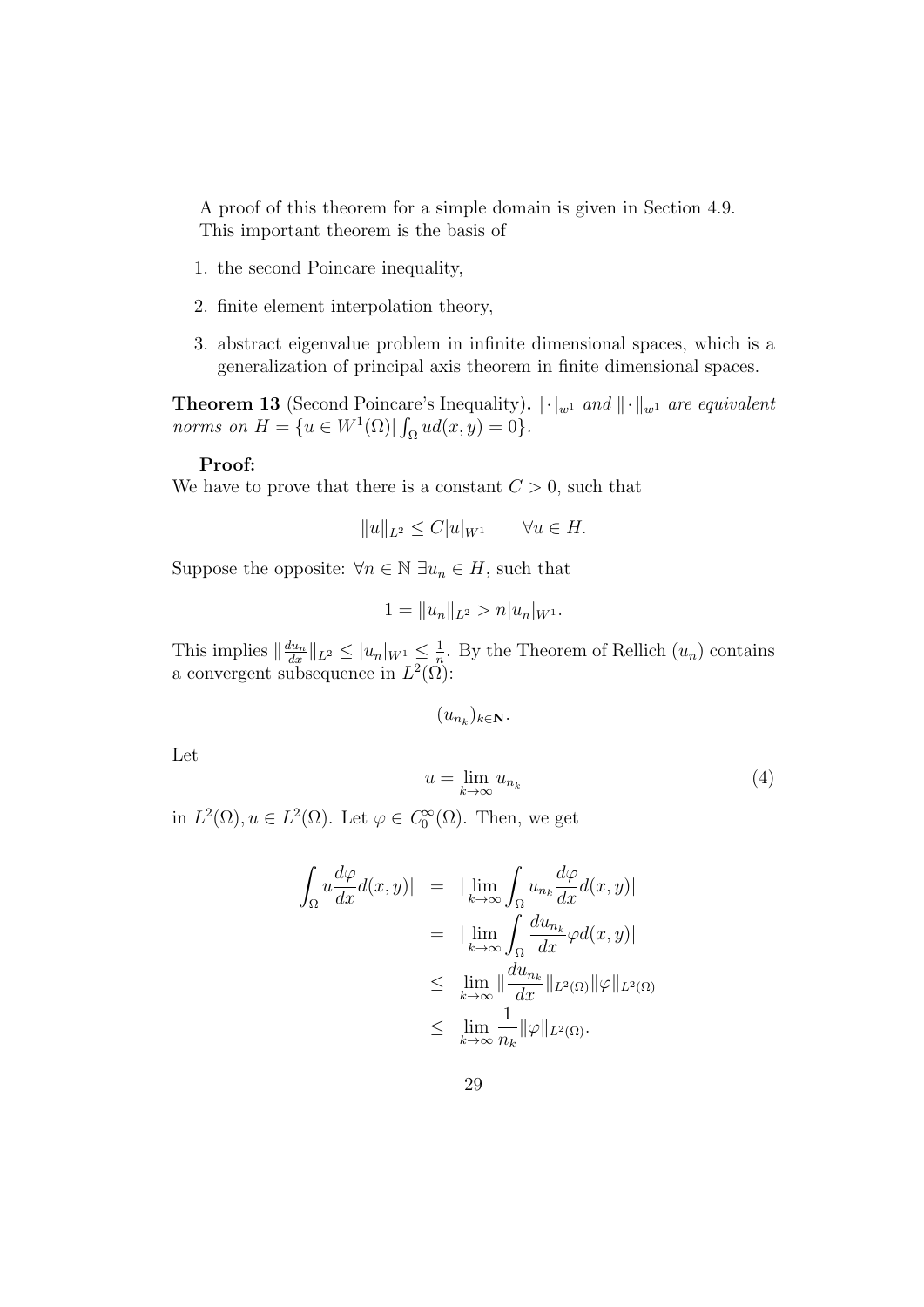This implies  $\frac{du}{dx} = 0$ . Analogously, we get  $\frac{du}{dy} = 0$ . Thus, *u* is constant. By (4) and  $\int_{\Omega} u_{n_k} = 0$  we conclude  $u = 0$ . This leads to the contracdiction

$$
1 = \lim_{k \to \infty} \|u_{n_k}\|_{L^2}^2 = \|u\|_{L^2}^2 = 0.
$$

 $\Box$ 

Using this inequality one can prove the existence and uniquness of Poisson's problem with pure Neumann boundary condition:

#### **Poisson's problem with Neumann boundary condition**

Let  $H = \{u \in W^1 | \int u = 0\}$  and  $f \in H$ . Find  $u \in H$  such that

$$
\int_{\Omega} \nabla u \nabla v = \int_{\Omega} fv \qquad \forall v \in H.
$$

One can prove that this weak solution of Possion'problem has the boundary condition

$$
\frac{du}{dn} = 0 \quad |\partial \Omega.
$$

### **4.3 Abstract Eigenvalue Problem**

Let us assume that  $(X, a)$  and  $(Y, \langle, \rangle)$  are Hilbert spaces, such that

$$
X\hookrightarrow Y
$$

is a compact and dense embedding. (Embedding means that the mapping is injective, linear and continuous.) Assume that *X* is an infinite dimensional vector space. Let us consider the eigenvalue problem : Find  $u \in X, \lambda \in \mathbb{C}$ such that

$$
a(u, v) = \lambda \langle u, v \rangle \quad \forall v \in X.
$$

**Theorem 14.** *Then, there exists an infinite number of eigenvalues*  $(\lambda_i)_{i \in \mathbb{N}}$ *with eigenvectors*  $u_i$ ,  $||u_i|| = 1$  *such that* 

•  $0 < \lambda_1 \leq \lambda_2 \leq ... \to \infty$ 

*This sequence contains only finite multiplicities.*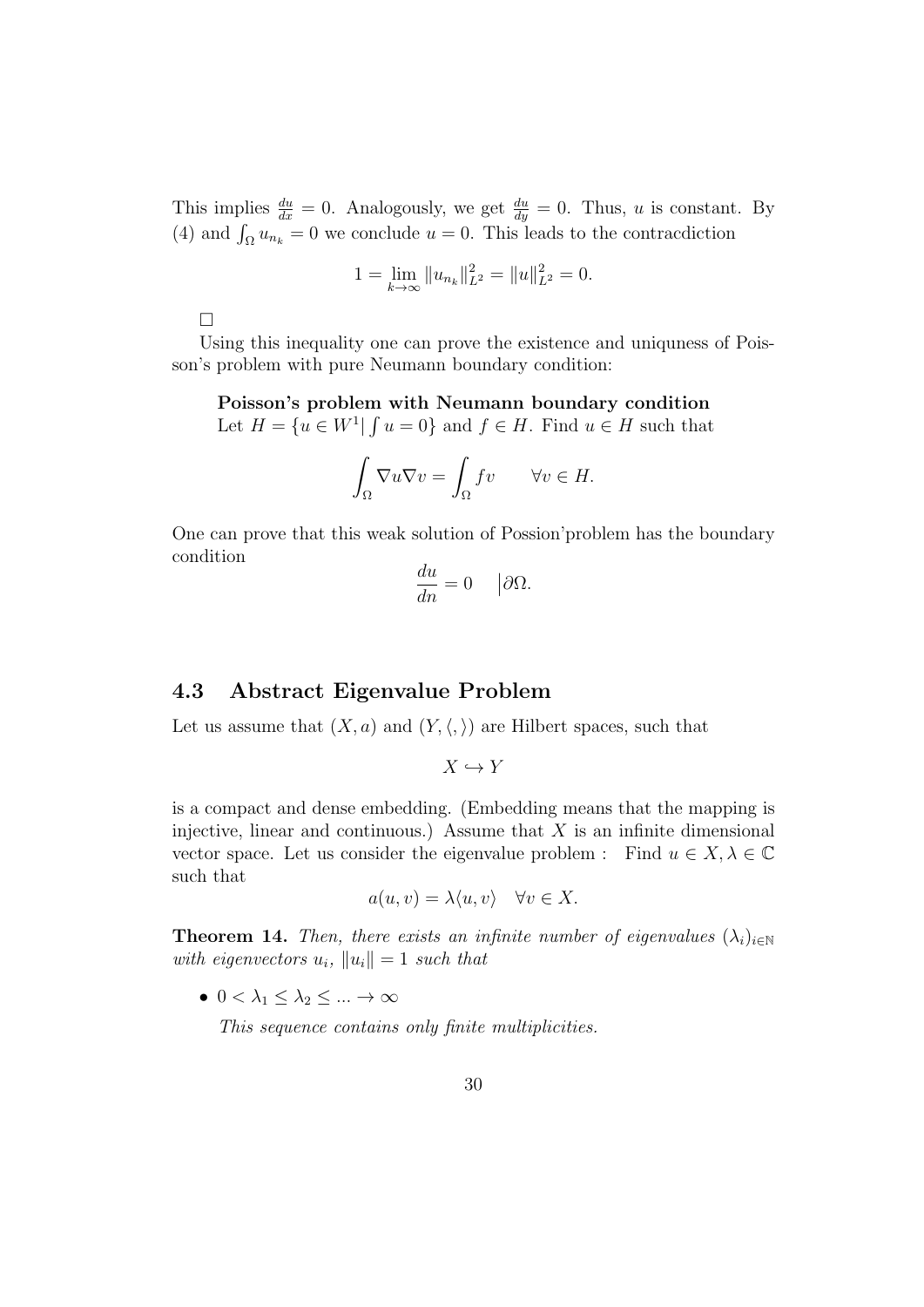- *•* (*ui*)*<sup>i</sup>∈*<sup>N</sup> *are a− and ⟨., .⟩-orthogonal.* (*ui*)*<sup>i</sup>∈*<sup>N</sup> *is a Hilbert space basis of Y .*
- *• The following equation holds:*

$$
\lambda_1 = \min_{v \in X} \frac{a(v, v)}{\langle v, v \rangle}.
$$

**Example 21.** Consider the eigenvalue problem:

$$
-\triangle u = \lambda u \text{ in } \Omega,
$$
  

$$
u = 0 \text{ on } \partial \Omega.
$$

In case of  $\Omega = ]0,1[^2]$ , the set of eigenvectors and eigenvalues is

$$
u_{ij} = \sin(i\pi x)\sin(j\pi y), \quad \lambda_{ij} = \pi^2(i^2 + j^2), \quad i, j \in \mathbb{N}.
$$

**Example 22.** Consider the heat problem:

$$
\frac{\partial u}{\partial t} - \triangle u = 0 \quad \text{in } \Omega,
$$
  
\n
$$
u(t) = 0 \quad \text{on } \partial\Omega, \ \forall t \ge 0,
$$
  
\n
$$
u(0) = u_0,
$$

where  $u_0 \in \mathring{W}^1(\Omega)$  is a given function.

Then, a Fourier-analysis with respect to the general eigenvectors of *−△* implies that

$$
\lim_{t \to \infty} ||u(t)||_{L^2} = 0.
$$
\n(5)

Let us prove (5). To apply Theorem 14, we choose

$$
(X, a) = \left(\mathring{W}^1(\Omega), (u, v) \mapsto \int_{\Omega} \nabla u \nabla v \, d(x, y)\right),
$$
  

$$
(Y, \langle \rangle) = \left(L^2(\Omega), (u, v) \mapsto \int_{\Omega} uv \, d(x, y)\right).
$$

By Theorem 12 and Theorem 11, we can apply Theorem 14. Let  $(e_n)_{n\in\mathbb{N}}$  be the corresponding eigenvectors wit eigenvalues  $(\lambda_n)_{n\in\mathbb{N}}$ . Since  $(e_n)_{n\in\mathbb{N}}$  is a Hilbert space basis we can write

$$
u_0 = \sum_{n \in \mathbb{N}} e_n c_n.
$$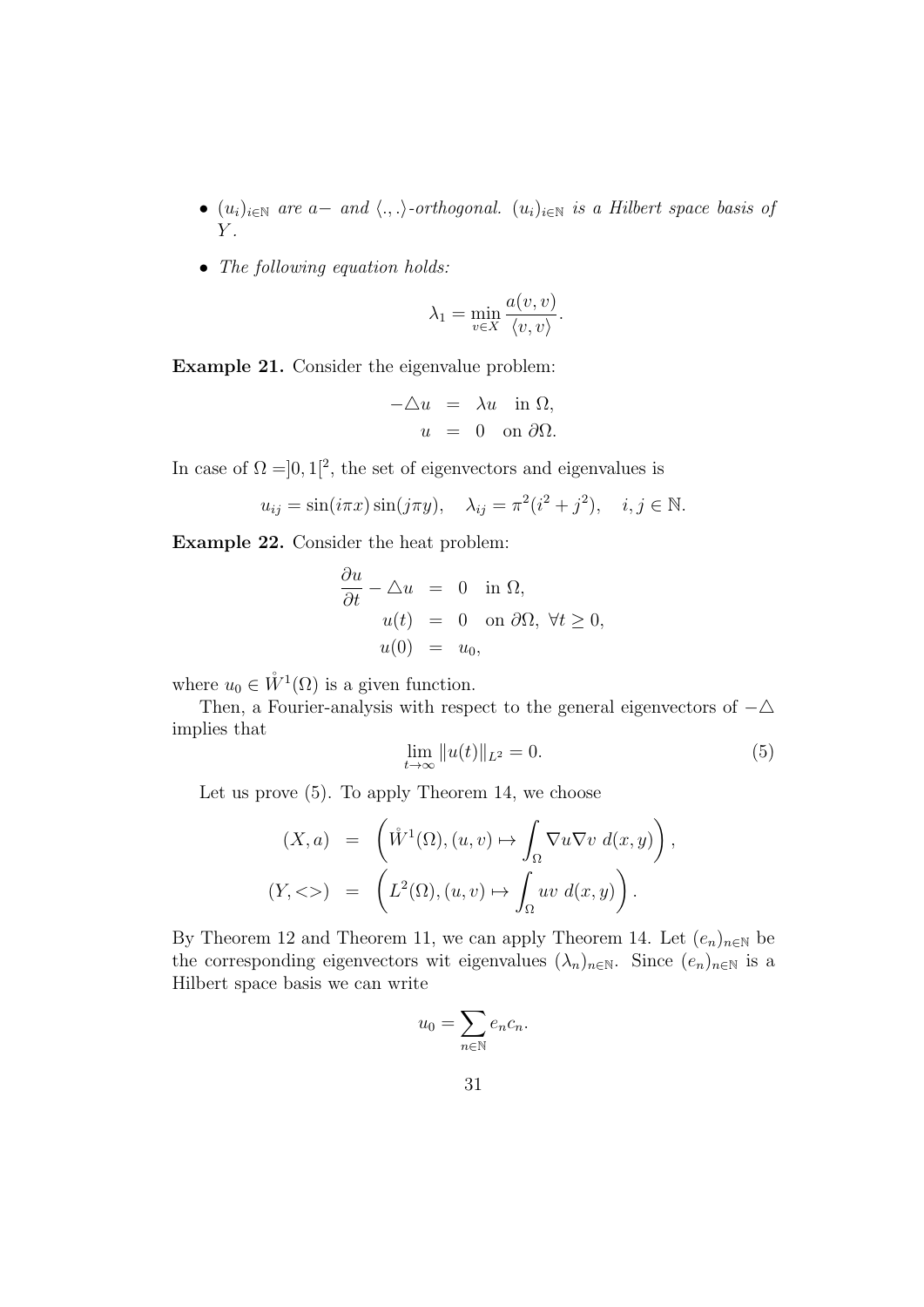Then,

$$
u(t) = \sum_{n \in \mathbb{N}} e_n c_n e^{-\lambda_n t}
$$

is the solution of the heat equation. Let  $\epsilon > 0$  be given. First choose  $q \in \mathbb{N}$ such that

$$
\sum_{n\geq q}|c_n|^2<\frac{\epsilon^2}{2}.
$$

Then, choose *t ′* such that

$$
\sum_{n < q} \left| c_n e^{-\lambda_n t} \right|^2 < \frac{\epsilon^2}{2}
$$

for every  $t > t'$ . This implies

$$
||u(t)||_{L^2} = \left\|\sum_{n\in\mathbb{N}} e_n c_n e^{-\lambda_n t}\right\|_{L^2} < \epsilon
$$

for every  $t > t'$ .

# **4.4 Sobolev Spaces for Periodic Functions Definition 22.**

 $L^2_{periodic}([-\pi,\pi]) := \{ u \in \mathcal{F}(\mathbb{R}) \mid u|_{]-\pi,\pi[} \in L^2(]-\pi,\pi[) \text{ and } u(x) = u(x+2\pi) \,\forall x \in \mathbb{R} \}$ *Let*  $s \in \mathbb{N}$ *. Then, define* 

$$
W_{periodic}^s([-\pi,\pi[) := \{ u \in L_{periodic}^2 \mid \frac{\partial^n u}{\partial x^n} \in L_{periodic}^2([-\pi,\pi[) \quad \forall n \le s \}
$$

*Here,*  $\frac{\partial u}{\partial x} \in L^2_{periodic}([-\pi,\pi])$  *means that there is a*  $g \in L^2_{periodic}([-\pi,\pi])$  *such that*

$$
\int_{-\pi}^{\pi} u \frac{\partial \varphi}{\partial x} dx = - \int_{-\pi}^{\pi} g \varphi dx \quad \forall \varphi \in C^{\infty}(\mathbb{R}) \cap L_{periodic}^{2}([-\pi,\pi]).
$$

Analogously, define the Sobolev Space  $L^2_{\text{periodic}}([-\pi, \pi]^d)$ , for  $d \in \mathbb{N}$ .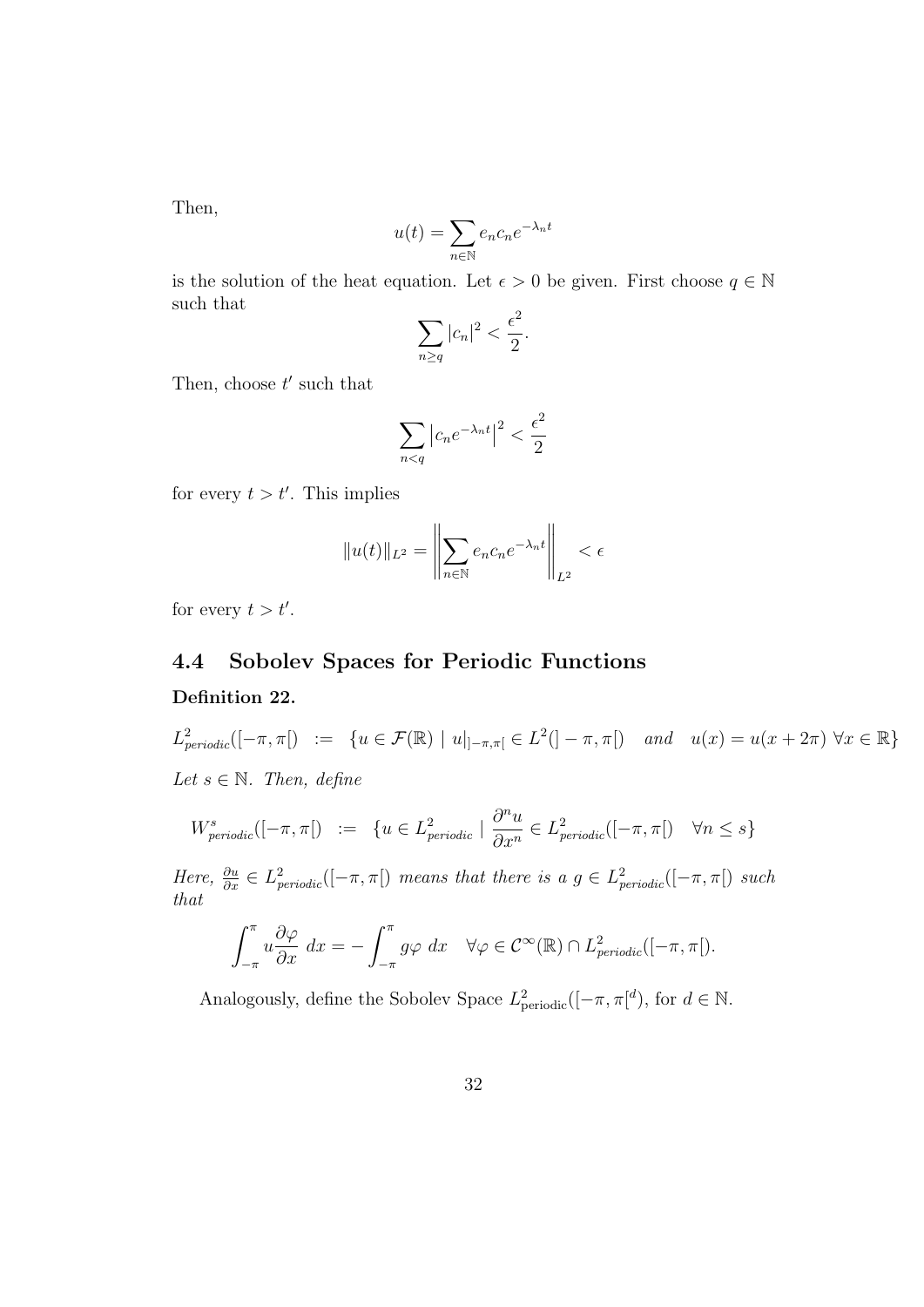### **4.5 Fractional Sobolev Spaces for Periodic Functions**

The set of functions

$$
\frac{1}{(\sqrt{2\pi})^d}e^{i\vec{n}\vec{x}} = B_{\vec{n}}(\vec{x}), \qquad \vec{n} \in \mathbb{Z}^d
$$

forms a Hilbert-space basis of  $L^2_{\mathcal{C}}$  $_{\mathbb{C}}^{2}([-\pi,\pi[$ <sup>*d*</sup>).

**Theorem 15.** *Let*  $u = \sum_{\vec{n} \in \mathbb{Z}^d} a_{\vec{n}} B_{\vec{n}}(x)$ *. Then,* 

$$
\frac{\partial u}{\partial x} \in L^2_{periodic} \quad \Leftrightarrow \sum_{n \in \mathbb{Z}} ||a_{\vec{n}} \cdot \vec{n}||_2^2 < \infty.
$$

*Furthermore, we get*

$$
u \in W^k_{periodic}([-\pi,\pi]^d) \iff \sum_{\vec{n} \in \mathbb{Z}^d} |a_{\vec{n}}|^2 (1 + ||\vec{n}||_2^{2k}) < \infty
$$

*for every*  $k \in \mathbb{N}_0$ .

Proof: Let us show this theorem for *k* in 1D. Let us assume  $\frac{\partial u}{\partial x} \in L^2$  $_{\mathbb{C}}^{2}([-\pi,\pi])$ . This means

$$
\int_{-\pi}^{\pi} \frac{\partial u}{\partial x} \varphi(x) dx = -\int_{-\pi}^{\pi} \frac{\partial \varphi}{\partial x} u(x) dx
$$

for every  $\varphi \in C_0^{\infty}([- \pi, \pi[). \text{ Now, we get})$ 

$$
\int_{-\pi}^{\pi} \frac{\partial \varphi}{\partial x} u(x) dx = \sum_{n \in \mathbb{Z}} a_n \int_{-\pi}^{\pi} B_n(x) \frac{\partial \varphi}{\partial x} dx
$$

$$
= - \sum_{n \in \mathbb{Z}} a_n i n \int_{-\pi}^{\pi} B_n(x) \varphi dx
$$

Let  $b_n$  be the Fourier coefficients of  $\frac{\partial u}{\partial x}$ . Then, we obtain

$$
\sum_{n\in\mathbb{Z}} b_n \int_{-\pi}^{\pi} B_n(x) \varphi \, dx = \sum_{n\in\mathbb{Z}} a_n i n \int_{-\pi}^{\pi} B_n(x) \varphi \, dx
$$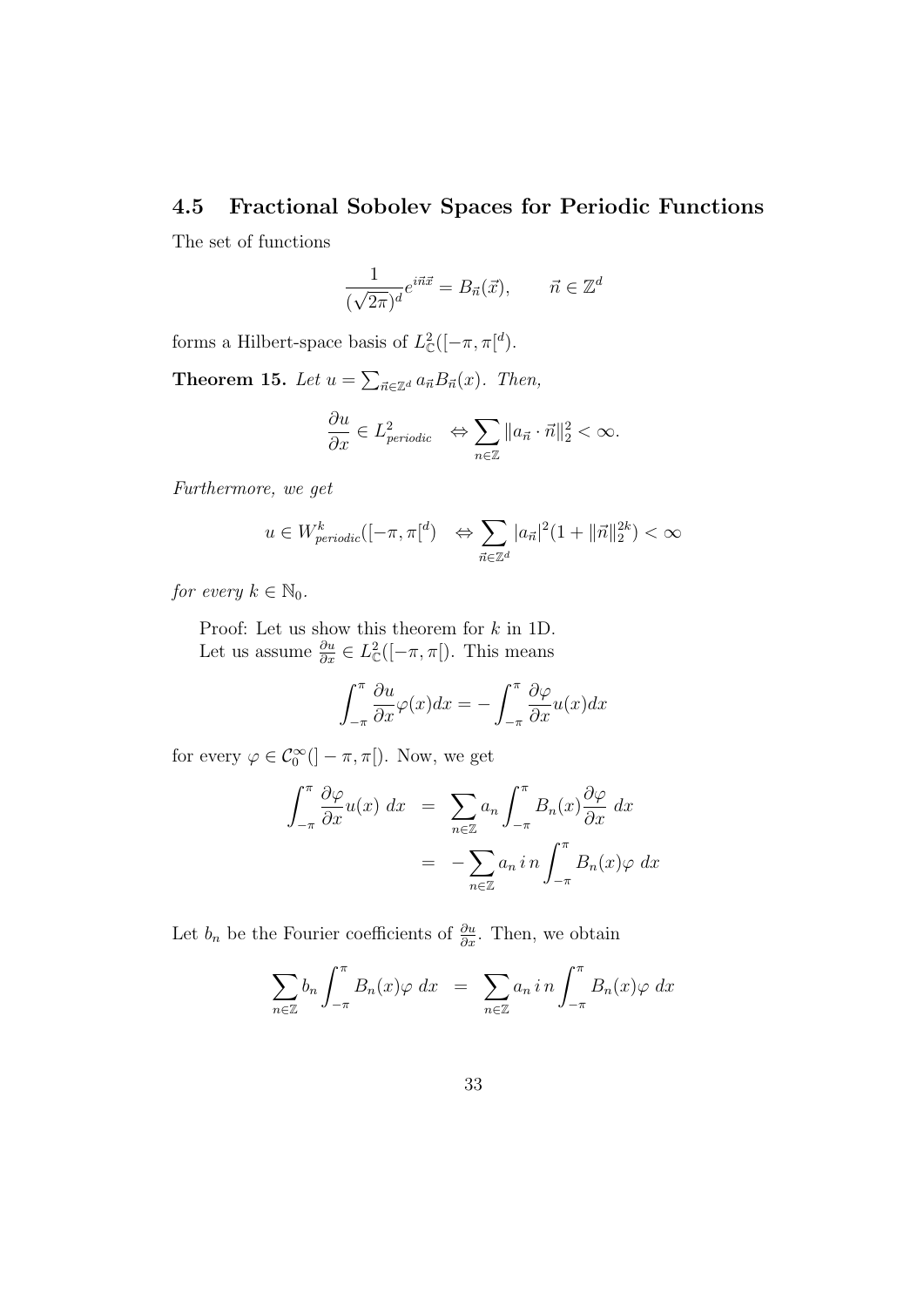Let us choose a sequence of functions in  $\mathcal{C}_0^{\infty}$  ( $]-\pi,\pi$ ) which converges in  $L^2(]-\pi,\pi[)$  to  $B_m$ . By this sequence, we get

$$
b_n = a_n \, i \, n.
$$

This implies that

$$
\sum_{n\in\mathbb{Z}}|a_n|^2n^2<\infty.
$$

End of proof.

**Definition 23.** Let  $u = \sum_{\vec{n} \in \mathbb{Z}^d} a_{\vec{n}} B_{\vec{n}}(x)$  and  $s > 0$  a real positive number. *Then, define*

$$
u \in H^s_{periodic}([-\pi,\pi]^d) \quad :\Leftrightarrow \sum_{\vec{n} \in \mathbb{Z}^d} |a_{\vec{n}}|^2 (1 + ||\vec{n}||_2^{2s}) < \infty.
$$

*H<sup>s</sup> periodic is a Hilbert space with scalar product*

$$
\left\langle \sum_{\vec{n}\in\mathbb{Z}^d} a_{\vec{n}} B_{\vec{n}}, \sum_{\vec{n}\in\mathbb{Z}^d} b_{\vec{n}} B_{\vec{n}} \right\rangle := \sum_{\vec{n}\in\mathbb{Z}^d} a_{\vec{n}} \overline{b}_{\vec{n}} (1 + ||\vec{n}||_2^{2s}).
$$

## **4.6 Trace Theorem**

Let  $\Omega \subset \mathbb{R}^d$  a bounded domain with piecewise continuous differentiable boundary. This means, that the boundary can be described by mappings

$$
\varphi : [0,1] \to \partial \Omega,
$$

where  $\varphi$  is continuous and piecewise continuous differentiable. Then, there are different ways to define Sobolev spaces  $W^p(\Omega)$  and  $W^p(\partial\Omega)$ , where  $p \geq 0$ .

**Theorem 16.** Let us assume that  $\Omega$  is bounded and the boundary of  $\Omega$  is *smooth enough. Furthermore, assume*  $s \geq \frac{1}{2}$  $\frac{1}{2}$ . Then, there exists a linear and *continuous mapping*

$$
T: W^s(\Omega) \to W^{s-\frac{1}{2}}(\partial\Omega)
$$

*and an extension operator*

$$
F: W^{s-\frac{1}{2}}(\partial\Omega) \to W^s(\Omega)
$$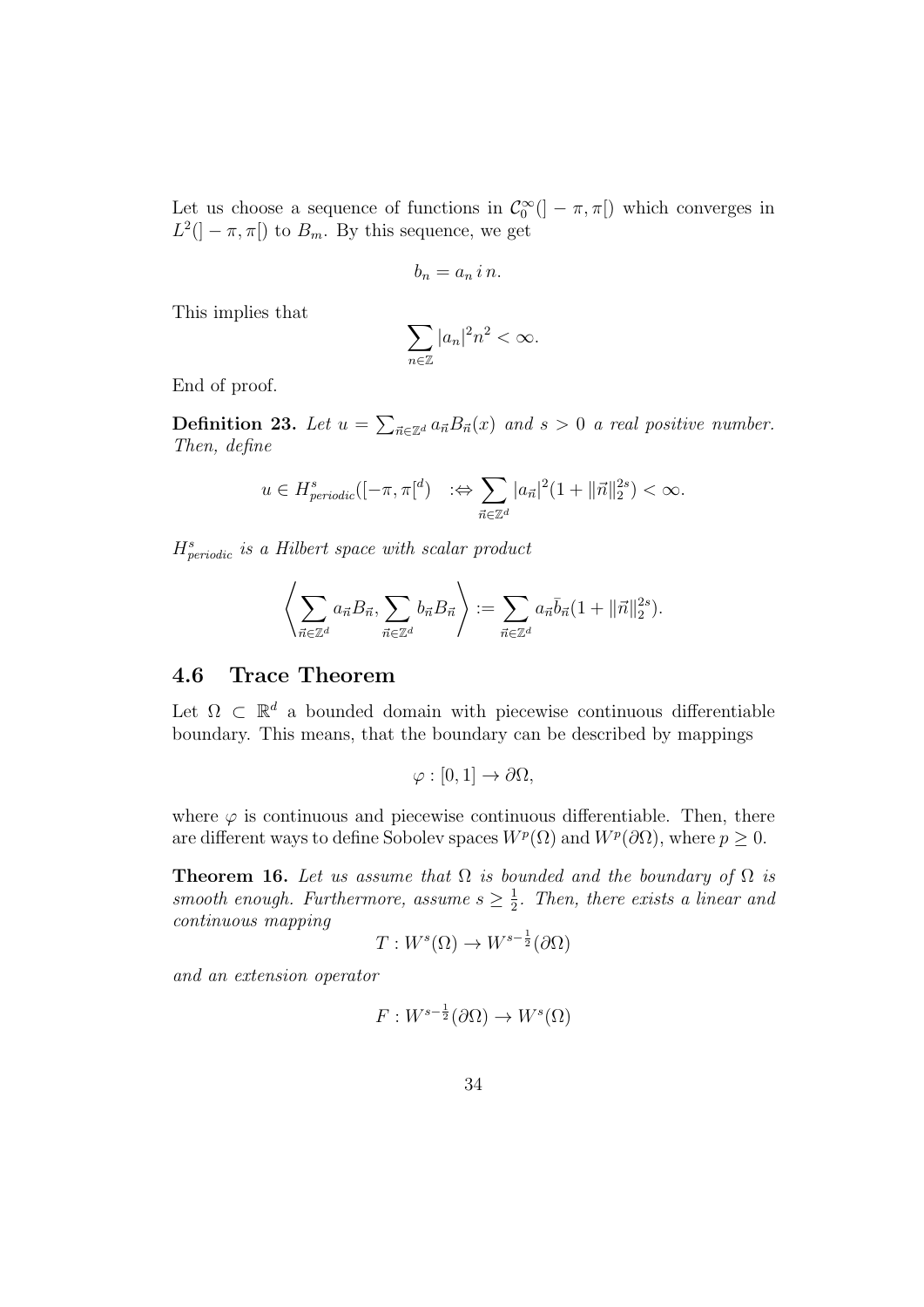*such that*

$$
TF=Id.
$$

*This implies that T, F are linear and continuous and that*

$$
T(\varphi)(x) = \varphi(x)
$$
 for  $x \in \partial\Omega$  and  $\varphi \in C^{\infty}(\Omega) \cap W^{s}(\Omega)$ .

**Example 23.** *Let us assume that*  $f \in L^2(\Omega)$  *and*  $g \in W^{1.5}(\partial\Omega)$ *. Poisson's problem with inhomogeneous Dirichlet boundary conditions is:*

*Find*  $u \in W^1(\Omega)$  *such that* 

$$
\begin{array}{rcl}\n-\triangle u & = & f \\
T(u) & = & g.\n\end{array}
$$

*To find the unique solution of this problem, consider the problem*

$$
-\triangle w = f + \triangle F(g)
$$
  

$$
T(w) = 0.
$$

*Observe that*  $w \in H^1(\Omega)$  *and*  $T(w) = 0$  *is equivalent to*  $w \in \mathring{W}^1$ *. Then, the above homogenous Dirichlet boundary problem has a unique solution*  $w \in$  $H^1(\Omega)$ *. Now,*  $u = w + F(g)$  *is the solution of the inhomogeneous Dirichlet boundary problem.*

**Theorem 17.** Let  $s \geq 1$ . Then, there exists a linear and continuous mapping

$$
T: H^s_{periodic}([-\pi,\pi[^2] \to H^{s-\frac{1}{2}}_{periodic}([-\pi,\pi[^1])
$$

*such that*

$$
\varphi(x,0) = T(\varphi)(x) \quad \forall \varphi \in C^{\infty}(\mathbb{R}^2) \cap L_{periodic}^2([-\pi,\pi]^2).
$$

Proof: Let us prove the result for  $s = 1$ . For  $a > 0$ , we get

$$
\sum_{m=1}^{\infty} \frac{1}{a+m^2} \le \int_0^{\infty} \frac{1}{a+x^2} dx =
$$
  
= 
$$
\frac{1}{a} \int_0^{\infty} \frac{1}{1 + \left(\frac{x}{\sqrt{a}}\right)^2} dx = \frac{1}{a} \sqrt{a} \arctan \frac{x}{\sqrt{a}} \Big|_0^{\infty}
$$
  
= 
$$
\frac{1}{a} \sqrt{a} \pi = \frac{1}{\sqrt{a}} \pi.
$$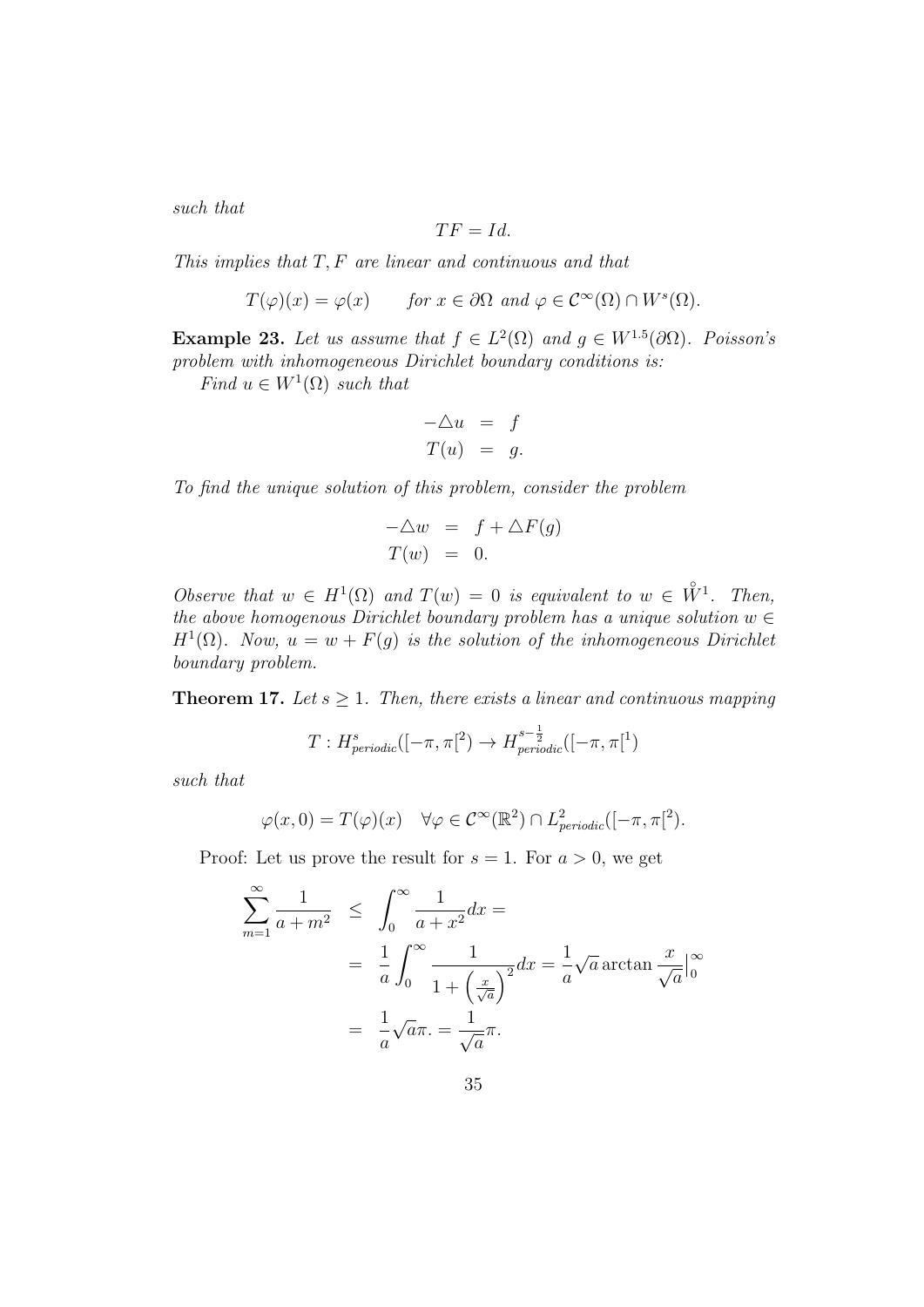Choosing  $a = 1 + n^2$ , this implies

$$
\sum_{m\in\mathbb{Z}}\frac{1}{1+n^2+m^2} \le \frac{1}{\sqrt{1+n^2}} 5\pi.
$$
 (6)

Let  $\varphi \in H^s_{\text{periodic}}([-\pi,\pi]^2) \cap C(\mathbb{R}^2)$ . Then, (see Heuser, Lehrbuch der Analysis) the Fourier sequence

$$
\varphi(x,y) = \sum_{n,m \in \mathbb{Z}} a_{n,m} \frac{1}{2\pi} e^{i(nx+my)}
$$

converges absolutly for every  $(x, y)$ . This implies that

$$
\varphi(x,0) = \sum_{n \in \mathbb{Z}} \frac{1}{2\pi} e^{inx} \sum_{m \in \mathbb{Z}} a_{n,m}
$$

for every *x*. This implies that

$$
b_n = \frac{1}{\sqrt{2\pi}} \sum_{m \in \mathbb{Z}} a_{n,m}
$$

are the Fourier coefficients of  $\varphi(x,0)$ .

Now, let us prove the inequality:

$$
\|\varphi(x,0)\|_{H^{1-\frac{1}{2}}}^{2} = \sum_{n\in\mathbb{Z}} (1+n^{2(s-\frac{1}{2})})|b_{n}|^{2}
$$
\n
$$
\leq C \sum_{n,m\in\mathbb{Z}} (1+(n^{2}+m^{2})^{s})|a_{n,m}|^{2} = C \|\varphi\|_{H^{1}}^{2}
$$
\n(7)

for  $s = 1$ . Using (6), this inequality follows by

$$
\sum_{n\in\mathbb{Z}} (1+|n|^1)|b_n|^2 =
$$
\n
$$
= \sum_{n\in\mathbb{Z}} (1+|n|^1) \frac{1}{\sqrt{2\pi}^2} \left( \sum_{m\in\mathbb{Z}} a_{n,m} \sqrt{1+n^2+m^2} \left( \sqrt{1+n^2+m^2} \right)^{-1} \right)^2 \le
$$
\n
$$
\leq \sum_{n\in\mathbb{Z}} (1+|n|) \frac{1}{2\pi} \left( \sum_{m\in\mathbb{Z}} (1+n^2+m^2) |a_{n,m}|^2 \right) \left( \sum_{m\in\mathbb{Z}} (1+n^2+m^2)^{-1} \right) \le
$$
\n
$$
\leq \frac{5\pi}{2\pi} \sum_{n,m\in\mathbb{Z}} (1+n^2+m^2) |a_{n,m}|^2 (1+|n|) \frac{1}{\sqrt{1+n^2}}
$$
\n
$$
\leq 8 \sum_{n,m\in\mathbb{Z}} (1+(n^2+m^2)^1) |a_{n,m}|^2.
$$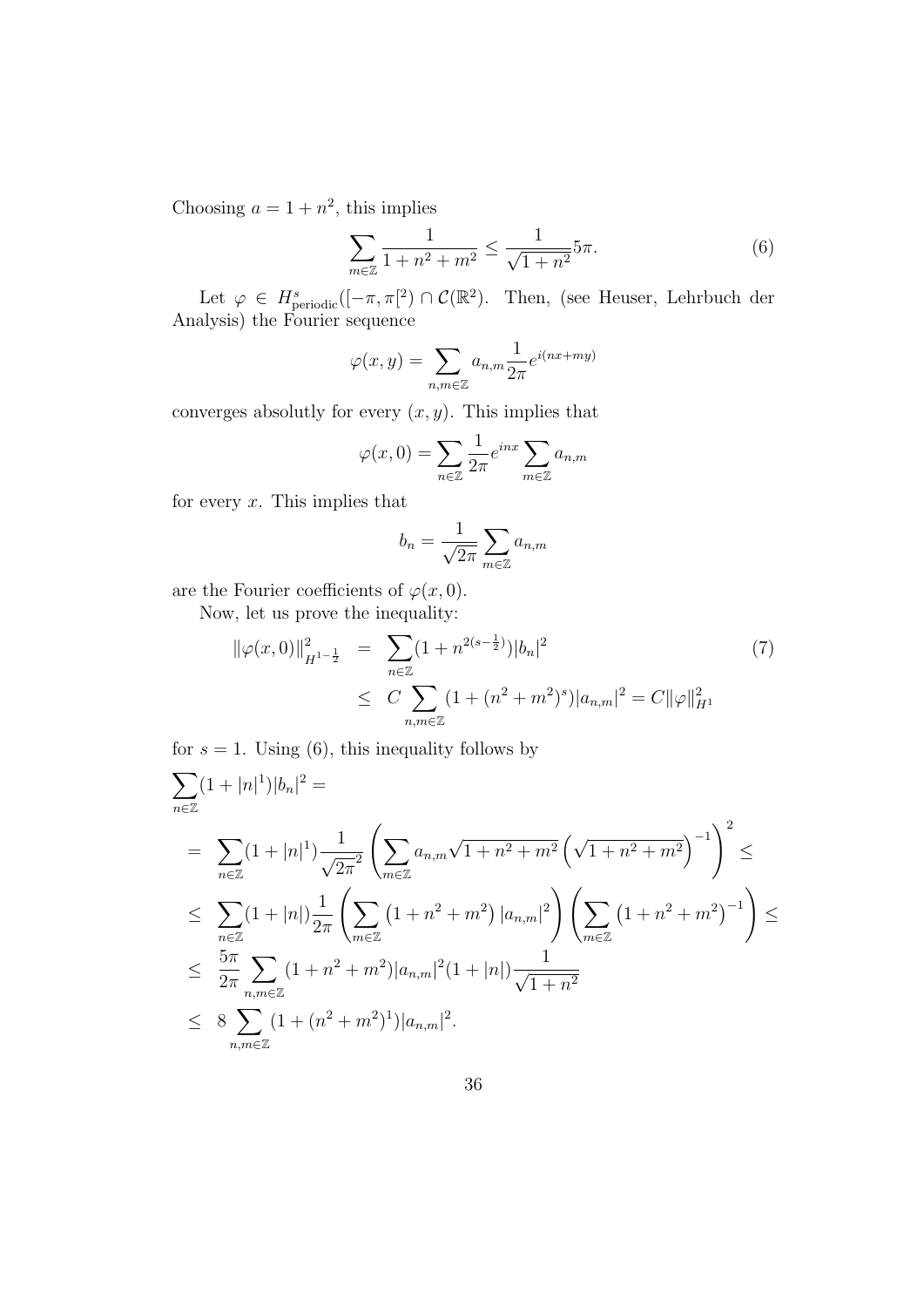In the last eniquality, we applied the formula

$$
\frac{1+n}{\sqrt{1+n^2}} \le 2 \Leftarrow 1 + 2n + n^2 \le 2(1+n^2) \Leftarrow 0 \le 1 - 2n + n^2 = (1-n)^2.
$$

Thus, we have proved (7) for every function  $\varphi \in H^s_{\text{periodic}}([-\pi,\pi]^2)$ . Since  $H^s_{\text{periodic}}([-\pi,\pi]^2) \cap C^\infty(\mathbb{R}^2)$  is dense in  $H^s_{\text{periodic}}([-\pi,\pi]^2)$ , (7) holds for every  $u \in H^s_{\text{periodic}}([-\pi,\pi[^2]).$ 

End of proof.

# **4.7 Symmetric Extension**

**Definition 24.** Let  $\Omega = ]0, \pi[^2$  and  $T = ]-\pi, \pi[^2$ . Then let us define the *extension operator*

$$
u \mapsto L^2(T)
$$
  
\n
$$
u \mapsto \tilde{u}(x, y) = \begin{cases} u(x, y) & \text{if } x, y \ge 0 \\ -u(x, y) & \text{if } x \ge 0, y \le 0 \\ -u(x, y) & \text{if } x \le 0, y \ge 0 \\ u(x, y) & \text{if } x, y \le 0 \end{cases}
$$
  
\n
$$
= sgn(x, y) \cdot u(|x|, |y|).
$$

Let  $f \in L^2(\Omega)$ . Let us consider the two problems:

• Find  $u \in \mathring{W}^1(\Omega)$  such that

$$
\int_{\Omega} \nabla u \nabla v \, d(x, y) = \int_{\Omega} f v \, d(x, y) \quad \forall v \in \overset{\circ}{W}^{1}(\Omega).
$$

• Find  $u' \in H^1_{\text{periodic}}$  such that

$$
\int_T \nabla u' \nabla v \, d(x, y) = \int_T \tilde{f} v \, d(x, y) \quad \forall v \in H^1_{\text{periodic}}(T).
$$

Observe that  $\tilde{u} = u'$ .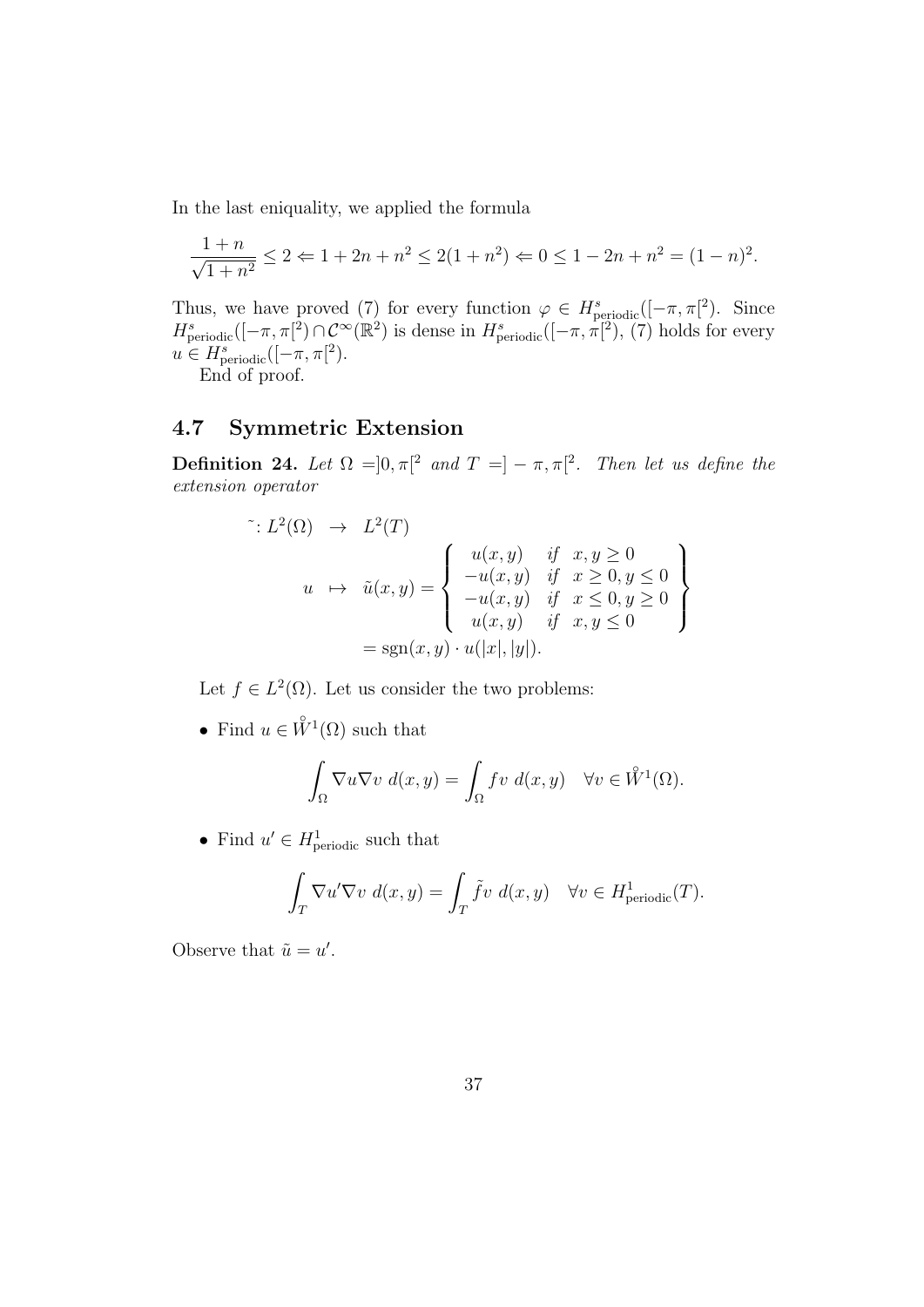### **4.8 Regularity of Elliptic Equations**

**Definition 25.** *Let*  $\Omega \subset \mathbb{R}^2$  *a bounded domain. Poisson's equation with Dirichlet b.c. is called*  $W^2$ -regular, if for every  $f \in L^2(\Omega)$ , there exists a  $u \in W^2(\Omega)$  *such that* 

$$
-\triangle u = f \quad on \ \Omega
$$
  

$$
u = 0 \quad on \ \partial \Omega.
$$

**Theorem 18.** Let  $\Omega \subset \mathbb{R}^2$  a bounded domain with piecewise continuous *differentiable boundary. Furthermore assume that all interior angles of the boundary are smaller than*  $\pi$ . Then, Poisson's equation is  $W^2$ -regular.

**Theorem 19.** Let  $T = ] - \pi, \pi[$ <sup>2</sup>. Poisson's equation is  $H_{periodic}^2$ -regular in *the following sense:*

*For every*  $f \in L^2_{periodic}(T)$ ,  $\int_T f = 0$ , there exists a  $u \in H^2_{periodic}(T)$  such *that*

$$
-\triangle u = f \quad on \ \mathbb{R}^2
$$

$$
\int_T u = 0.
$$

Proof: Let  $f = \sum_{n,m \in \mathbb{Z}} a_{n,m} B_{n,m}$ . Since  $\int_T f = 0$ , we get  $a_{0,0} = 0$ . Now, define

$$
b_{n,m} = \begin{cases} 0 & \text{if } n = m = 0\\ \frac{a_{n,m}}{n^2 + m^2} \end{cases}
$$

Then,  $u = \sum_{n,m \in \mathbb{Z}} b_{n,m} B_{n,m}$  is the solution of Poisson's equation. Since

$$
||u||_{H^2}^2 = \sum_{n,m \in \mathbb{Z}} (1 + (n^2 + m^2)^2) |b_{n,m}|^2 = \sum_{n,m \in \mathbb{Z}} (1 + (n^2 + m^2)^2) |a_{n,m}|^2 \frac{1}{(n^2 + m^2)^2}
$$
  
 
$$
\leq 2 \sum_{n,m \in \mathbb{Z}} |a_{n,m}|^2 = ||f||_{L^2}^2.
$$

End of proof.

By the extension concept in Section 4.7, we get the following theorem

**Theorem 20.** Let  $\Omega = ]0, \pi[^2$ . Then, Poisson's equation with Dirichlet bound*ary conditions is W*<sup>2</sup> *-regular.*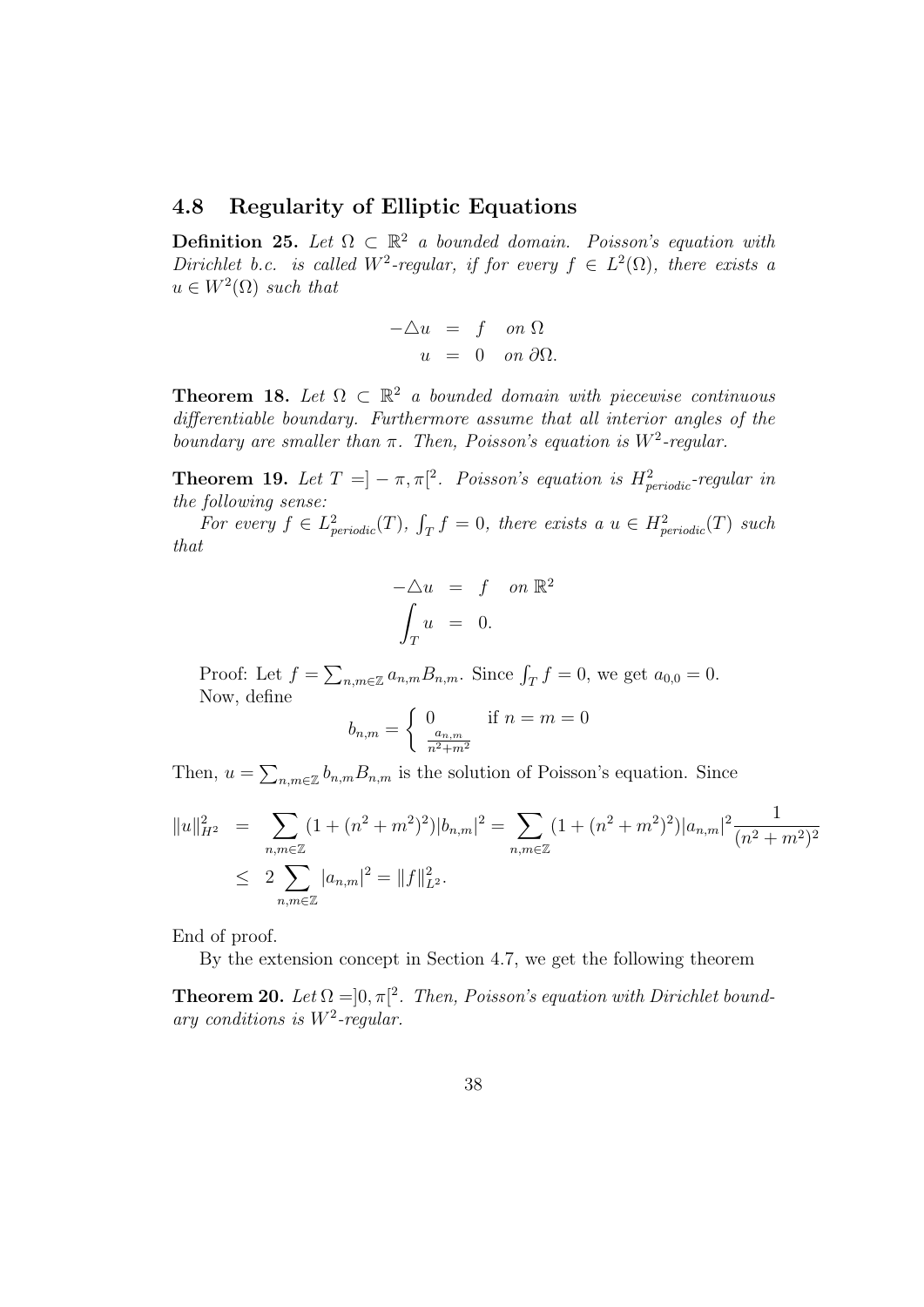## **4.9 Proof of Compact Embedding**

**Theorem 21.**  $H_{periodic}^1(]-\pi,\pi[)$  *is compactly embedded in*  $L_{periodic}^2(]-\pi,\pi[)$ *.* Proof:

Let  $u_n = \sum_{k \in \mathbb{Z}} a_k^n B_k$  be a sequence such that  $||u_n||_{H^1} \leq 1 \ \forall n \in \mathbb{N}$ . Then, the following inequality holds

$$
\sum_{k\in\mathbb{Z}} |a_k^n|^2 (1+k^2) \le 1.
$$

This implies  $|a_k^n|^2 \leq \frac{1}{1+n}$  $\frac{1}{1+k^2}$   $\forall n \in \mathbb{N}$ .

Let us construct a subsequence as follows

• Choose subsequence such that

$$
\left(a_1^{n_s^1}\right)_{s\in\mathbb{N}}
$$

converges, where  $(n_s^1)_{s \in \mathbb{N}}$  is a strictly monotonic increasing sequence.

• Choose a strictly monotonic increasing subsequence  $(n_s^{l+1})_{s \in \mathbb{N}}$  from the sequence  $(n_s^l)_{s \in \mathbb{N}}$  such that

$$
\left(a^{n_s^{l+1}}_{l+1}\right)_{s\in\mathbb{N}}
$$

converges.

• Define  $m_s = n_s^s$ . Then, the sequence

$$
\left(a_k^{m_s}\right)_{s\in\mathbb{N}}=\left(a_k^{n_s^s}\right)_{s\in\mathbb{N}}
$$

converges for every *k*. Define

$$
b_k = \lim_{s \to \infty} a_k^{m_s}.
$$

Let us define the function

$$
w = \sum_{k \in \mathbb{Z}} b_k B_k.
$$

This function is in  $L^2(\Omega)$  since

$$
\sum_{k \in \mathbb{Z}} |b_k|^2 \le \sum_{k \in \mathbb{Z}} \frac{1}{1 + k^2} \le 10.
$$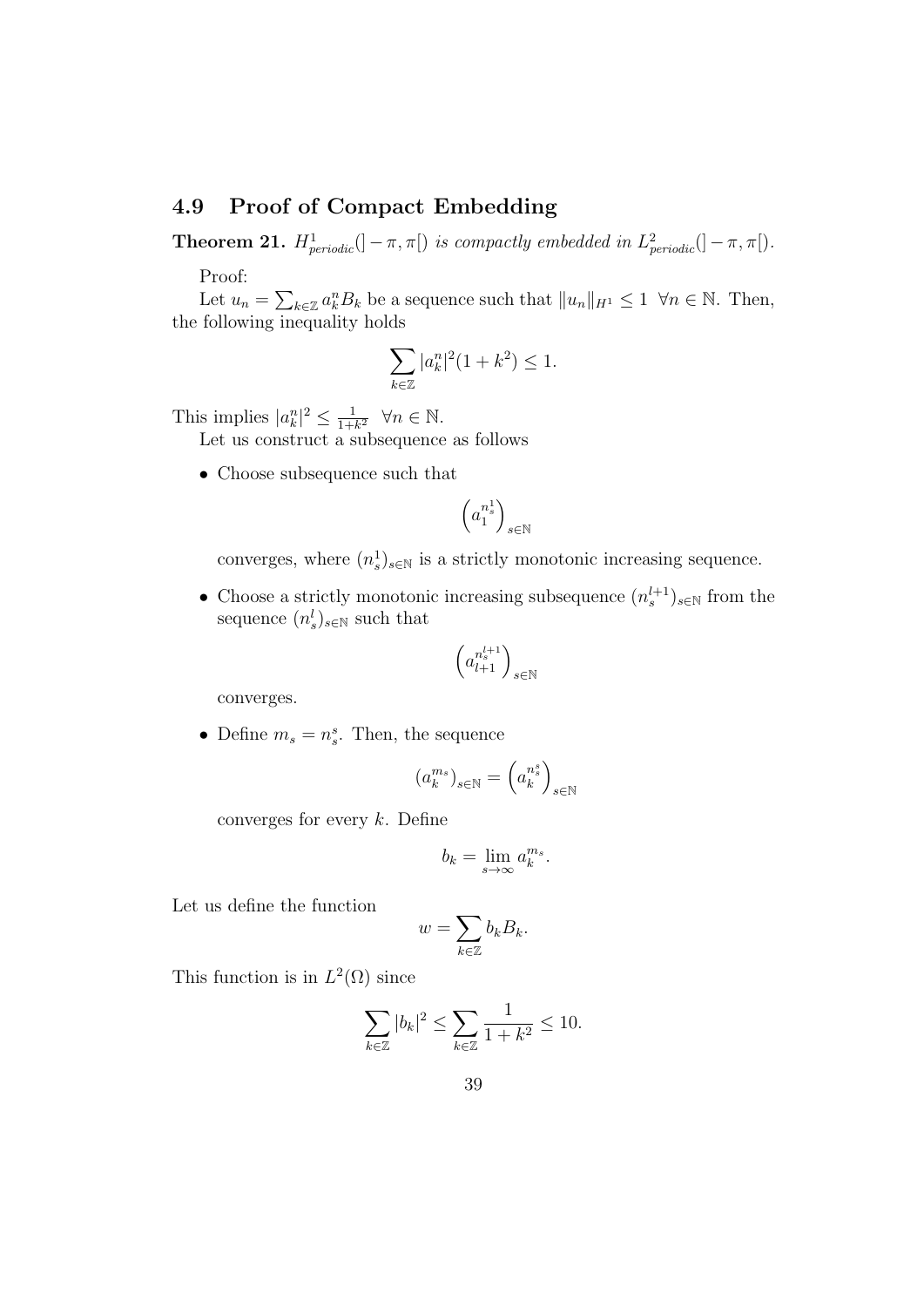The proof of the theorem is complete, if we can show

$$
\lim_{s \to \infty} \|w - u_{m_s}\|_{L^2(\Omega)} = 0.
$$
\n(8)

To prove this convergence, let  $\epsilon > 0$  be given. Now, choose  $q \in \mathbb{N}$  such that

$$
\sum_{|k|\geq q}\frac{1}{1+k^2}<\frac{\epsilon}{8}.
$$

This implies

$$
\sum_{|k|\geq q} |a_k^{m_s} - b_k|^2 \leq \sum_{|k|\geq q} \frac{4}{1+k^2} \leq \frac{\epsilon}{2}.
$$

By construction, we get

$$
\lim_{s \to \infty} \sum_{|k| < q} |a_k^{m_s} - b_k|^2 = 0.
$$

This implies

$$
\lim_{s \to \infty} \sum_{k \in \mathbb{Z}} |a_k^{m_s} - b_k|^2 = 0.
$$

This completes the proof of (8).

End of Proof.

# **5 Distribution Theory**

### **5.1 Basic Theory**

**Definition 26.** *A set*  $K \subset \mathbb{R}^d$  *is compact if it is closed and bounded.* 

**Definition 27** (Convergence of Test Functions). Let  $\Omega \subset \mathbb{R}^d$  open and  $\mathcal{D}(\Omega) := \mathcal{C}_0^{\infty}(\Omega)$ *. Let*  $(\Phi_k)_{k \in \mathbb{N}}$  *be a sequence in*  $\mathcal{D}(\Omega)$  *and*  $\Phi \in \mathcal{D}(\Omega)$ *. Then,*  $(\Phi_k)_{k \in \mathbb{N}}$  *is called to be convergent to*  $\Phi \in \mathcal{D}(\Omega)$ *, if the following properties hold:*

- *1. There is a compact set*  $K \subset \Omega$  *such that*  $\text{supp}(\Phi_k) \subset K$ *.*
- 2.  $\lim_{k\to\infty}$   $||D^{\alpha}\Phi_k D^{\alpha}\Phi||_{\infty} = 0$  *for every multi-index*  $\alpha$ *.*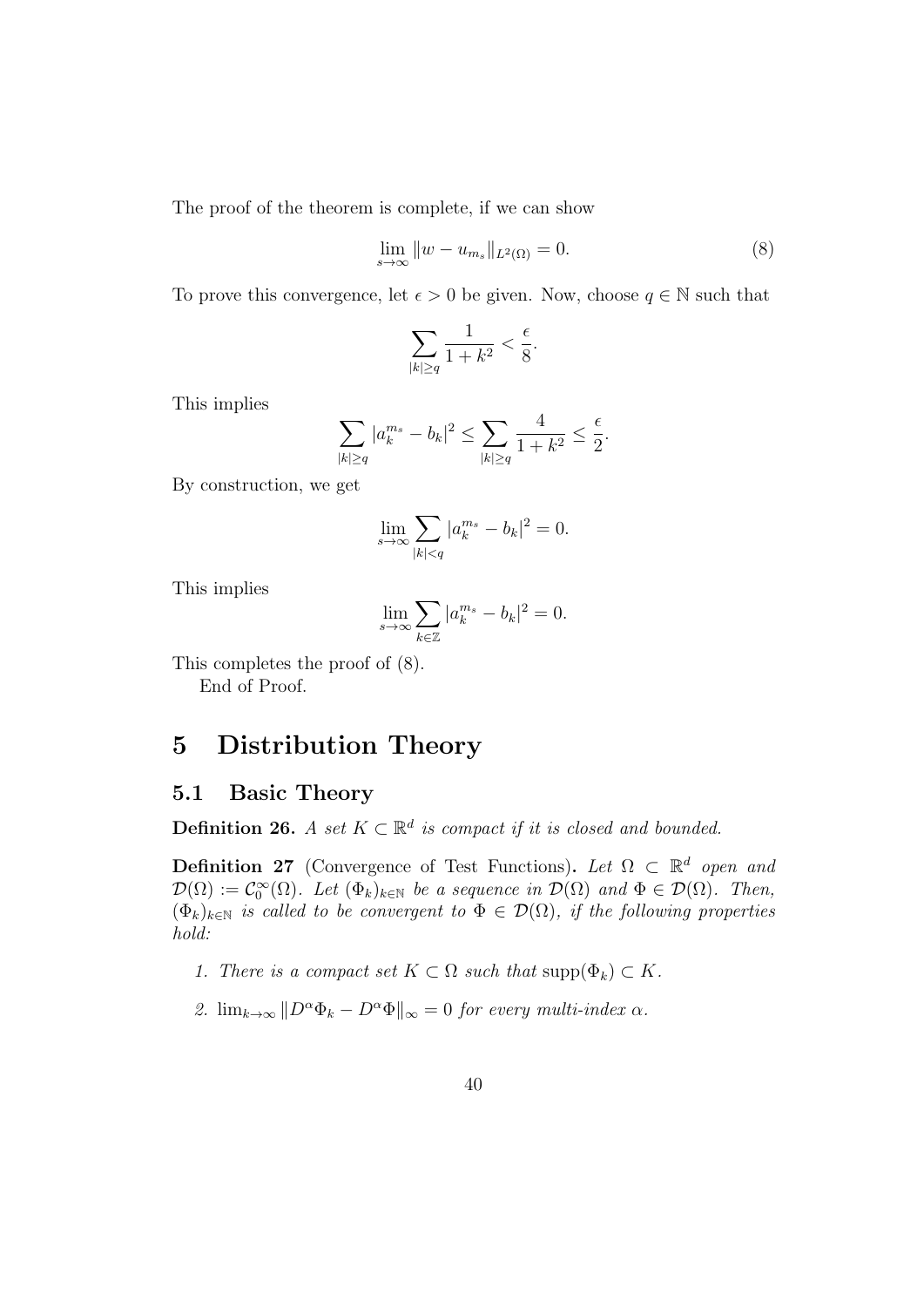*Furthermore, let us write*

$$
\Phi_k\stackrel{\mathcal{D}}{\rightarrow}\Phi
$$

*if*  $(\Phi_k)_{k \in \mathbb{N}}$  *converges to*  $\Phi \in \mathcal{D}(\Omega)$ *.* 

**Definition 28.** *A linear mapping*  $T : \mathcal{D}(\Omega) \to \mathbb{R}$  *is called distribution, if* 

$$
\Phi_k \stackrel{\mathcal{D}}{\to} \Phi \qquad \Rightarrow \qquad T(\Phi_k) \stackrel{k \to \infty}{\longrightarrow} T(\Phi).
$$

*Let D′ be the set of all distributions.*

**Example 24.** *Let*  $f : \Omega \to \mathbb{R}$  *be a local integrable function. This means that*  $\int_K |f(x)| dx < \infty \quad \forall K \subset \Omega \text{ compact.}$ *Then, the distribution corresponding to f is:*

$$
T_f: \Phi \mapsto \int_{\Omega} f \Phi dx,
$$
  

$$
T_f(\Phi) = \int_{\Omega} f \Phi dx.
$$

*Therefore, distrubution are called generalized functions!* Let us prove that  $T_f$  is a distribution. First, we have to show that  $\int_{\Omega} |f \Phi| dx <$ *∞*: *<∞*

$$
\int_{\Omega} |f\Phi| dx = \int_{\text{supp}(\Phi)\subset\Omega} |f\Phi| dx \leq \underbrace{\int_{\text{supp}(\Phi)} |f(x)| dx}_{\text{supp}(\Phi)} \cdot \underbrace{\ll \infty}_{\text{supp}(\Phi)}
$$

Now, assume  $\Phi_k \stackrel{\nu}{\to} \Phi$ . Then, we get

$$
\lim_{k \to \infty} |T_f(\Phi_k) - T_f(\Phi)| \leq \lim_{k \to \infty} |\int_{\Omega} f \Phi_k dx - \int_{\Omega} f \Phi dx|
$$
  
\n
$$
\leq \lim_{k \to \infty} |\int_K (f \Phi_k - f \Phi) dx|
$$
  
\n
$$
\leq \lim_{k \to \infty} |\int_K f dx| \|\Phi_k - \Phi\|_{\infty} = 0,
$$

where *K* compact such that  $\text{supp}(\Phi_k) \subset K \subset \Omega$ . □

**Example 25.** *The delta distribution is:*

*δ* : *D →* R  $\Phi \mapsto \Phi(0)$ .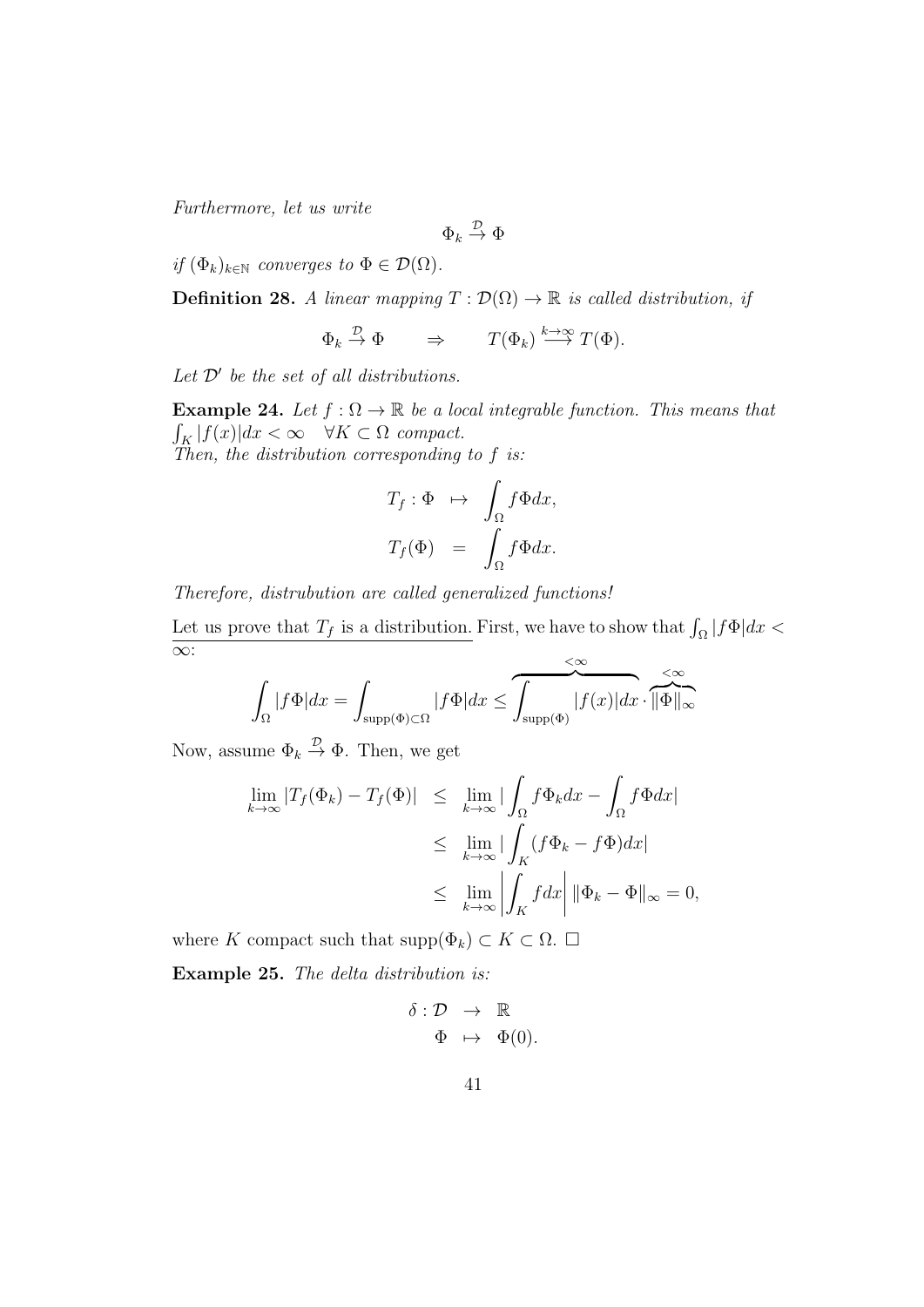Homework: Prove that  $\delta$  is a distribution!

**Formula 4.**

$$
T + G \in \mathcal{D}', \n\lambda T \in \mathcal{D}'
$$

*for every*  $T, G \in \mathcal{D}'$  *and*  $\lambda \in \mathbb{R}$ *.* 

**Definition 29.** *Let*  $T \in \mathcal{D}'$ , *then* 

$$
\frac{dT}{dx} : \mathcal{D} \rightarrow \mathbb{R}
$$
\n
$$
\Phi \mapsto -T\left(\frac{d\Phi}{dx}\right)
$$

*is defined to be the derivative of T.*

Homework: Show that  $\frac{dT}{dx}$  is a distribution.

**Example 26.** *Let*  $f \in C^1(\Omega)$ *. Then* 

$$
\frac{dT_f}{dx} = T_{\frac{df}{dx}}
$$

*.*

Proof:

$$
\frac{dT_f}{dx}(\Phi) = -T_f(\frac{d\Phi}{dx})
$$
  
=  $-\int_{\Omega} f \frac{d\Phi}{dx} dx = \int_{\Omega} \frac{df}{dx} \Phi dx$   
=  $T_{\frac{df}{dx}}(\Phi)$   $\forall \Phi \in \mathcal{D}(\Omega).$ 

□

**Example 27.** *Let*

$$
H(x) = \begin{cases} 0 & \text{for } x \le 0 \\ 1 & \text{for } x > 0 \end{cases}
$$

*.*

*Then, the following formula holds*

$$
\frac{dH}{dx} = \delta.
$$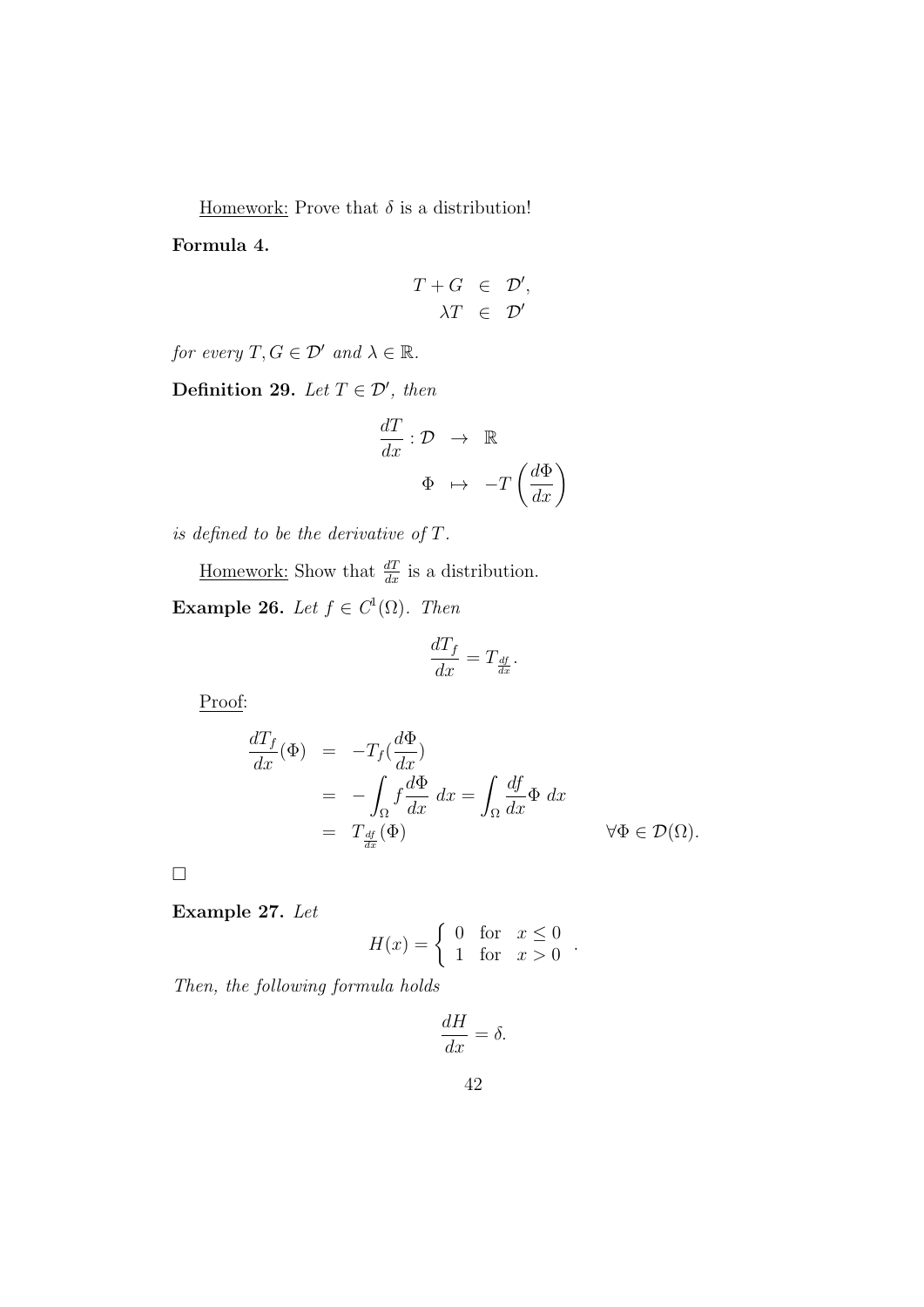Proof:

$$
\frac{dH}{dx}(\Phi) = -H\left(\frac{d\Phi}{dx}\right) = -\int_{-\infty}^{\infty} H \frac{d\Phi}{dx} dx
$$

$$
= -\int_{0}^{\infty} \frac{d\Phi}{dx} = -\Phi|_{0}^{\infty}
$$

$$
= \Phi(0) = \delta(\Phi).
$$

□

**Definition 30.** *Let*  $T \in \mathcal{D}'$  *and*  $T_n \in \mathcal{D}'$ ,  $n \in \mathbb{N}$  *be a sequence of distributions. Then,*  $(T_n)_{n \in \mathbb{N}}$  *converges to T, if* 

$$
\lim_{n \to \infty} T_n(\Psi) = T(\Psi)
$$

*for every*  $\Psi \in \mathcal{D}$ *. Let us write*  $\lim_{n\to\infty} T_n = T$ *.* 

Remark: Let  $M$  be the mollifier function in Example 16. Then, define

$$
T_n := T_{(n\mathcal{M}(\cdot*n))}
$$

One can show that

$$
\lim_{n \to \infty} T_n = \delta.
$$

## **5.2 Convolution and Applications**

**Definition 31.** *Convolution, (German: Faltung) Let*  $T \in \mathcal{D}'$  *und*  $\varphi \in \mathcal{D}$ *. Then the convolution is defined by*

$$
(T * \varphi)(x) = T(\varphi(x - \cdot)).
$$

**Example 28.** *Let*  $f : \Omega \to \mathbb{R}$  *be a local integrable function. Then,* 

$$
(T_f * \varphi)(x) = T_f(\varphi(x - \cdot))
$$
  
= 
$$
\int_{\Omega} f(y)\varphi(x - y)dy.
$$

*This shows that the convolution of distrubutions (generalized functions) generalizes the concept of convolutions for classical functions!*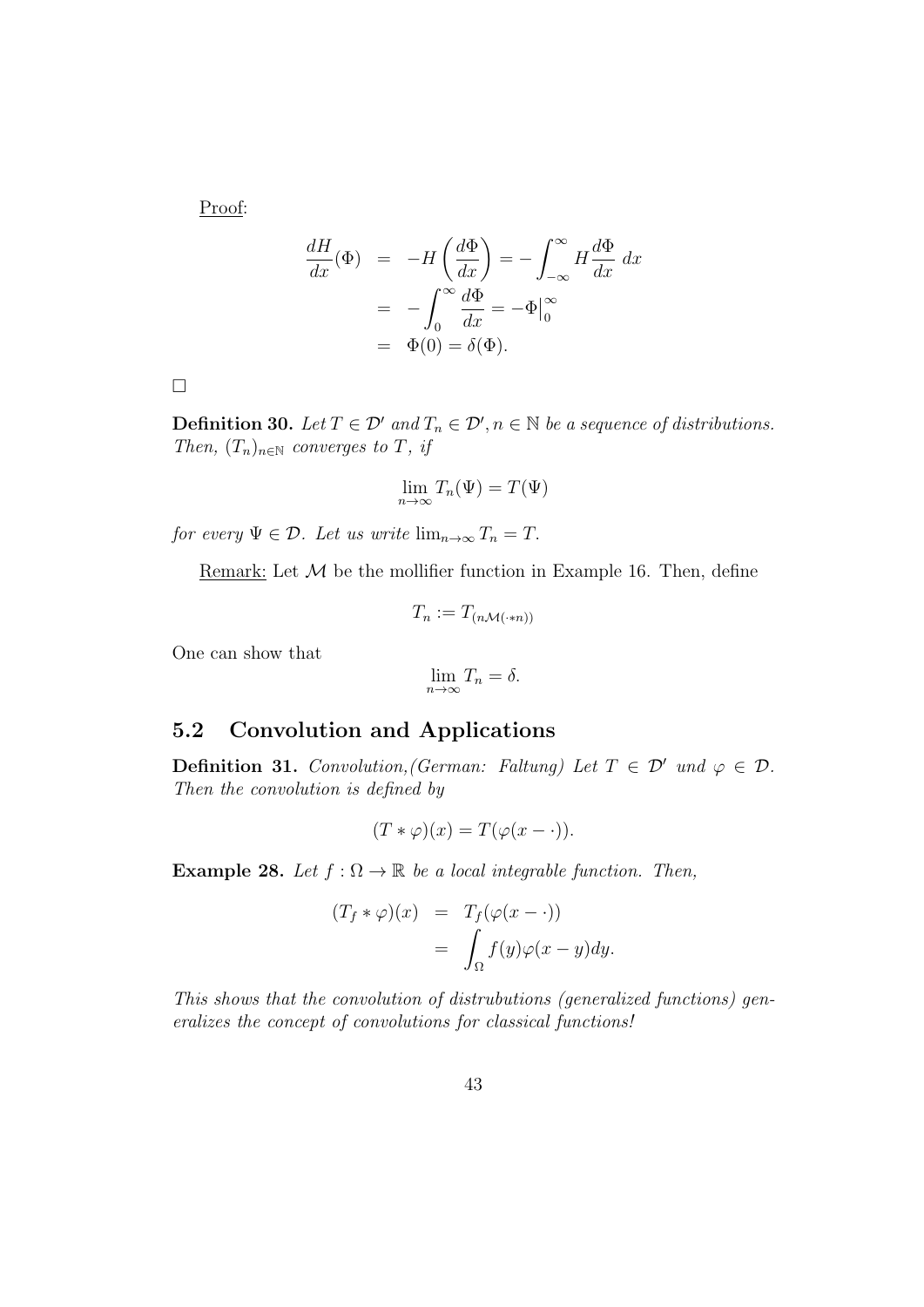**Formula 5.** Let T be a distrubution on  $\mathbb{R}^d$  and  $\varphi \in \mathcal{D}$ . Then, the following *formulas hold: d*

$$
T * \varphi \in C^{\infty}(\mathbb{R}^{d}).
$$
  

$$
D^{\alpha}(T * \varphi) = D^{\alpha}T * \varphi = T * D^{\alpha}\varphi.
$$

*Let δ be the delta distribution. Then,*

 $\delta * \varphi = \varphi$ .

Let us prove only the last formula:

$$
(\delta * \varphi)(x) = \delta(y \mapsto \varphi(x - y)) = \varphi(x - 0) = \varphi(x).
$$

□

**Definition 32.** *Let*  $D = \sum_{s=0}^{m} a_s \frac{d^s}{dx^s}$  $\frac{d^s}{dx^s}$ ,  $a_s \in \mathbb{C}$ , *be a differential operator.*  $F \in \mathcal{D}'$  *is called fundamental solution, if*  $DF = \delta$ *.* 

**Theorem 22.** Let  $F \in \mathcal{D}'$  be a fundamental solution of the differential op*erator*  $D = \sum_{s=0}^{m} a_s \frac{d^s}{dx^s}$  $\frac{d^s}{dx^s}$ ,  $a_s \in \mathbb{C}$ . Furthermore, let  $f \in \mathcal{D}$ . *Then,*  $u := F * f$  *is a solution of the equation* 

 $Du = f$ .

Proof:

$$
Du = D(F * f) = DF * f = \delta * f = f.
$$

□

**Example 29.** *Consider the differential equation*

$$
\frac{d^2}{dx^2}u = f,
$$

*where*  $f \in \mathcal{D}$ *. The fundamental solution is:* 

$$
F = \begin{cases} 0 & \text{for } x \le 0 \\ x & \text{for } x > 0 \end{cases}
$$

 $since \frac{d^2}{dx^2}F = \frac{d}{dx}H = \delta$ , where

$$
H = \begin{cases} 0 & \text{for } x \le 0 \\ 1 & \text{for } x > 0 \end{cases}
$$

*.*